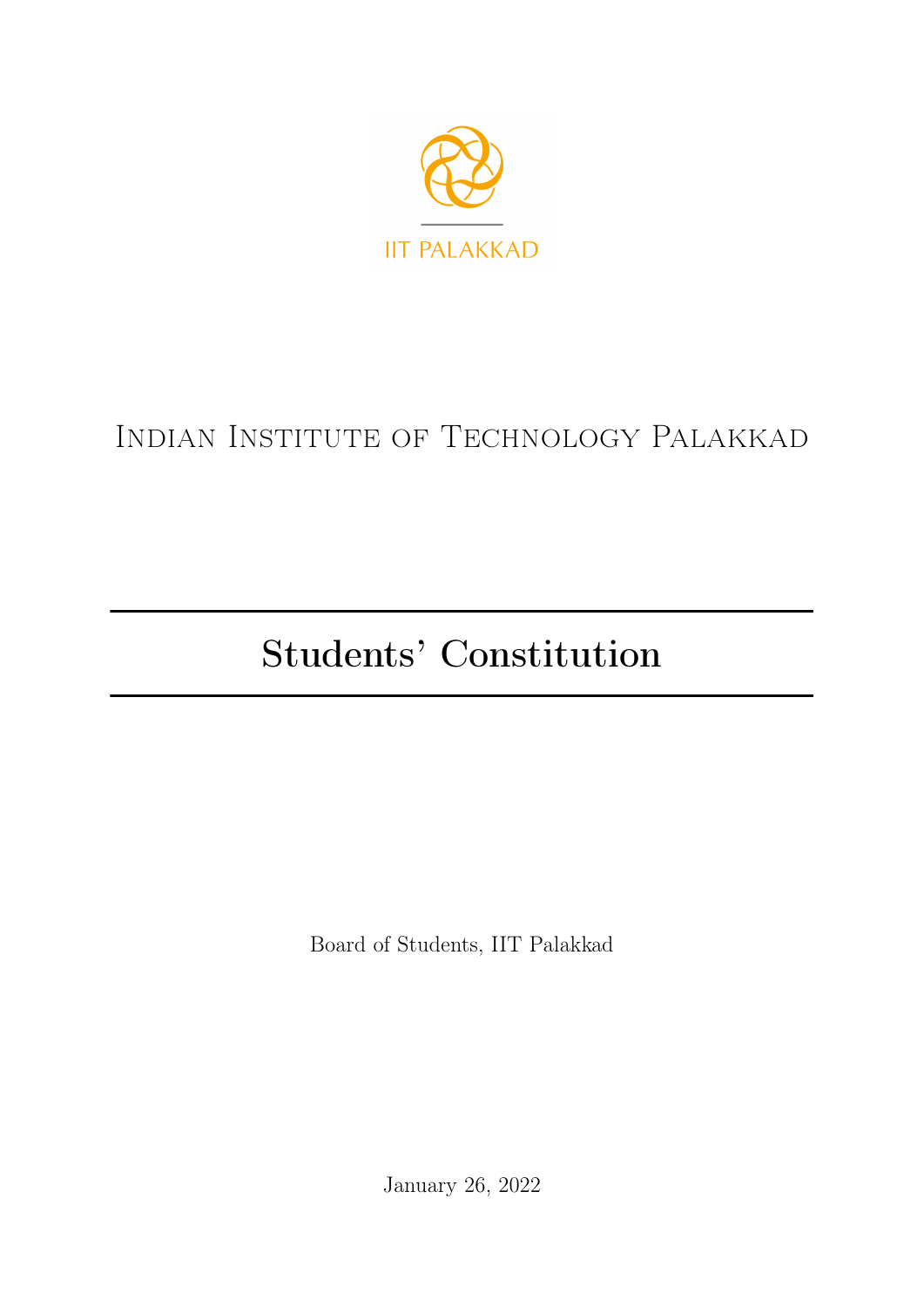# **Contents**

| $\mathbf{1}$   |     | Preamble                                              | $\bf{3}$         |
|----------------|-----|-------------------------------------------------------|------------------|
| $\overline{2}$ |     | Composition of the Student Gymkhana and Advisory Body | $\boldsymbol{4}$ |
| 3              |     | <b>Office Bearers</b>                                 | $\bf{6}$         |
|                | 3.1 |                                                       | 6                |
|                |     | 3.1.1                                                 | $\overline{7}$   |
|                |     | 3.1.2                                                 | $\overline{7}$   |
|                |     | 3.1.3                                                 | $\overline{7}$   |
| 4              |     | Councils of the SAC                                   | 9                |
|                | 4.1 |                                                       | 9                |
|                | 4.2 |                                                       | 10               |
|                |     | Academic Affairs Council<br>4.2.1                     | 10               |
|                |     | 4.2.2                                                 | 10               |
|                |     | 4.2.3<br>Hostel Affairs Council                       | 10               |
|                |     | 4.2.4<br>Sports and Fitness Council                   | 10               |
|                |     | 4.2.5                                                 | 10               |
|                |     | 4.2.6                                                 | 10               |
|                |     | 4.2.7                                                 | 10               |
|                | 4.3 |                                                       | 10               |
| 5              |     | Finances                                              | 11               |
|                | 5.1 |                                                       | 11               |
|                | 5.2 |                                                       | 12               |
|                | 5.3 |                                                       | 12               |
| 6              |     | <b>Elections and Impeachment</b>                      | 13               |
|                | 6.1 |                                                       | 13               |
|                | 6.2 |                                                       | 13               |
|                | 6.3 |                                                       | 14               |
|                | 6.4 |                                                       | 15               |
|                |     | 6.4.1                                                 | 15               |
|                | 6.5 | Impeachment                                           | 16               |
|                |     | 6.5.1                                                 | 16               |
|                |     | 6.5.2                                                 | 16               |

#### A Rules and Procedures [17](#page-20-0)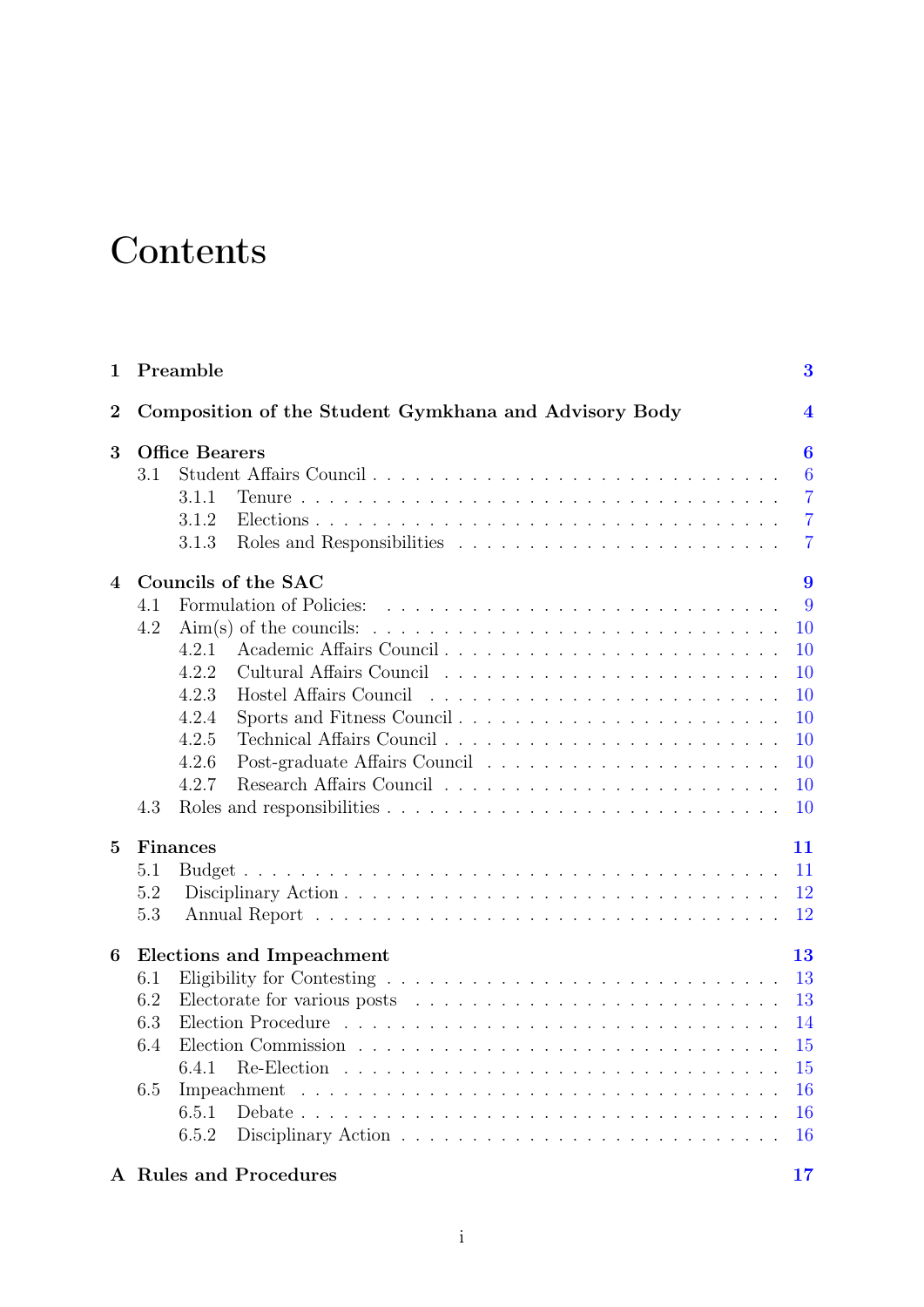|             | A.1                              |                                                                                              | 17        |  |  |
|-------------|----------------------------------|----------------------------------------------------------------------------------------------|-----------|--|--|
|             |                                  | A.1.1                                                                                        | 17        |  |  |
|             |                                  | A.1.2                                                                                        | 19        |  |  |
|             |                                  | Rules And Procedures - Financial Affairs Of The Students Council<br>A.1.3                    | 20        |  |  |
| B.          | 22<br>Roles and Responsibilities |                                                                                              |           |  |  |
|             | B.1                              | Students' General Secretary (SGS)                                                            | 22        |  |  |
|             |                                  |                                                                                              | 22        |  |  |
|             | B.2                              |                                                                                              | 23        |  |  |
|             |                                  | B.2.1                                                                                        | 23        |  |  |
|             |                                  | B.2.2                                                                                        | 23        |  |  |
|             | B.3                              |                                                                                              | 24        |  |  |
|             |                                  | <b>B.3.1</b>                                                                                 | 24        |  |  |
|             |                                  | B.3.2                                                                                        | 24        |  |  |
|             | B.4                              |                                                                                              | 25        |  |  |
|             |                                  | <b>B.4.1</b>                                                                                 | 25        |  |  |
|             |                                  | Hostel Affairs Council (HAC), Hostel Councils (HCs), Mess Moni-<br><b>B.4.2</b>              |           |  |  |
|             |                                  |                                                                                              | 25        |  |  |
|             |                                  | Hostel Affairs Council (HAC) and Hostel Councils (HCs) $\ldots \ldots$<br><b>B.4.3</b>       | 25        |  |  |
|             |                                  | <b>B.4.4</b>                                                                                 | 26        |  |  |
|             | B.5                              |                                                                                              | 26        |  |  |
|             |                                  | B.5.1                                                                                        | 26        |  |  |
|             |                                  | Sports and Fitness Council (SFC) $\ldots \ldots \ldots \ldots \ldots \ldots$<br><b>B.5.2</b> | 27        |  |  |
|             | <b>B.6</b>                       |                                                                                              | 27        |  |  |
|             |                                  | <b>B.6.1</b>                                                                                 | 27        |  |  |
|             |                                  | B.6.2                                                                                        | 28        |  |  |
|             | <b>B.7</b>                       |                                                                                              | 28        |  |  |
|             |                                  |                                                                                              | 28        |  |  |
|             |                                  | B.7.2                                                                                        | 29        |  |  |
|             | B.8                              |                                                                                              | 29        |  |  |
|             |                                  |                                                                                              | <b>29</b> |  |  |
|             |                                  |                                                                                              | <b>29</b> |  |  |
| $\mathbf C$ |                                  | <b>Election Nominations</b>                                                                  | 31        |  |  |
|             | C.1                              |                                                                                              | 31        |  |  |
|             | C.2                              |                                                                                              | 31        |  |  |
|             | C.3                              |                                                                                              | 32        |  |  |
|             |                                  |                                                                                              | 32        |  |  |
|             |                                  | D Clubs / Hobby Groups                                                                       | 36        |  |  |
| E           |                                  | List of Approved Clubs                                                                       | 38        |  |  |
|             | E.1                              |                                                                                              | 38        |  |  |
|             | E.2                              | Clubs under the AAS                                                                          | 38        |  |  |
|             | E.3                              |                                                                                              | 38        |  |  |
|             | E.4                              | Clubs under the HAS                                                                          | 38        |  |  |
|             | E.5                              |                                                                                              | 39        |  |  |
|             | E.6                              |                                                                                              | 39        |  |  |
|             | E.7                              |                                                                                              | 39        |  |  |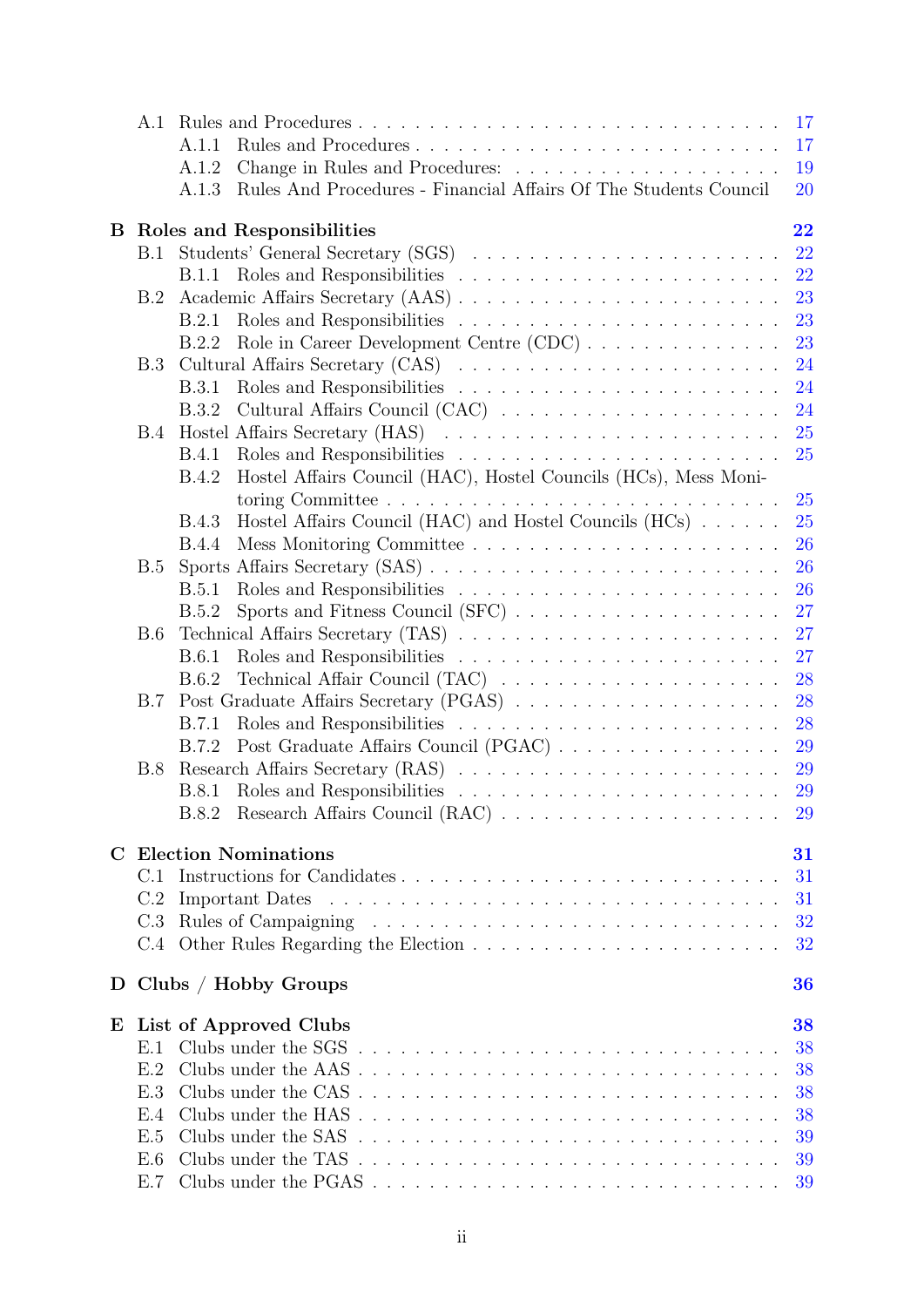| ${\bf F}$ | The Students' Code of Ethics and Honour |  |
|-----------|-----------------------------------------|--|
|           |                                         |  |
|           |                                         |  |
|           |                                         |  |
|           |                                         |  |
|           |                                         |  |
|           |                                         |  |
|           | G Students' Section                     |  |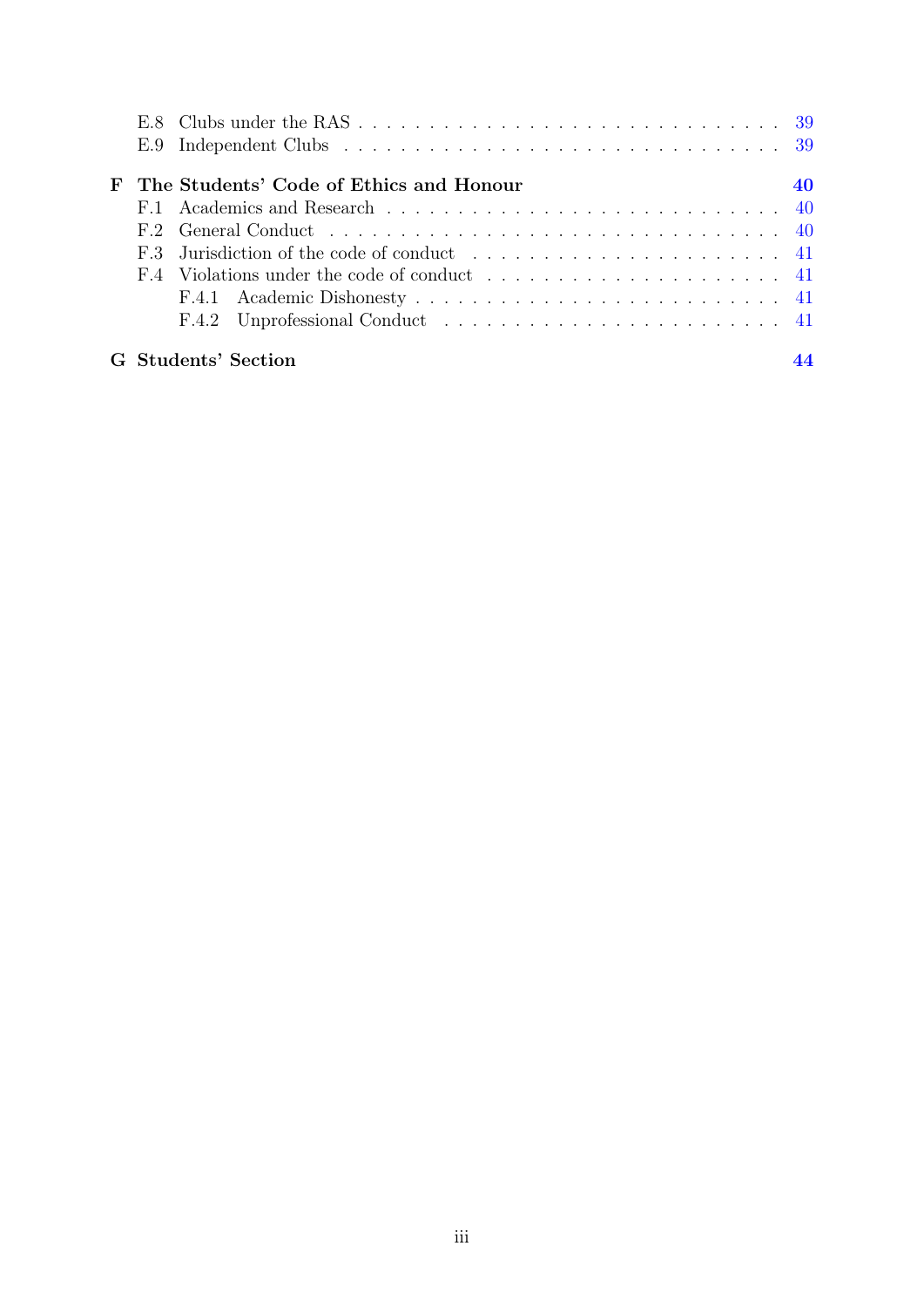# Foreword by the Patron

The need for a Student Constitution was felt early on, by the institute. Even as early as 2017, the Students' General Secretary (Prakhar Agrawal) shared a draft with Prof. Valsa Kumar, the Dean (Students). A draft constitution was also shared in 2018 by Chaitanya Khawase (the Students' General Secretary) with Prof. KVG Kutty who was the Dean (Students).

In 2018, the 5th Senate resolved that the Dean (Students) can take an initiative to formulate a roll of honor for students through student counselors. Thus, the "Student code of ethics and honour" was prepared. This was reviewed by Dr. Sarath Sasi. A draft constitution was also presented to the 10th BAC which resolved that "the Dean (Students) and Dean (Academics) will constitute a committee outside BAC for review of the full document and the suggestions arising then be sent to the Student Council for appropriate consideration. The discussion on this document is deferred till then."

A committee was then formed by Prof. KVG Kutty (Dean - Students), consisting of Dr. Krishna Sesha Giri (Chair), Dr. Debarati Chatterjee, Dr. Lakshmi Narasimhan Theagarajan and Dr. Anoop George. In 2019, the committee proposed changes to the preamble, code of ethics and honour, jurisdiction of the code of conduct and violations, and the SAC constitution.

The code of ethics and honour was adopted in July 2019 by the 9th senate.

In June 2020, the SAC led by Muhammad Yaseen presented the draft student constitution to the Dean (Students), Prof. KVG Kutty for review. In July 2020, the SAC also shared the document with Dr. Anand TNC who had taken over as Dean (Students), and followed up on it. Due to the covid situation, it could not be taken up further during the term of the SAC. The new SAC team led by Shrujan Kanabar also requested the Dean (Students) to approve the students constitution.

Meanwhile, the formation of the Board of Students, the separation of the institute and hostel accounts, addition of secretaries to take care of PG and Research affairs, and other changes in the system were pursued. In the case of the messes, the operation was handed over almost entirely to the students, and it is expected that more and more responsibilities in the student sector would be handed over to the students on similar lines, in the coming years.

In light of these and the other procedures which evolved, it was felt that the draft constitution needed to be expanded to reflect these aspirations. The constitution also borrows some sections from other institutes. An updated draft was presented to several former secretaries and also the present secretaries and members of the Board of Student, and was modified to take into account their feedback.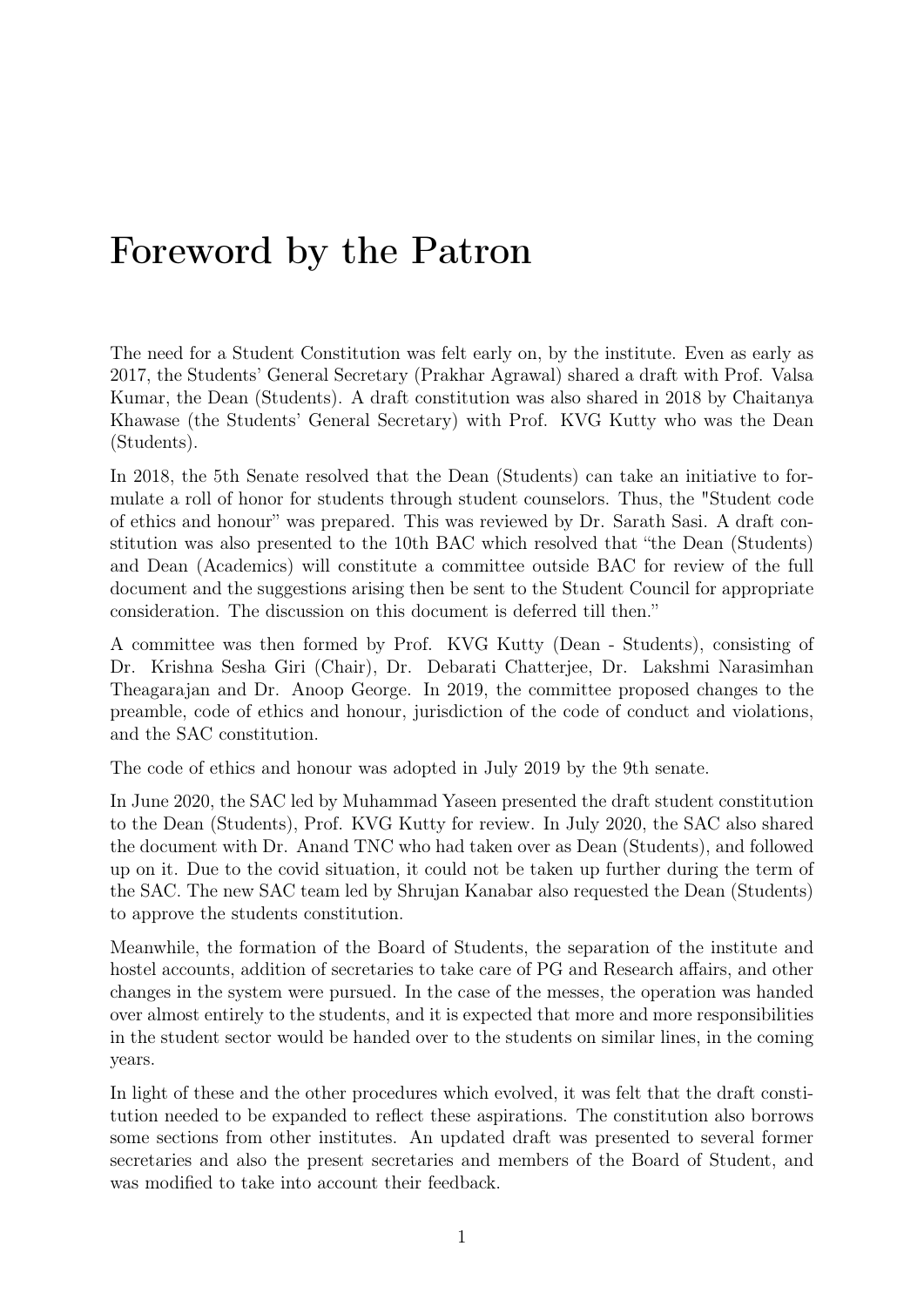As is evident from the description above, many people have contributed to making the Student constitution. On behalf of the institute, I thank all of them and hope that with the adoption of this Student Constitution, the roles of the student office bearers will be clearer, and lead to students taking up more responsibilities in the student sector.

> Prof. P B Sunil Kumar Director, IIT Palakkad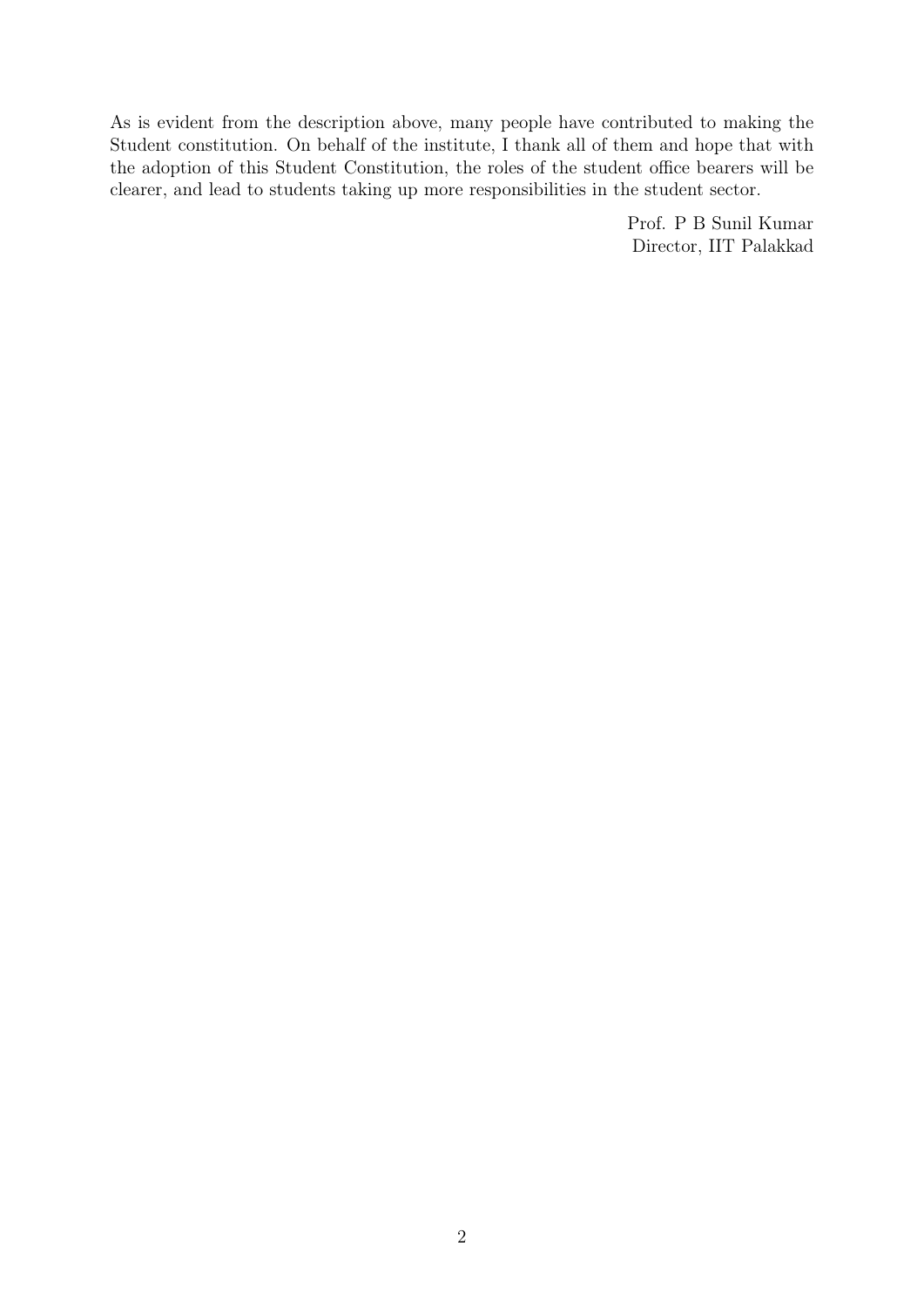# <span id="page-6-0"></span>Chapter 1

# Preamble

We the Students of the Indian Institute of Technology Palakkad, hereby resolve to constitute a self-governing democratic organization called the Student Gymkhana and give unto ourselves the Charter called the "Students Constitution". We firmly resolve to abide by this constitution to:

- PROMOTE the welfare and interest of the students with the aim to achieve excellence in and beyond the classroom,
- PREVENT differences and discrimination among the student community on social, financial, religious, race, caste, gender, department, or any other basis,
- PROSECUTE against the discrepancies, of any sort or scale, and deviations from procedures of functioning stated explicitly or understood implicitly, in relevant cases.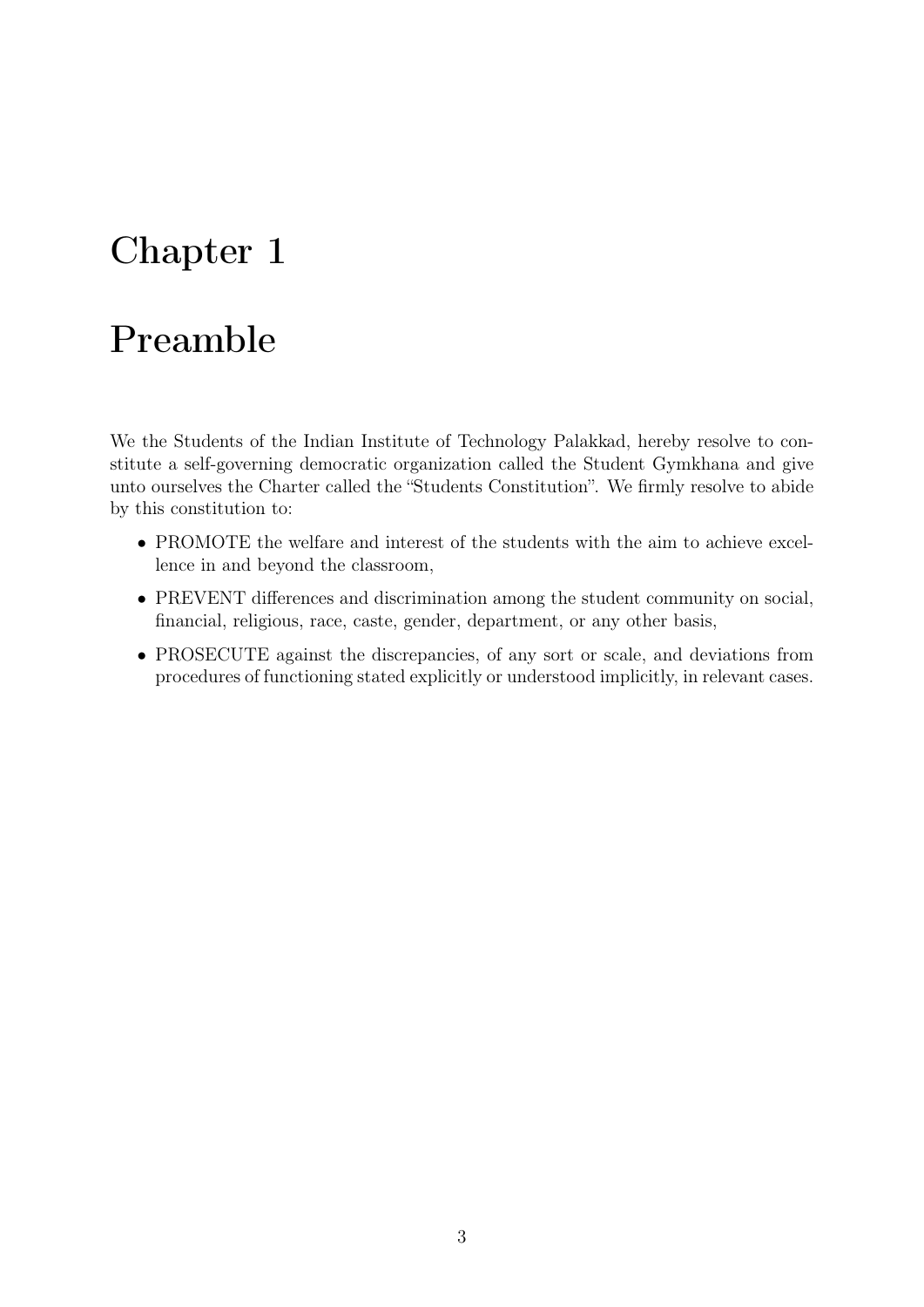# <span id="page-7-0"></span>Chapter 2

# Composition of the Student Gymkhana and Advisory Body

- 1. All registered students of IIT Palakkad shall be deemed to be members of the Student Gymkhana (SG), and shall constitute the General Student Body (GSB).
- 2. The Director of IIT Palakkad shall be the Patron of the Student Gymkhana.
- 3. The Dean (Student Affairs) or a faculty nominated by the Director of the Institute shall be the Chief Advisor of the Student Gymkhana.
- 4. The office-bearers of the Student Gymkhana shall, from time to time, in consultation with the Chief Advisor, suggest a panel of names from among the faculty to the Patron for appointment to the positions of the Faculty Advisor (Co-curricular), Faculty Advisor (Extra-curricular), Faculty Advisor (Sports & NSO), Faculty Advisor (NSS), and other Faculty Advisors(s) (FAs) of the Student Gymkhana.
- 5. All Advisors shall be subordinate to the Chief Advisor in all decision-making powers; the latter shall himself/herself be subordinate to the Patron.
- 6. The office-bearers of the Student Gymkhana shall, in consultation with the abovementioned FAs, suggest a panel of names from among the faculty/staff to the Chief Advisor for appointment to the positions of Club Mentors of the Student Gymkhana.
- 7. The Board of Students (BoS) constituted by the Director of IIT Palakkad shall lay down broad guidelines for the smooth conduct of student affairs. The Board of Students, chaired by the Dean (Student), formulates various student welfare initiatives and provides mentorship to students across multiple domains.
- 8. Changes to the Students' constitution will be considered if they are proposed by:
	- over one third of the students of the GSB,
	- over half the members of the SAC,
	- a member of the senate.
- 9. Changes proposed to the Students' Constitution will be considered by the Board of Students. Any amendments to this constitution will be forwarded to the Senate for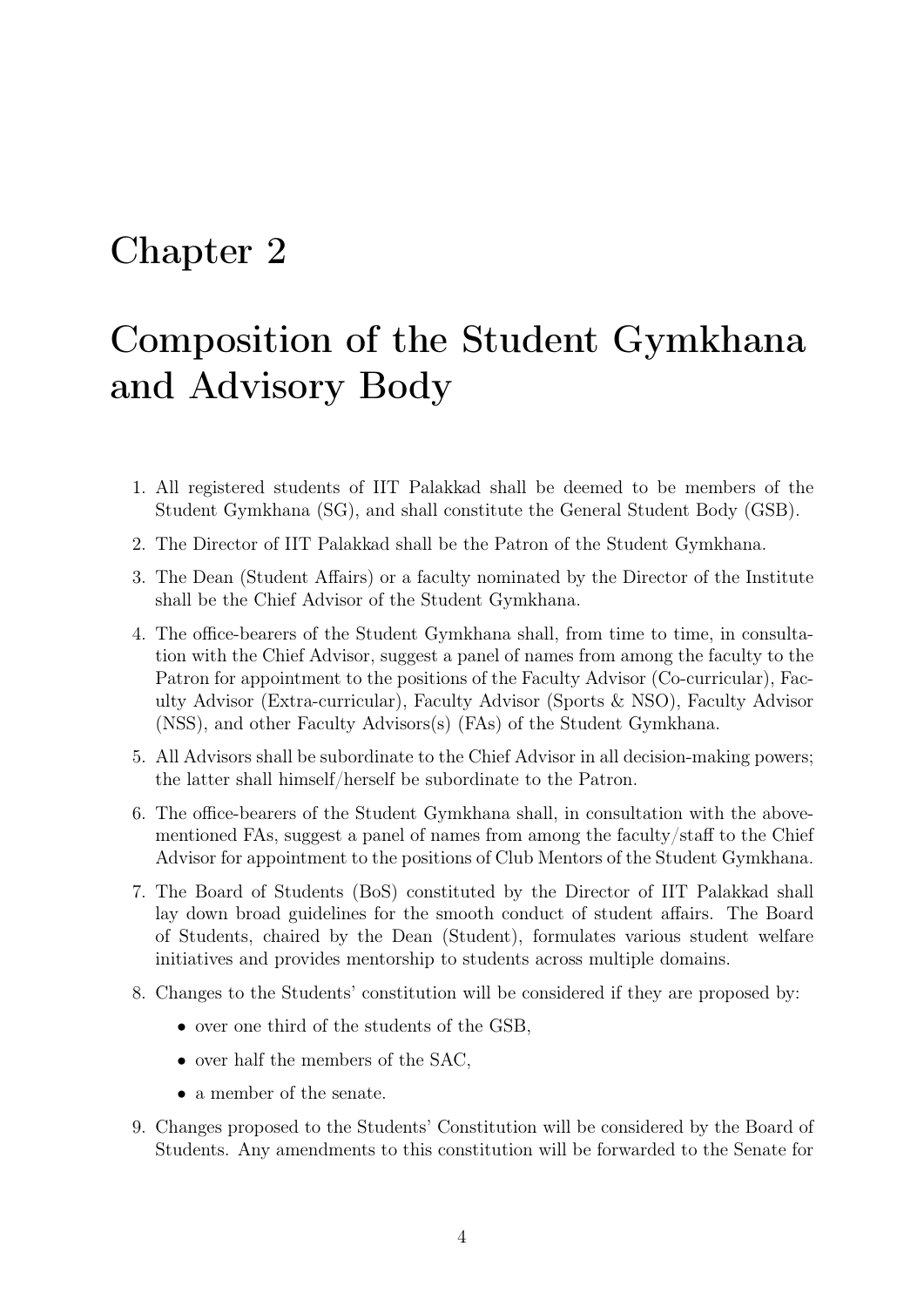

Figure 2.1: Structure of the Student Gymkhana

approval, if deemed necessary by the Patron. Any proposed changes will come into effect only if they are approved by the Patron, or the Senate.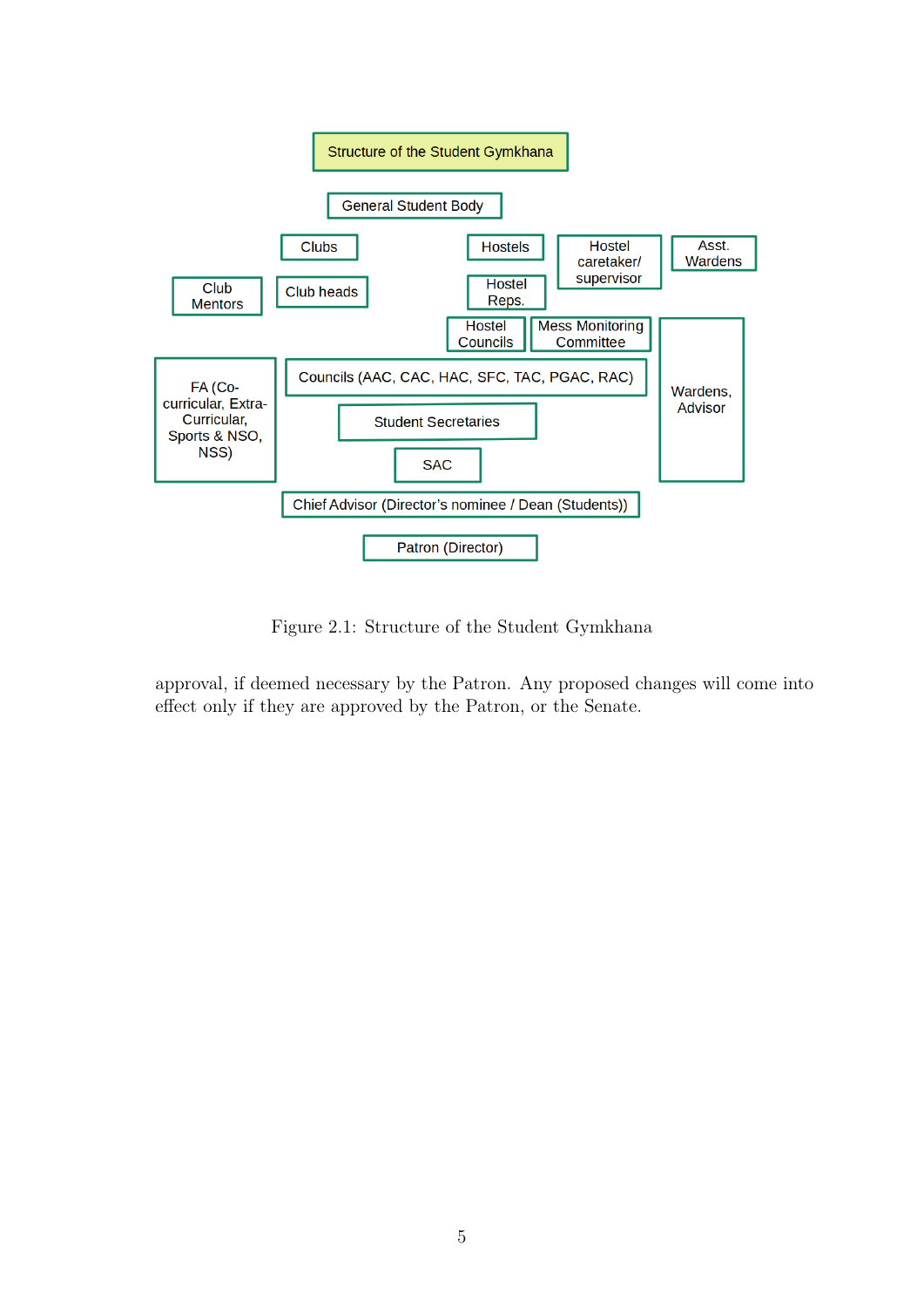# <span id="page-9-0"></span>Chapter 3

# Office Bearers

### <span id="page-9-1"></span>3.1 Student Affairs Council

The duly elected office-bearers of the Student Gymkhana (SG) shall constitute the Student Affairs Council (SAC), which shall be responsible for the functioning of the SG through its constituent councils, namely the Academic Affairs Council, Cultural Affairs Council, Hostel Affairs Council, Sports & Fitness Council, Technical Affairs Council, Post-graduate Affairs Council and Research Affairs Council, and also through any other affiliated clubs and forums formed by these aforesaid councils for the specific purpose of promoting hobby and leisure time activities.

The SAC shall be the apex policy-making student representative body. The policies shall be based upon the experiences, demands and aspirations of the General Student Body (GSB). The SAC shall be accountable to the GSB. SAC members shall always strive for the betterment of the institute and GSB, and work in cohesion with each other and maintain transparency in their work.

The SAC acknowledges the fact that the students have an academic duty towards the Institute, and all its policies shall be motivated by this consideration; all policies formulated by the student body shall be duly perused, amended (if required), and ratified by the Institute administration before they are implemented. The SAC is also accountable for executing the policies.

- 1. The Student Affairs Council (SAC) shall be the representative body of the students. The objectives of the SAC are to:
	- a. Serve as the main forum of expression of student opinion.
	- b. Be in continuous touch with the General Student Body, identify student issues, promote discussions on them, and act as a feedback system.
	- c. Foster and develop student activities in the Institute
	- d. Facilitate the functioning of the various councils and clubs of the Student Gymkhana by making budgetary allocations and by evolving suitable support mechanisms to offer support for all recognized student activities
	- e. Develop a well-informed, articulate and participative student community life, and increase social awareness
	- f. Develop a sense of belonging with the Institute, foster a symbiotic relationship, and encourage excellence in all activities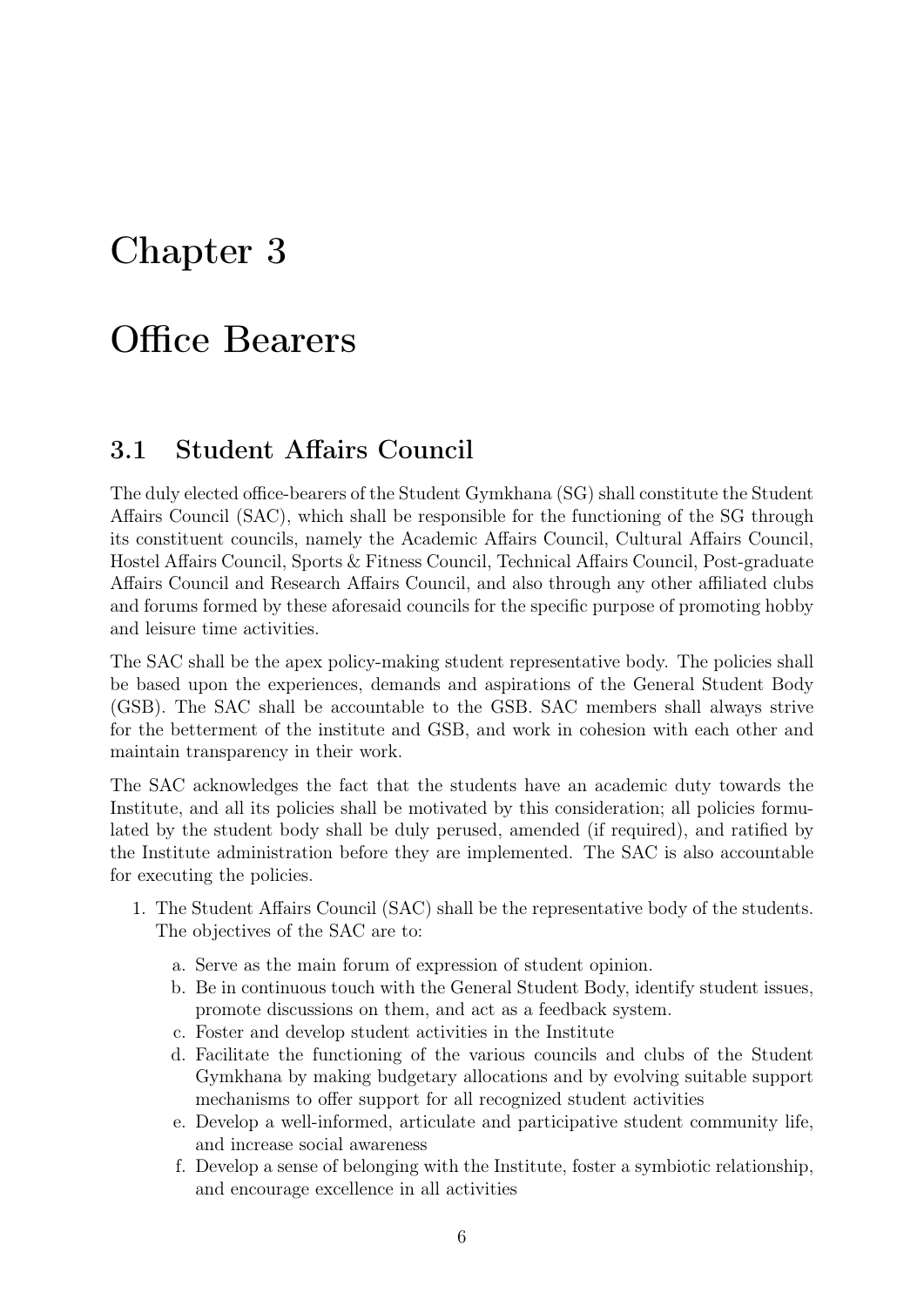- 2. The SAC shall consist solely of: The Students' General Secretary (SGS), the Academics Affairs Secretary (AAS), the Cultural Affairs Secretary (CAS), the Hostel Affairs Secretary (HAS), the Sports Affairs Secretary (SAS), the Technical Affairs Secretary (TAS), the Post-graduate Affairs Secretary (PGAS), and the Research Affairs Secretary (RAS), collectively referred to as Student Secretaries.
- 3. SAC meetings shall have a quorum of half the total strength.
- 4. The Chief advisor and SAC shall supervise the overall functioning of the Student Gymkhana.
- 5. The Students' General Secretary shall preside over the SAC. S/he shall also supervise and coordinate the general affairs of the GSB. The Academics Affairs Secretary, the Cultural Affairs Secretary, the Hostel Affairs Secretary, the Sports Affairs Secretary, the Technical Affairs Secretary, the Post-graduate Affairs Secretary, and the Research Affairs Secretary shall supervise and coordinate all the activities of their respective councils.
- 6. Ordinarily, the general interest of the Student Gymkhana shall prevail over individual interests. Hence, decisions taken by a majority in the SAC, shall be binding on all.
- 7. In contentious cases, where some decision of the SAC has been carried by a majority but with a substantial minority (i.e., more than 3 of the Secretaries present) voting against it, the General Secretary of the Council may refer the matter to the General Student Body if so requested by at least 5 of the 8 members of Student Affairs Council present and voting.
- 8. The Students' General Secretary shall be notified of the meeting of all councils under the SAC, at least one day in advance. Meetings of SAC councils may be held at shorter notice, only with the approval of the SGS.
- 9. The Students' General Secretary shall have the power to convene the meeting of any council. S/he may attend all meetings of all committees of the councils at his/her discretion.
- 10. The roles and responsibilities of the SGS are given in Appendix [B](#page-25-0)

#### <span id="page-10-0"></span>3.1.1 Tenure

- 1. The term of office of the elected members of the SAC shall be one year.
- 2. The official year of working will be from the first week of March, to the first week of March of the ensuing year.

#### <span id="page-10-1"></span>3.1.2 Elections

The student Secretaries shall be elected by the procedure laid out in Chapter [6.](#page-16-0)

### <span id="page-10-2"></span>3.1.3 Roles and Responsibilities

1. All the Student Secretaries shall be individually accountable to the SAC for the implementation of the policies in their respective domains.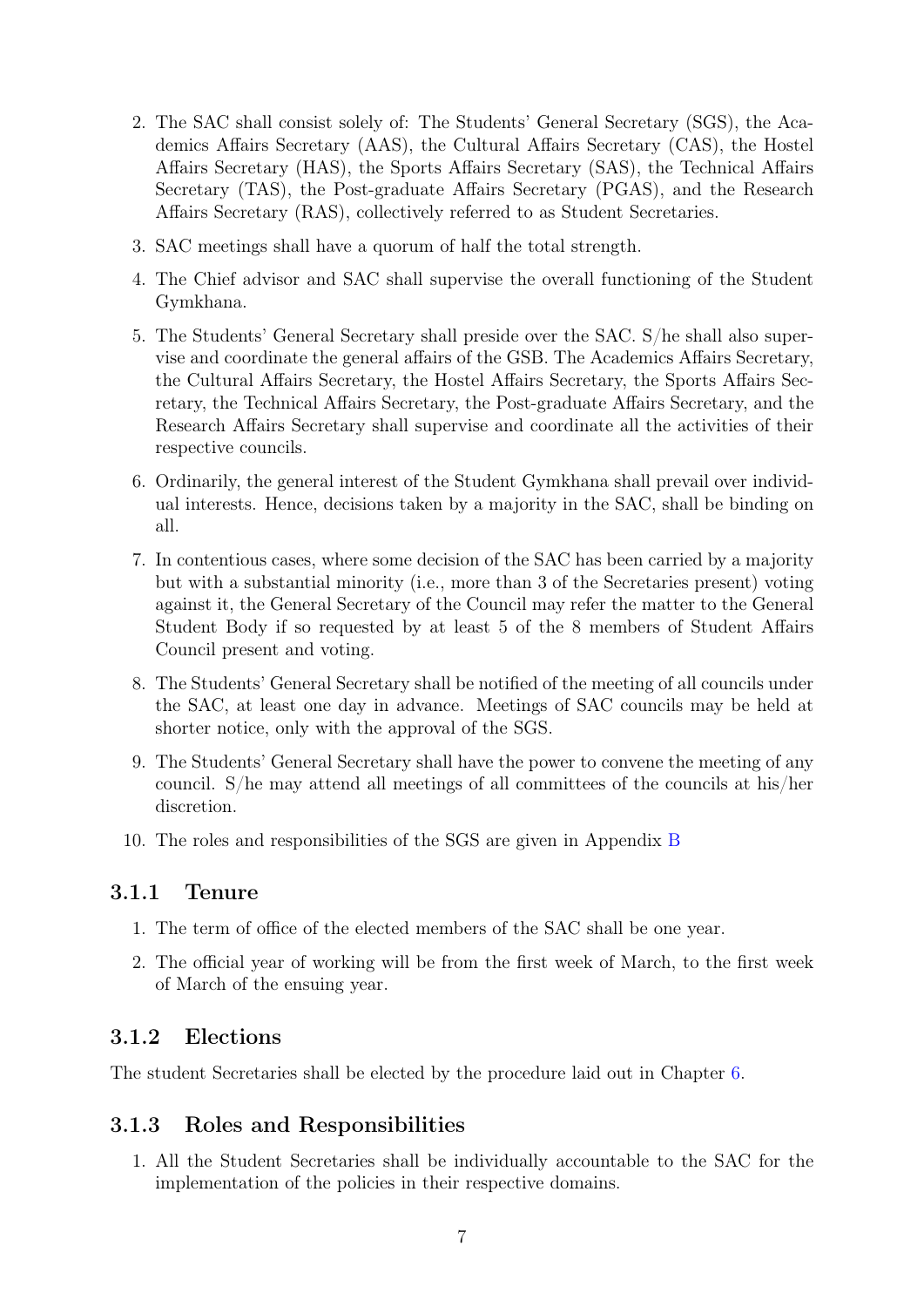- 2. Each Student Secretary will have his/her own council to take care of the concerned activities.
- 3. The SAC shall form sub-committees with approval from the Chief Advisor on an ad-hoc basis to investigate specific issues (e.g. Sports sub-committee, Mess subcommittee, etc.)
- 4. The SAC shall nominate an Emergency Council (EC), consisting of a subset of the SAC, to consider urgent issues during vacations, if a majority of the members of the SAC are likely to be unavailable to meet in person and online.
- 5. The following are the representatives from SAC executives in the official bodies of the Institute:
	- Senate: SGS, AAS, PGAS and RAS
	- Mess Monitoring Committee: SGS, HAS
	- Amenity Center Committee: SGS, HAS
- 6. The Student Secretaries shall appraise the SAC of all the issues dealt with by the various official bodies of the Institute.
- 7. The Student Secretaries shall necessarily project the views of the SAC to the official bodies of the Institute.
- 8. The SAC shall make recommendations to the Patron for resolving any issues arising out of the implementation of any of the provisions of this Constitution.
- 9. The Student Secretaries shall be responsible for the execution of the tasks entrusted to them and shall execute and implement the policies of the SAC. However, they shall function independently of one another in the process of implementation and execution of these policies. They shall be accountable to the SAC for the satisfactory execution of their responsibilities.
- 10. Any meetings to discuss the policies of the GSB shall invite all the members of the SAC and any decisions taken should be with the knowledge of the SAC members.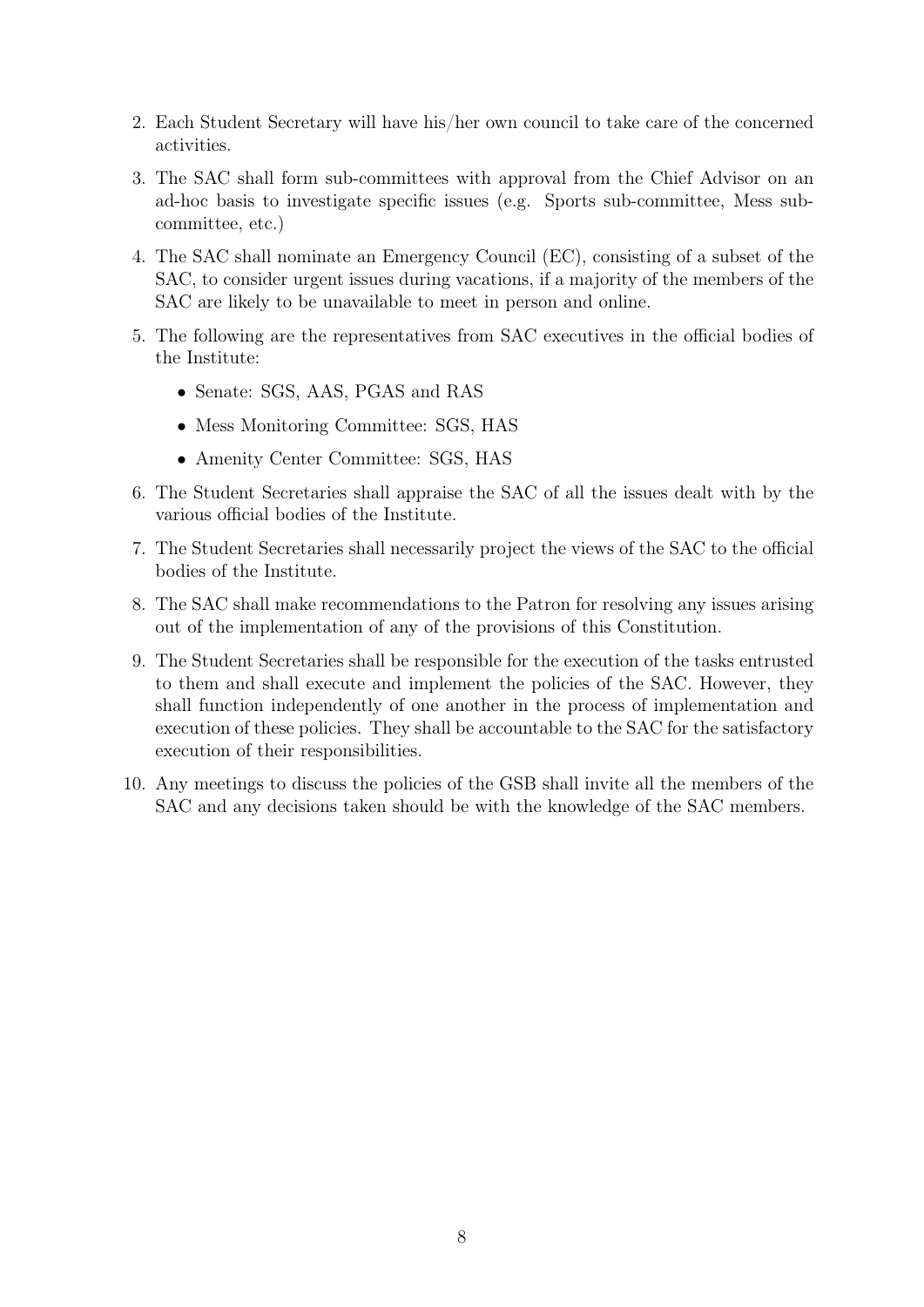# <span id="page-12-0"></span>Chapter 4

# Councils of the SAC

- 1. The Student Secretaries (AAS, CAS, HAS, SAS, TAS, PGAS, RAS) shall have a council to assist her/him.
- 2. The Student Secretary of the concerned council shall supervise and coordinate all activities of their respective council.
- 3. Each council shall consist of the respective Student Secretary, Faculty Advisor of the council, and members admitted to the council, or such structure as shall be decided by the respective Student Secretary under the guidance of the SGS and Chief Advisor.
- 4. The respective Secretary shall be the Chairperson of each council.
- 5. The respective Secretaries shall propose, for ratification by the SAC, the names of students to be appointed as members of their individual councils.
- 6. If, in the opinion of the SAC, a person proposed as a member of a council does not possess the requisite qualifications for the task, it may reject the proposed candidate and call for fresh proposals.
- 7. The Secretary alone remains accountable to the GSB for the satisfactory performance of functions in her/his domain.
- 8. Each Council/Committee shall have a quorum of half the total strength.
- 9. Any complaints or disputes regarding the selection process of the council members or on the conduct of the council members should be addressed by the respective secretary, SGS and the respective faculty advisor (if any, or else, the Chief Advisor).

### <span id="page-12-1"></span>4.1 Formulation of Policies:

The Secretary along with the members of the Council/Committee under him/her can recommend policies regarding the matters under her/his purview. These policies, however, must be ratified by the SAC to officially become the policy of the GSB.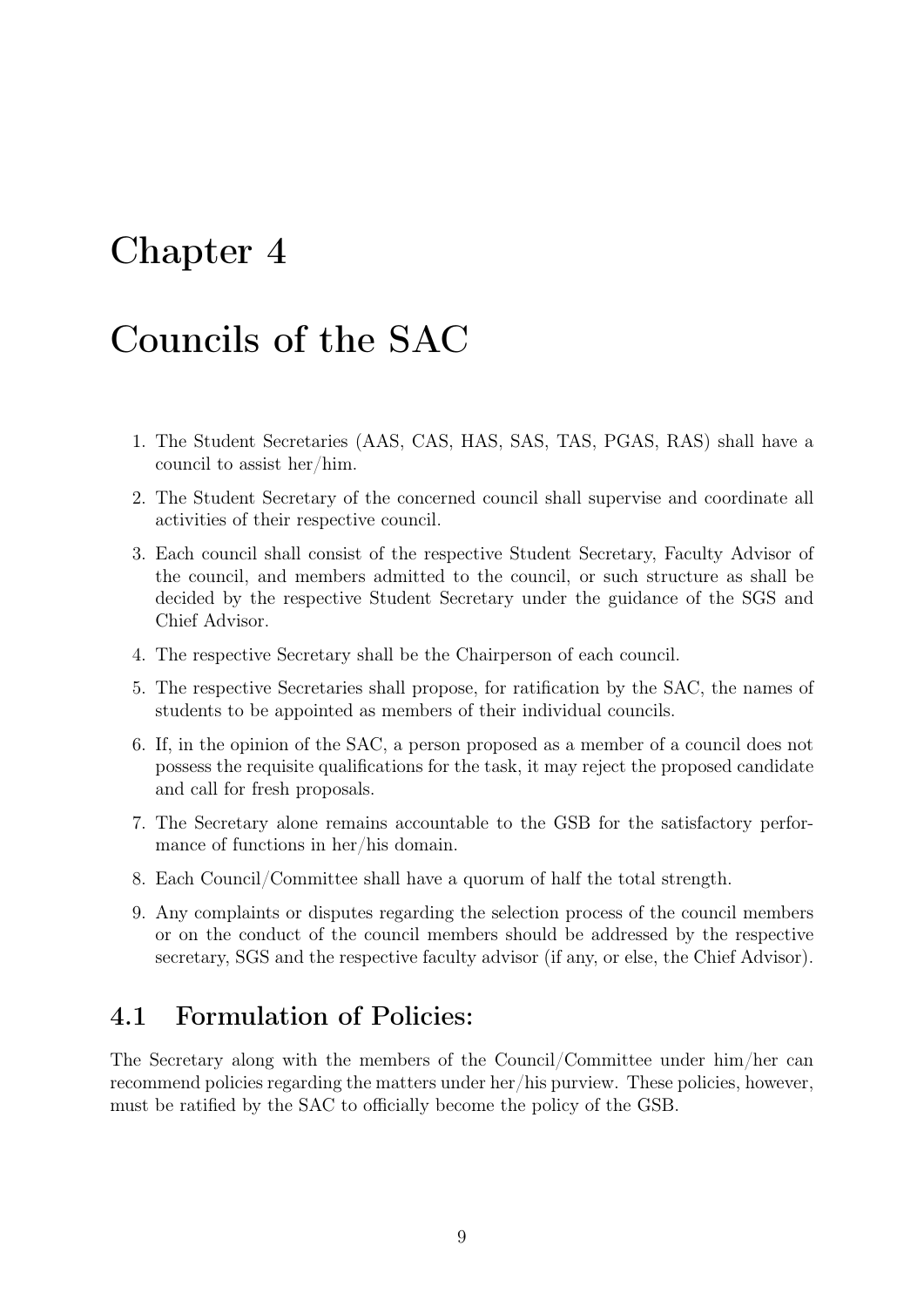# <span id="page-13-0"></span>4.2 Aim(s) of the councils:

The aim(s) of the various Councils shall be as follows:

### <span id="page-13-1"></span>4.2.1 Academic Affairs Council

Help organize, and look into all academic activities

### <span id="page-13-2"></span>4.2.2 Cultural Affairs Council

Organize and promote all cultural activities

### <span id="page-13-3"></span>4.2.3 Hostel Affairs Council

Promote the well-being of students in all hostels and address problems related to hostels

### <span id="page-13-4"></span>4.2.4 Sports and Fitness Council

Organize and promote all sports and fitness-related activities

### <span id="page-13-5"></span>4.2.5 Technical Affairs Council

Organize and promote all scientific and technological activities

### <span id="page-13-6"></span>4.2.6 Post-graduate Affairs Council

Organize and promote activities specific to course-based post-graduate students, and promote the participation of post-graduate students in the activities of the institute.

### <span id="page-13-7"></span>4.2.7 Research Affairs Council

Organize and promote all activities specific to research scholars, and promote the participation of research scholars in the activities of the institute.

## <span id="page-13-8"></span>4.3 Roles and responsibilities

The roles and responsibilities of the councils and the student secretaries are given in Appendix [B](#page-25-0)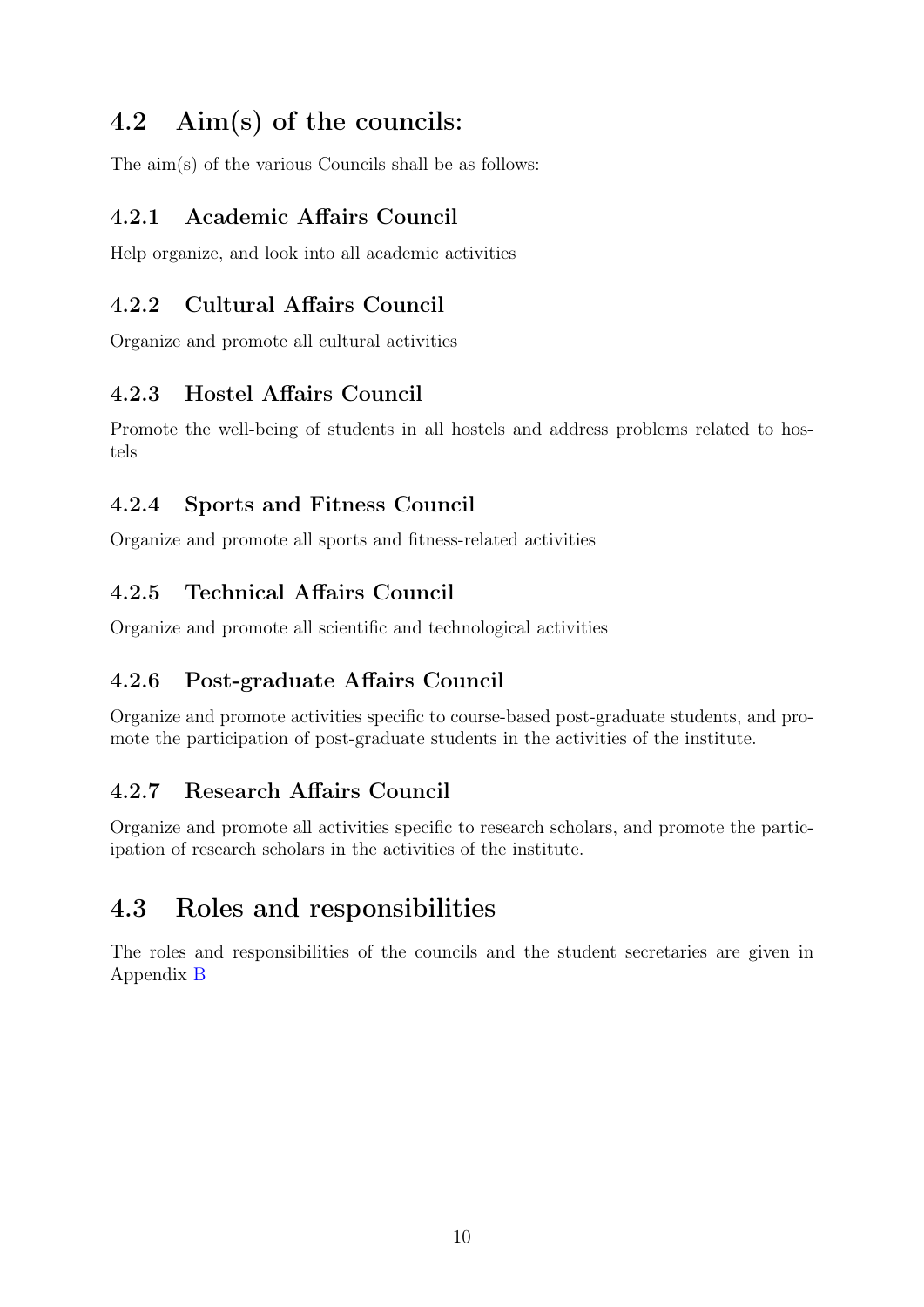# <span id="page-14-0"></span>Chapter 5

# Finances

The total funds of the SG shall consist of:

- Contributions from gymkhana fees paid by the students.
- Regular and adhoc contributions made by the Institute.
- Funds from other sources such as membership fees for clubs (if any), sponsorships, etc.

### <span id="page-14-1"></span>5.1 Budget

- 1. The budget outlay of the Student Gymkhana shall be determined by the Chief Advisor, in consultation with the Faculty Advisors (Extra-curricular, Co-curricular, Sports & NSO, NSS), and notified to the SAC within a week of the new SAC taking office.
- 2. The SAC shall propose a detailed yearly budget on the recommendation and requirements of various councils.
- 3. Budgetary provisions for the various councils under the SAC should detail allocations made individually against each club activity, and also other major heads of expenditure, besides estimates of miscellaneous expenses.
- 4. The budget shall be allocated every year by the Chief Advisor, at a meeting attended by the General Secretary and Secretaries (with their budget estimates).
- 5. If the allocation of the budget does not happen at a meeting of the Board of Students, the SAC shall present the finalized budget to the next Board of Students for ratification.
- 6. The budget of the Hostel Councils shall be determined by the Dean (Students), in consultation with the Wardens.
- 7. The budget of the Hostel Councils shall be allocated by the Dean (Students), at a meeting attended by the SGS, HAS, and hostel representatives.
- 8. Advances may be drawn by the Faculty Advisors and given to the Student Secretaries, or to any person authorized in writing by them.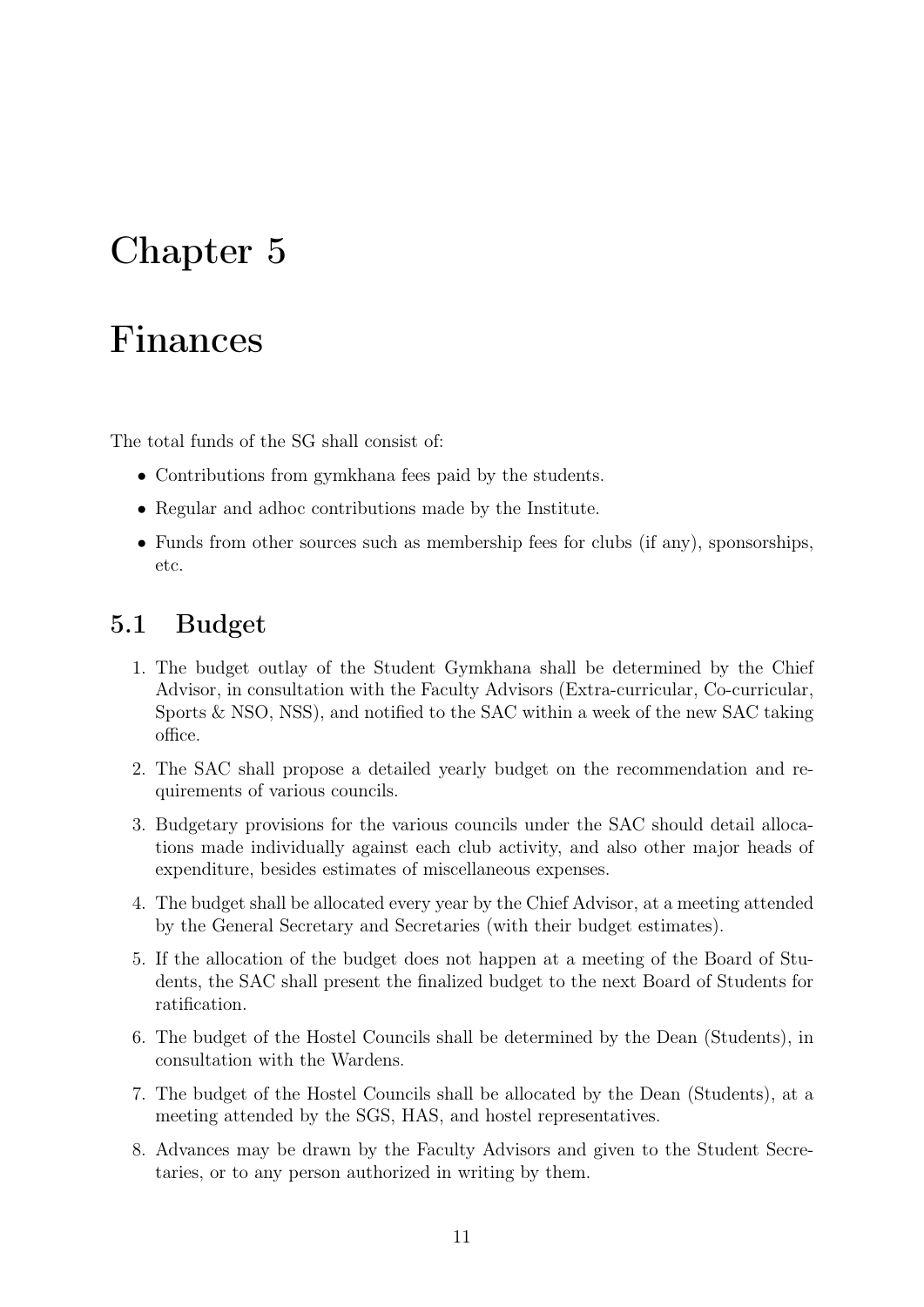9. The deadline for submitting/settling advances is within four weeks after withdrawal. All advances shall stand due against the names of the concerned secretary and faculty advisor until satisfactorily accounted for in accordance with the rules in force.

## <span id="page-15-0"></span>5.2 Disciplinary Action

The SAC shall recommend disciplinary action against any person(s) against whom a case of proven financial mis-management and/or misappropriation has been made out. The decision shall be communicated to the Dean (Students) for implementation.

## <span id="page-15-1"></span>5.3 Annual Report

The SAC shall present its financial statement as a part of the annual report for approval before the Student Gymkhana. This must include:

- (a) Details of the approved budget
- (b) Details of expenditure
- (c) Any exceptional expenditure

The hostel councils shall also present similar financial statements each year to the hostellers of the respective hostels.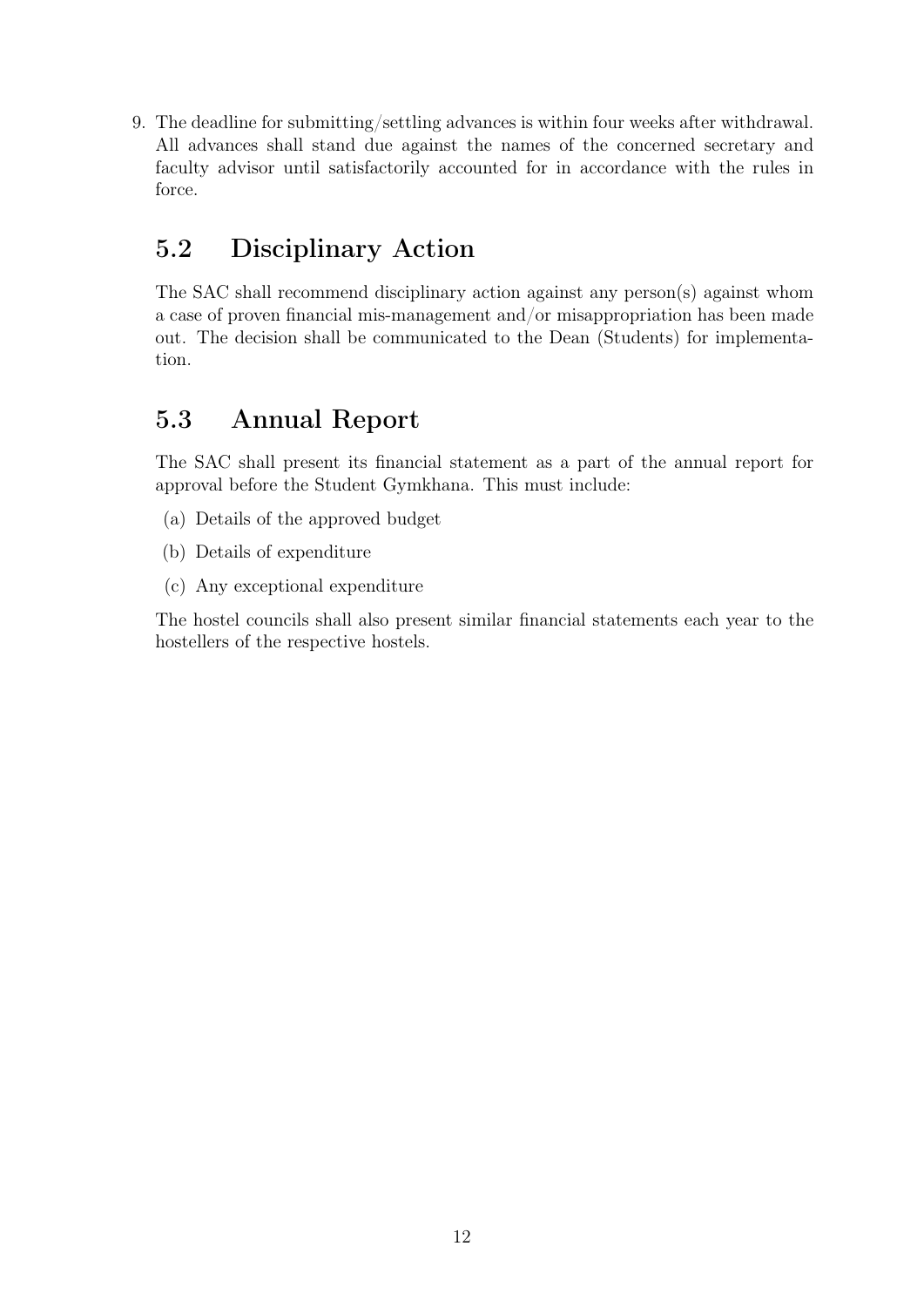# <span id="page-16-0"></span>Chapter 6

# Elections and Impeachment

### <span id="page-16-1"></span>6.1 Eligibility for Contesting

Regular, registered, full-time students of the institute are eligible to stand for election provided the fulfill the following criteria:

- 1. A candidate should not have invited any disciplinary action from the institute.
- 2. A candidate should not have any (active) U or W grade in any course.
- 3. For the post of Students' General Secretary, first year students are not allowed to contest.
- 4. For the post of Research Affairs Secretary, only registered research students (MS and PhD) of IIT Palakkad are allowed to contest.
- 5. For the post of Post Graduate Affairs Secretary, only registered post-graduate students (MSc and MTech) of IIT Palakkad are allowed to contest.
- 6. For the posts of Academic Affairs Secretary and Technical Affairs Secretary, a candidate shall possess a minimum CGPA of 7 out of 10. For the other posts, a candidate shall possess a minimum CGPA of 6.5 out of 10.
- 7. No candidate is allowed to contest for more than one post.

### <span id="page-16-2"></span>6.2 Electorate for various posts

- 1. For the post of Research Affairs Secretary, the electorate will consist only of the registered research scholars (MS and PhD) of IIT Palakkad.
- 2. For the post of Post Graduate Affairs Secretary, the electorate will consist only of the registered students of course-based post-graduate programs (e.g. MSc and MTech) of IIT Palakkad.
- 3. For all other posts, the electorate will consist of all the registered students of IIT Palakkad.
- 4. Voting shall be conducted via an online system (typically Moodle) and the voter should have an active IIT Palakkad account. Access to online voting may be through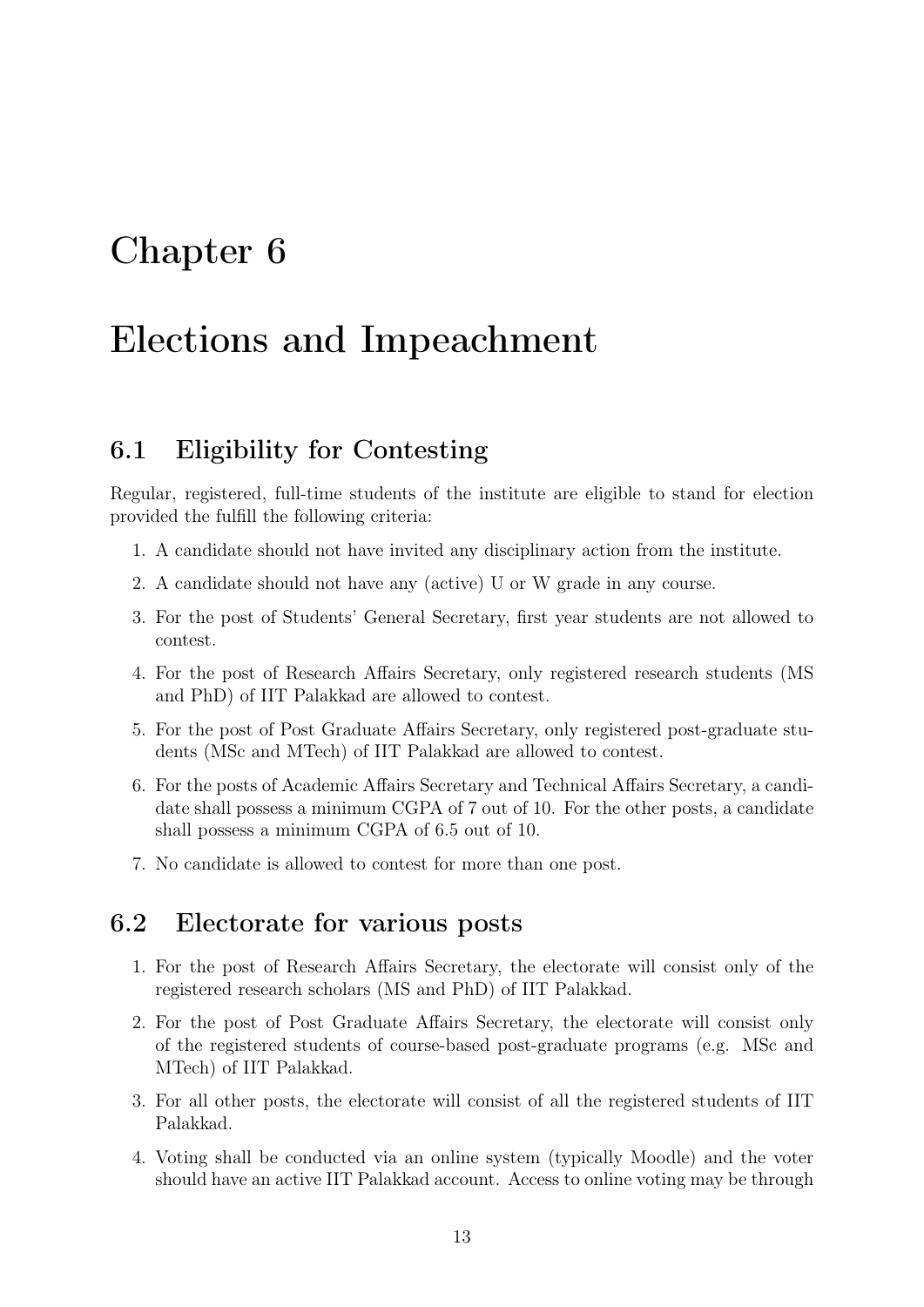dedicated computers in specific locations, when all batches of students are on campus. Separate logins and passwords with random characters (unconnected to their name or roll number) will be created and shared with the students for this purpose.

- 5. The posts for election are:
	- Students' General Secretary
	- Academic Affairs Secretary
	- Cultural Affairs Secretary
	- Hostel Affairs Secretary
	- Sports Affairs Secretary
	- Technical Affairs Secretary
	- Post Graduate Affairs Secretary
	- Research Affairs Secretary

## <span id="page-17-0"></span>6.3 Election Procedure

- 1. The Student Secretaries shall be elected from the General Student Body.
- 2. In case a candidate gets  $>50\%$  votes in the first round, he/she will be declared elected. Otherwise, the system of one single transferable preferential voting system will be implemented, i.e., if there are n candidates, voters shall be required to give n preferences. Counting shall be done in successive rounds.
- 3. In the first round, only first preference votes shall be counted, and the candidate with the least first preference votes shall be declared unsuccessful.
- 4. In the next round, second preference votes of the voters who voted for the unsuccessful candidate shall be added to the first preference count of candidates advancing to the next round. Again, the candidate with the lowest tally shall be declared unsuccessful.
- 5. While redistributing the votes this time, the following procedure will be observed: the second preference votes of the voters who voted for the candidate being eliminated shall be added, and then, the third preference votes of the voters who voted for the candidate eliminated earlier and the candidate presently being eliminated shall be added. In a similar fashion, the procedure shall be repeated until one candidate, who shall be declared successful, secures >50% of the total valid votes cast. The program which will be used for this exercise will be shared with the candidates in advance of the election, and the number of votes of each preference type obtained by each candidate will be made public after the election.
- 6. NOTA option is also available. In case none of the candidates gets more than 50% of the votes, all the candidates will be declared as not successful in the election. Hence re-initiation of nominations process and a re-election.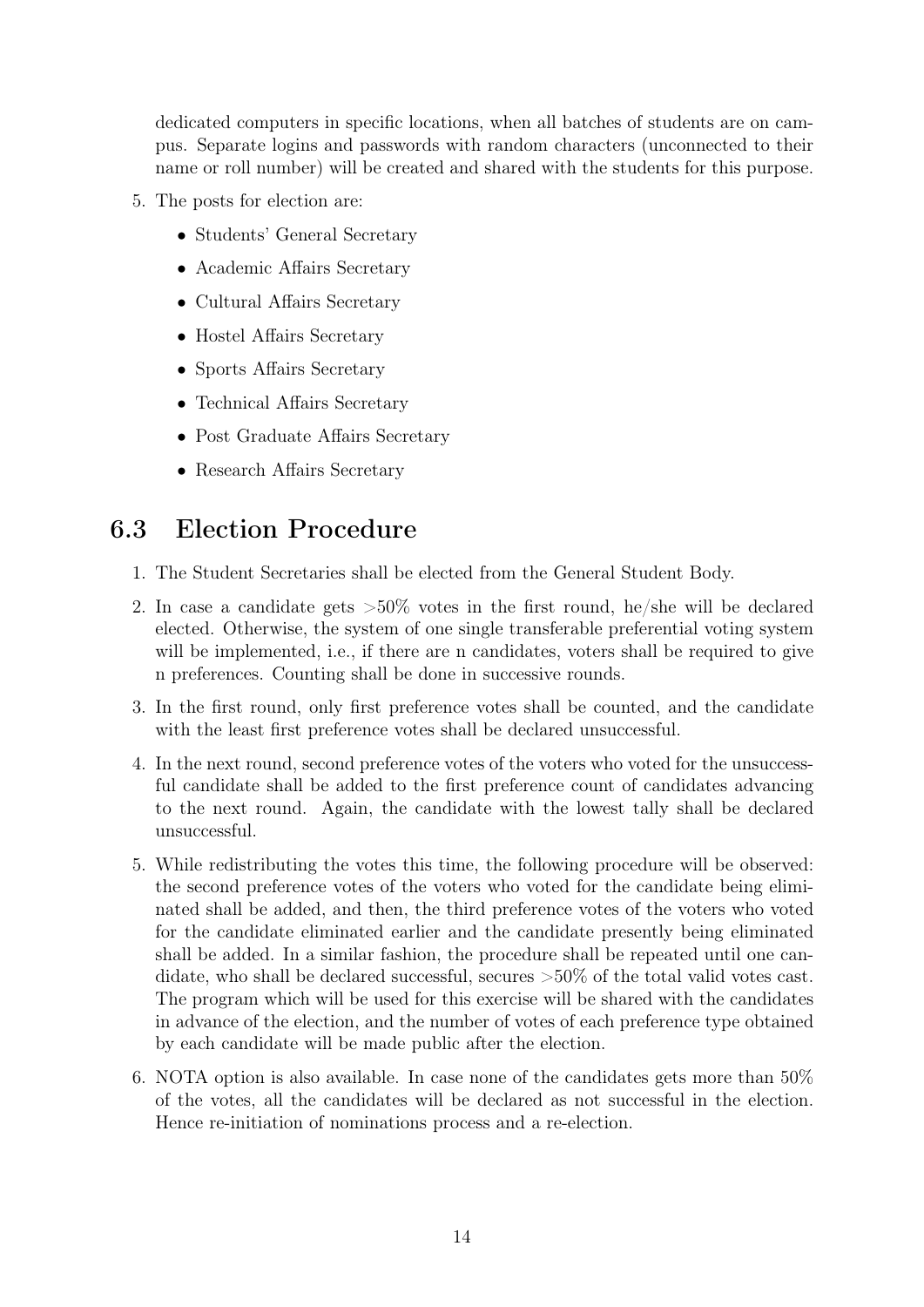## <span id="page-18-0"></span>6.4 Election Commission

- 1. The Chief Advisor shall appoint the Returning officer, a Polling officer, and an Observer from among the faculty, for conducting the election, in consultation with the present student secretaries. The Chief Advisor and the Returning Officer shall appoint a team of 4 Nominees to help conduct the election. The Chief Advisor, Returning Officer and 4 nominees (2 faculty and 2 students) will comprise the Election Commission (EC).
- 2. EC should have at least one girl nominee. The EC shall frame the rules for conducting the election with the approval of the Chief Advisor. The electorate for all posts will be the students, as mentioned in Section [6.2.](#page-16-2)
- 3. The election notice should be communicated to all the students at least three days before the date of nomination. The nomination shall be filed with the written consent of the nominee.
- 4. No candidate can contest for more than one post simultaneously.
- 5. The candidates should have at least one academic year pending in the institute at the time of elections.
- 6. All officials shall be elected for a tenure of one year, by a secret ballot on the basis of the procedure mentioned in [6.3.](#page-17-0)
- 7. For unopposed candidates, the number of votes in favour of the candidate should be more than the number of votes against the candidate for the candidate to get elected. In case the candidate does not get elected, another nomination will be called for the post and elections will be conducted again. In case of a tie, there will be a re-election.
- 8. The Returning Officer may declare provisional results immediately after the counting of votes and shall submit the election result to the Chief Advisor for ratification.
- 9. The EC will decide on all matters pertaining to the election. However, under exceptional circumstances, an appeal may be made to the Chief Advisor.
- 10. In the event of any post remaining uncontested, or if no candidate is successfully elected for a post which was contested by multiple candidates, nominations will be called again. The Chief Advisor, in consultation with the Patron and the SGS, will nominate a student from among the applicants to the post. In case the post is of Students' General Secretary, then elections will be conducted again.

#### <span id="page-18-1"></span>6.4.1 Re-Election

- 1. In case an elected representative resigns, re-election will be conducted within 21 days of the resignation and the result will be declared immediately. For the 21 days of interregnum, the SAC members shall nominate a person from amongst themselves, to take care of the responsibilities for this period.
- 2. In all cases of dispute, the decision of the Chief Advisor shall be binding.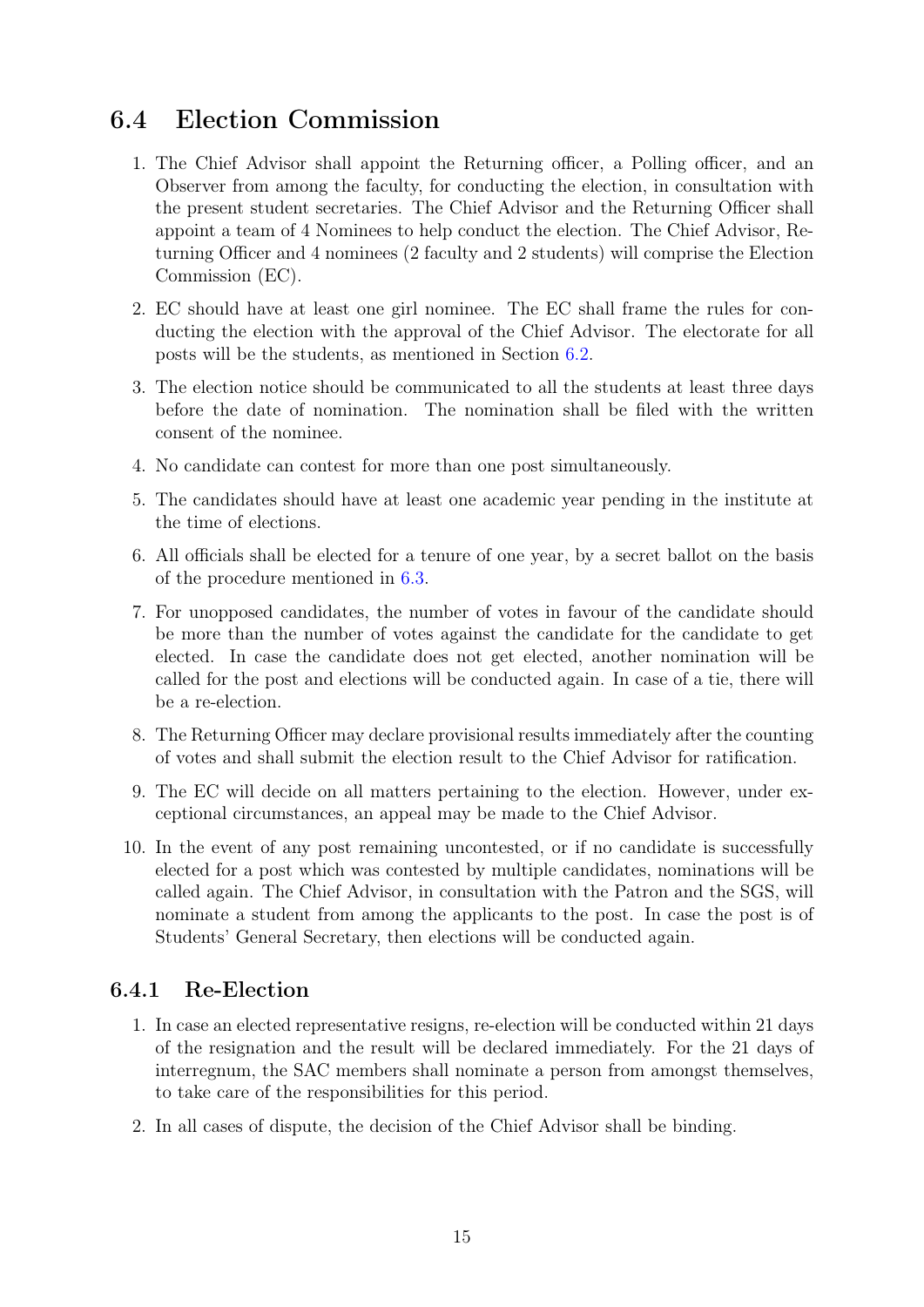## <span id="page-19-0"></span>6.5 Impeachment

- 1. Any impeachment proceedings can be initiated by either one-third members of the SAC or one-fourth of the total strength of the GSB eligible for a particular post.
- 2. The SGS shall conduct the impeachment proceedings against members of the SAC within one week of the receipt of the memorandum. The impeachment motion must be approved by the Chief Advisor, to hold.
- 3. If the Memorandum of Impeachment is against the SGS, it must be submitted to the Chief Advisor who will take forward the proceedings in place of the SGS.

### <span id="page-19-1"></span>6.5.1 Debate

- 1. The SGS/Chief Advisor shall call for a meeting of the GSB within 48 hours of the receipt of a valid impeachment notice. Opportunities will be given for the representatives of the signatories of the impeachment as well as the person against whom the impeachment is initiated to present their sides of the case.
- 2. A person shall be considered impeached if two-thirds of the GSB cast their votes, and a simple majority of these vote in favour of the impeachment.

### <span id="page-19-2"></span>6.5.2 Disciplinary Action

1. In case a Disciplinary Action is taken against a member of the SAC during his/her tenure, the concerned member will stand impeached and re-election will be held for the concerned post.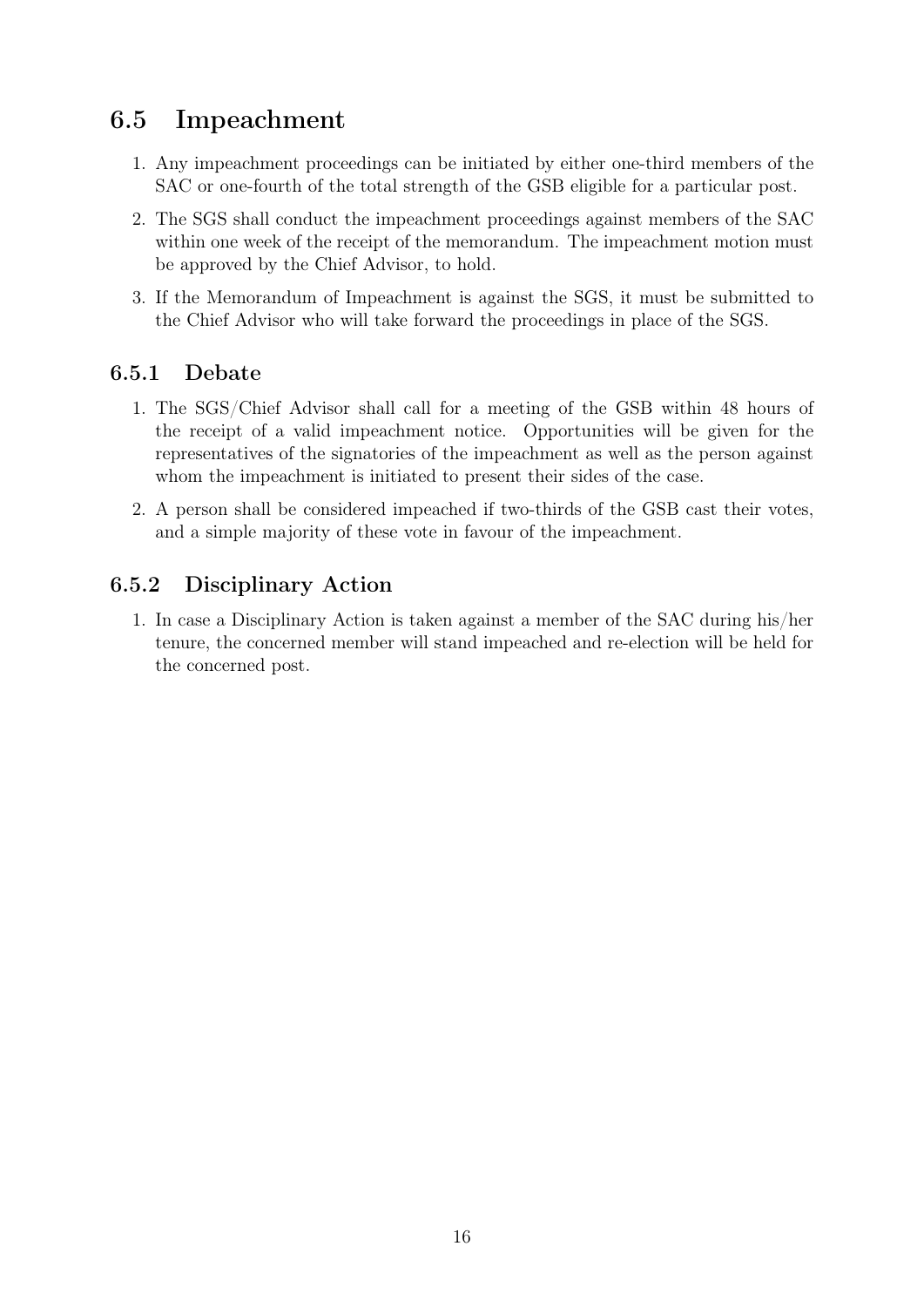# <span id="page-20-0"></span>Appendix A

# Rules and Procedures

### <span id="page-20-1"></span>A.1 Rules and Procedures

#### <span id="page-20-2"></span>A.1.1 Rules and Procedures

The SAC shall be governed by the following rules and procedures:

- 1. SAC shall have regular meetings and may call emergency meetings to take up special issues.
- 2. The Students' General Secretary will convene all the meetings of the SAC.
- 3. Order of Transactions The SGS shall take items in the following order while conducting SAC meetings:
	- i. Ratification of previous meeting minutes (if necessary)
	- ii. Announcements
	- iii. Status reports by Student Secretaries
	- iv. Unfinished Transactions
	- v. New Transactions on the Agenda
	- vi. Any item not on the Agenda with the support of one-third of the floor strength of SAC.
- 4. Agenda: The agenda of the meetings of the SAC / Student Gymkhana shall be finalized by the Students' General Secretary of Student Gymkhana in consultation with the General Student Body. The agenda shall be circulated to the SAC and GSB by the SGS. The agenda may be modified by a simple majority present and voting at the meeting.
- 5. Minutes: The responsibilities for the recording of the minutes of the sessions of the Student Gymkhana and SAC meetings shall rest with the SGS. The minutes shall be recorded by the General Secretary and shall be circulated among members for corrections. If no corrections are received within one week of circulation of minutes, the minutes shall be deemed final.
- 6. The Student Gymkhana may appoint as and when necessary a subcommittee to investigate any particular matter and report to it.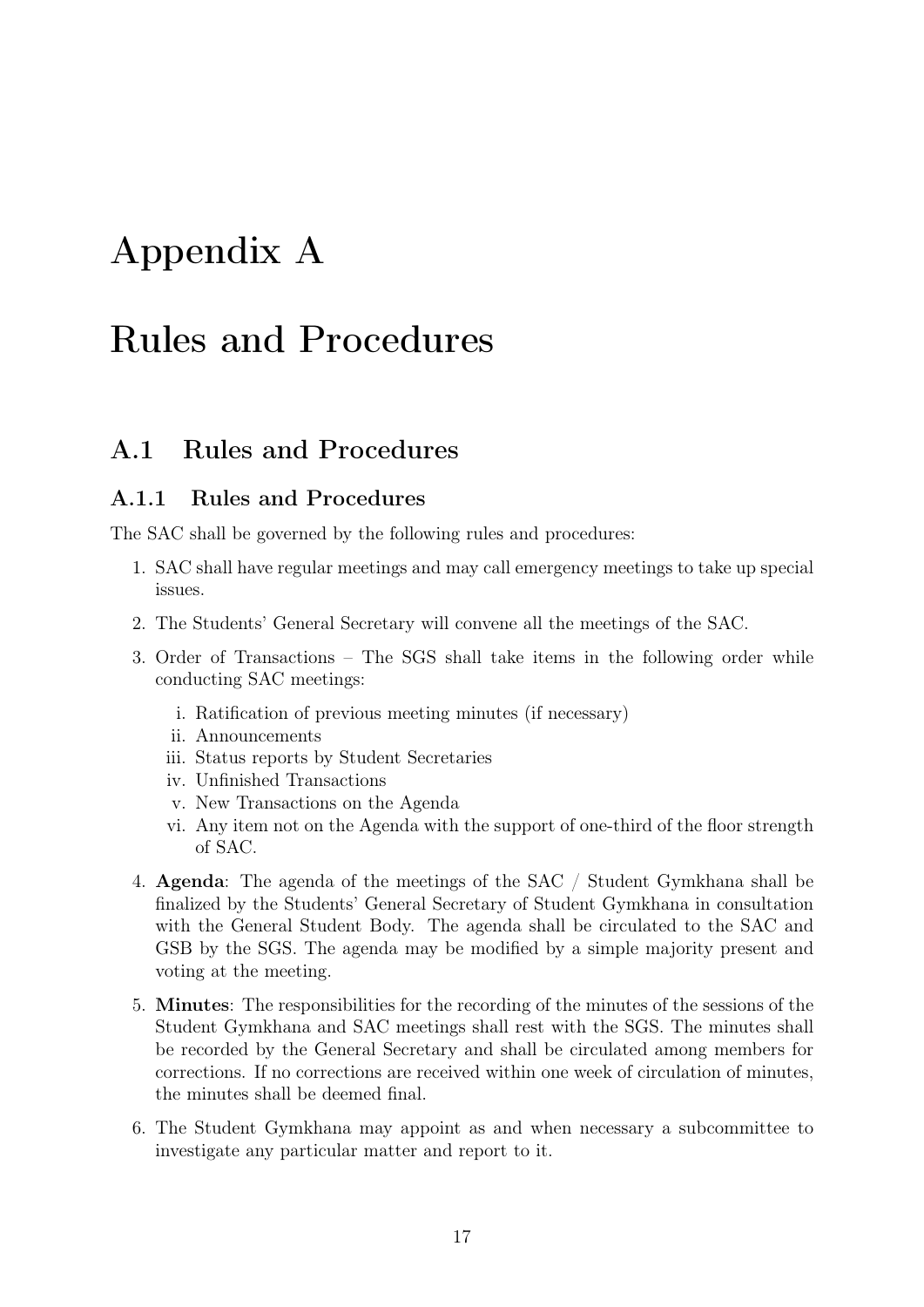- 7. All ad hoc sub-committees of the Student Gymkhana shall cease to exist when the new SAC takes over.
- 8. Frequency of SAC meetings: A minimum of three ordinary SAC meetings must be conducted every year: at least one in the odd semester and two in the even semester, the last meeting being a joint session of the old and new SAC members.
- 9. Quorum: The quorum for an ordinary meeting of the SAC shall be half the current strength of the SAC. If the floor strength of a SAC meeting falls below the specified quorum during the meeting, any decision taken there will not be valid.
- 10. Attendance: Whenever a SAC executive member expects to be unavailable for a period of ten days or more, the member shall notify the SGS via mail, in advance. However, in cases of emergency, he or she should inform the SGS in writing within five days of the commencement of his or her absence. The executive shall also inform the corresponding faculty advisor of his/her absence. The absentee should hand over the charge to SGS for this period. In the case of absence of SGS, the functions of SGS shall be performed by the Chief Advisor. If any member fails to attend two-thirds of the meetings (integral value), without prior information and/or explanation, the defaulter stands automatically expelled from the SAC.
- 11. SGS can invite any member of the GSB to an ordinary SAC meeting with prior notification to SAC.
- 12. General Body Meetings (GBM): The SGS is expected to call for a GBM to be held in person or in online mode, at least once in every semester. The quorum for a GBM of the SAC shall be half the number of members. If the floor strength of a GBM falls below the specified quorum during the meeting, any decision taken there will not be valid. The agenda of a GBM should be circulated to GSB at least three days before the date of GBM.
- 13. Any individual of the GSB can attend the GBM. Any other person may attend the GBM with the permission of the SGS.
- 14. An individual, a representative of a group of students, a Student Secretary or any other person who has been allowed to attend the GBM, can put forth his/her views on the floor of the SAC with the prior permission of the SGS.
- 15. Misbehaviour on the floor of a SAC meeting/GBM: In the event of misbehaviour by any member of the SAC, the GSB or any other person during a session, the SGS shall have the right to suspend the person from that session with approval from the Faculty Advisors. The Chief Advisor shall have the right to suspend the SGS from the session in the event of misbehaviour by the SGS. Also, repeated misbehaviour or two suspensions can lead to expulsion from further activities.
- 16. The SGS is empowered, on the advice of the SAC, to convene an Emergency Meeting (EM) of the SAC during the semester or vacations giving three days' notice, should the need for such a meeting arise, to discuss issues of far-reaching importance.
- 17. Final annual session of the SAC: The final session of the SAC for a particular year shall be a joint session of the outgoing and incoming SAC. The SAC completing its tenure shall present through the SGS, an account of the activities during their tenure, hand over all records and the expenditure details of the last year Gymkhana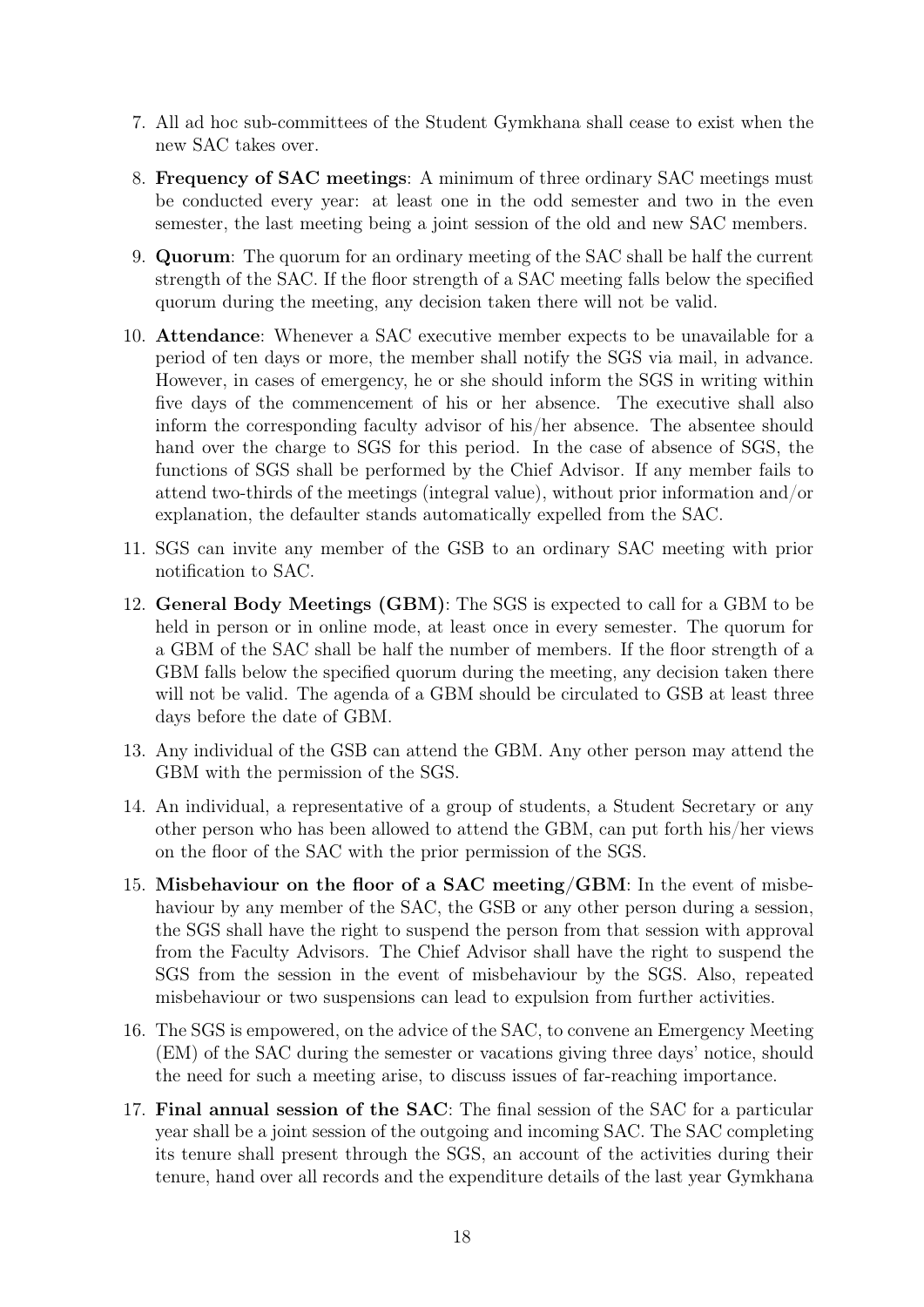budget and charge, and suggest a future course of action to their successors.

18. Resignation by an SAC member: Any SAC member must submit his/her resignation letter to the Chief Advisor if he/she wishes to step out of the post during the tenure. The resignation should be accepted by the Chief Advisor for it to hold.

#### <span id="page-22-0"></span>A.1.2 Change in Rules and Procedures:

- 1. Inadequacies in the rules and procedures shall be referred by the Students' General Secretary, to the Chief Advisor.
- 2. All rules and procedures may be repealed, revised, or amended at any session of the Student Gymkhana provided the following steps have been included in the previously circulated agenda for the same:
	- i. Written notice of the proposed action, giving the text of the desired modification together with a statement of its purpose and effect, and
	- ii. The opinion of the rules and procedures committee (set up by the Chief Advisor) on the desired action
	- iii. Any such modification shall be subject to a two-third majority in the Student Gymkhana.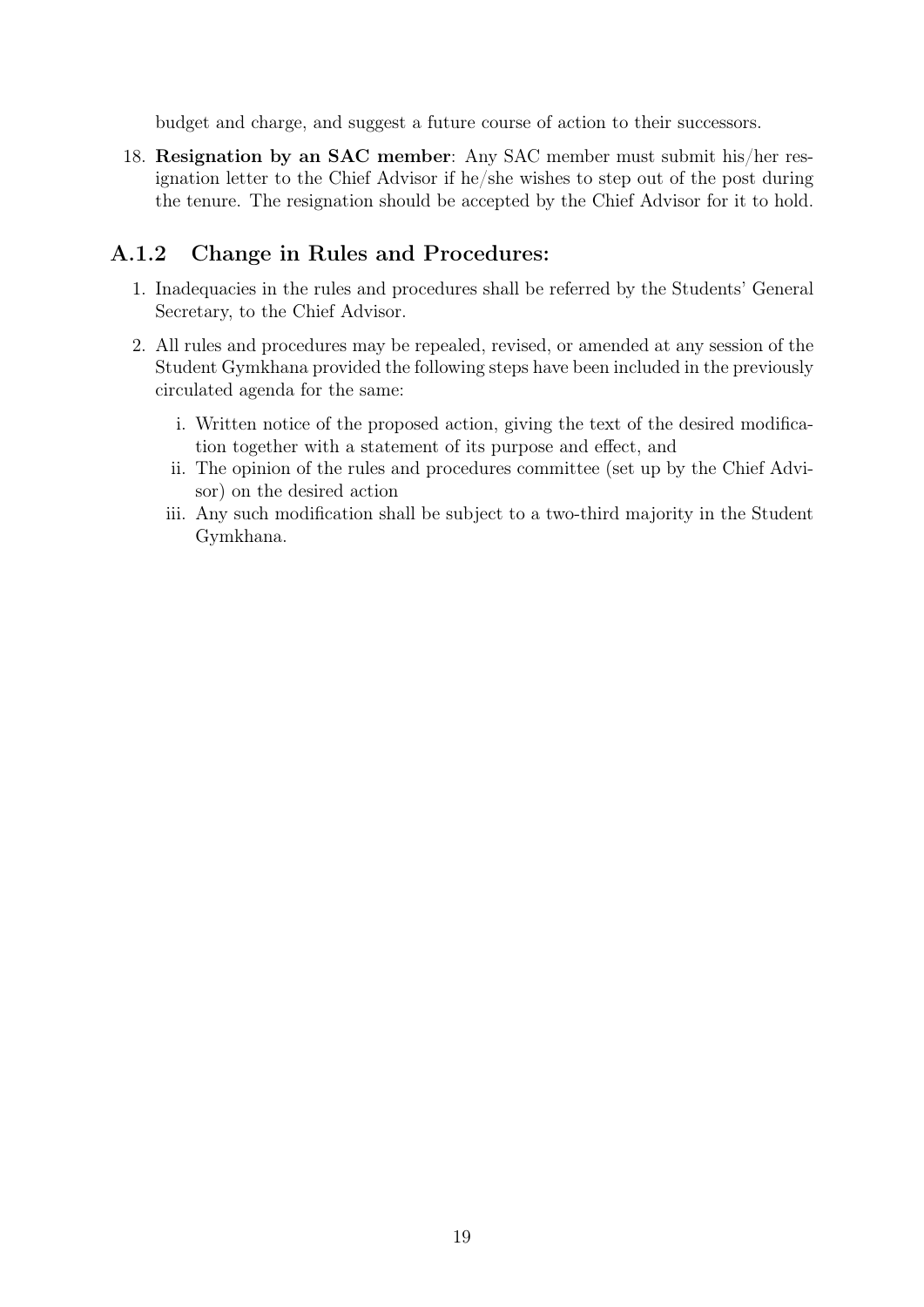### <span id="page-23-0"></span>A.1.3 Rules And Procedures - Financial Affairs Of The Students Council

(The rules and procedures set out below are per the guidelines laid down in the Constitution and spell out in detail the general idea expressed therein.)

- 1. The financial year of the SAC shall be reckoned as 1st April to 31st March.
- 2. The SAC proposes a budget at the beginning of every tenure, which shall be approved by the Chief Advisor and ratified by the BoS.
- 3. The SAC shall strive to have the budget approved before 1st April.
- 4. Each Council can spend up to its budget limit in consent with the Student Secretary of the Council and the Faculty Advisor of the Council/ Chief Advisor
- 5. Amounts up to some limit (as decided by the Dean (Students)) are to be approved by the Advisor.
- 6. Any expenditure above the limit of the Faculty Advisor, comes to the Chief Advisor.
- 7. All remittances towards advertisements/sponsorships shall be received at the Students Section. The parties on whose behalf the advertisements appear must remit the amount due by cheque/draft drawn in favor of IIT Palakkad.
- 8. All equipment purchase shall be done only with the approval of the Dean (Students). In case the expenditure of equipment(s) exceeds Rs. 25,000/- proper quotations should be called for from at least three authorized firms/dealers. A purchase committee formed by the Dean (Students) shall then give contracts on the basis of quotations received.
- 9. Expenses on cash purchases are to be made out of advance drawn there against. Such purchases must have the prior approval of the concerned authorities.
- 10. The Student Secretaries must submit proper accounts for expenditure incurred as early as possible after the amount has been spent and always prior to request for a fresh advance, subject to conditions laid down in the Constitution.
- 11. As far as possible, all payments shall be made by cheques/bank transfer by Students' Section. Except for conveyance, there should be receipts of all expenditure. Conveyance and TA bills should be submitted only on proper forms available for the purpose (at the Students' Section). In case of train journey money receipts should be attached.
- 12. Whenever visiting dignitaries are to be entertained, the expenditure on 'hospitality' may be commensurate with the needs of protocol, but only one or at the most two (under exceptional circumstances) persons of the concerned council may accompany the dignitaries.
- 13. A stock register is to be maintained for each council. It is to be regularly checked, updated and officially handed over to the successor executives by the outgoing executives. (All permanent/semi-permanent/perishable items should be noted. Transfers to other clubs should be noted in the respective register).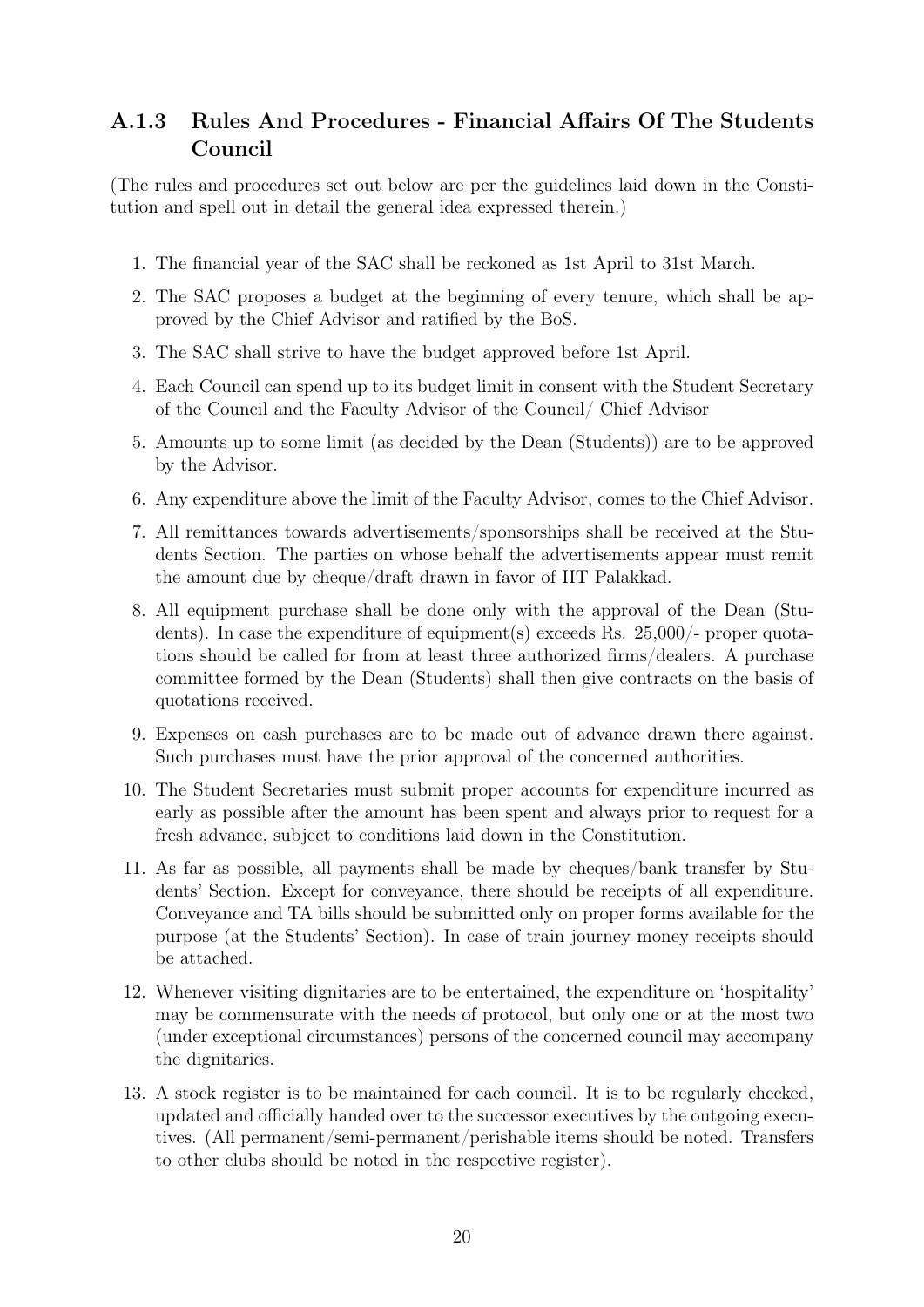- 14. Wherever objectionable procedures/wasteful expenses are detected by the SAC, it is at liberty to seek satisfactory explanation from the executive concerned.
- 15. Relaxation of rules: The Patron, acting on the advice of the Chief Advisor, may carry out amendments to the constitution, which s/he deems fit.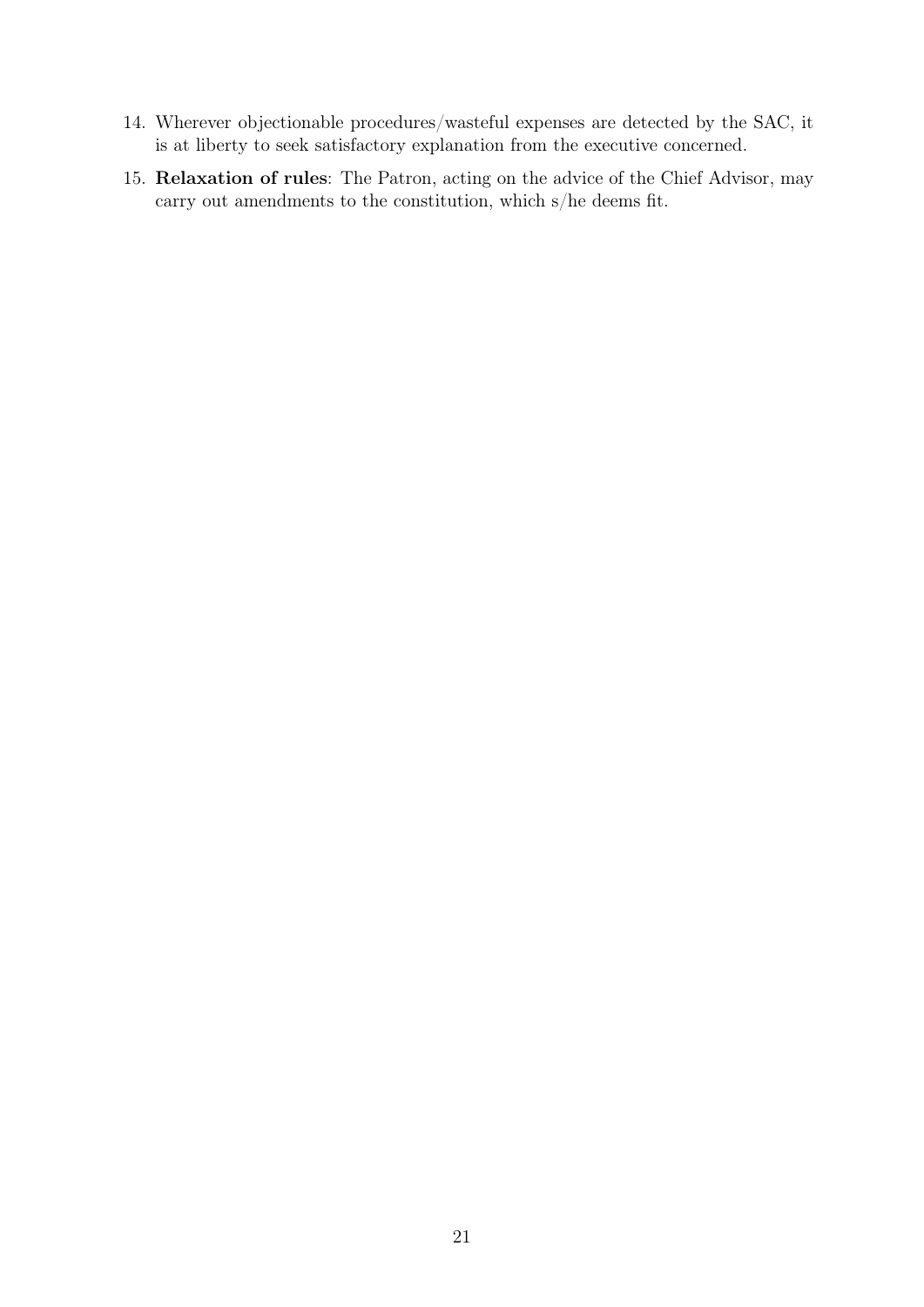# <span id="page-25-0"></span>Appendix B

# Roles and Responsibilities

### <span id="page-25-1"></span>B.1 Students' General Secretary (SGS)

#### <span id="page-25-2"></span>B.1.1 Roles and Responsibilities

- 1. The SGS shall coordinate the work of the SAC.
- 2. The SGS is responsible for maintaining the Gymkhana budget for student activities in the institute for the year under her/his tenure, under the supervision of the Chief Advisor. The SGS shall submit the budget proposal latest by 25th March of the same year as of appointment and the SAC shall aim to approve the proposal with necessary revisions latest by 1st April of the same year.
- 3. SGS will compile the decisions taken during the meetings and provide it to the SAC and concerned authorities.
- 4. The SGS shall convene all SAC Meetings and is responsible to circulate the minutes of the meeting within 7 days from the end of the meeting to the GSB.
- 5. The SGS shall be the primary point of contact in all matters pertaining to policies and activities for students.
- 6. The SGS shall represent the GSB and shall handle specific matters (which does not fall under any other secretary, and any urgent items) and monitor the organizations of annual technical and cultural festivals (a team for which shall be formed by the Chief Advisor). The SGS shall monitor the working of such a team and shall report any shortcomings to the Faculty Advisor of the festival, and other members of the SAC. The SGS may also take the help of the other SAC members for the same.
- 7. The SGS shall liaise with the administration on all matters affecting the general student's welfare.
- 8. The SGS shall represent the GSB in Inter-IIT student meets and conferences.
- 9. The SGS shall jointly work with Mitra (the Wellness Centre) as well as the online counselling services of the institute, where required.
- 10. The SGS shall represent the GSB in the Senate.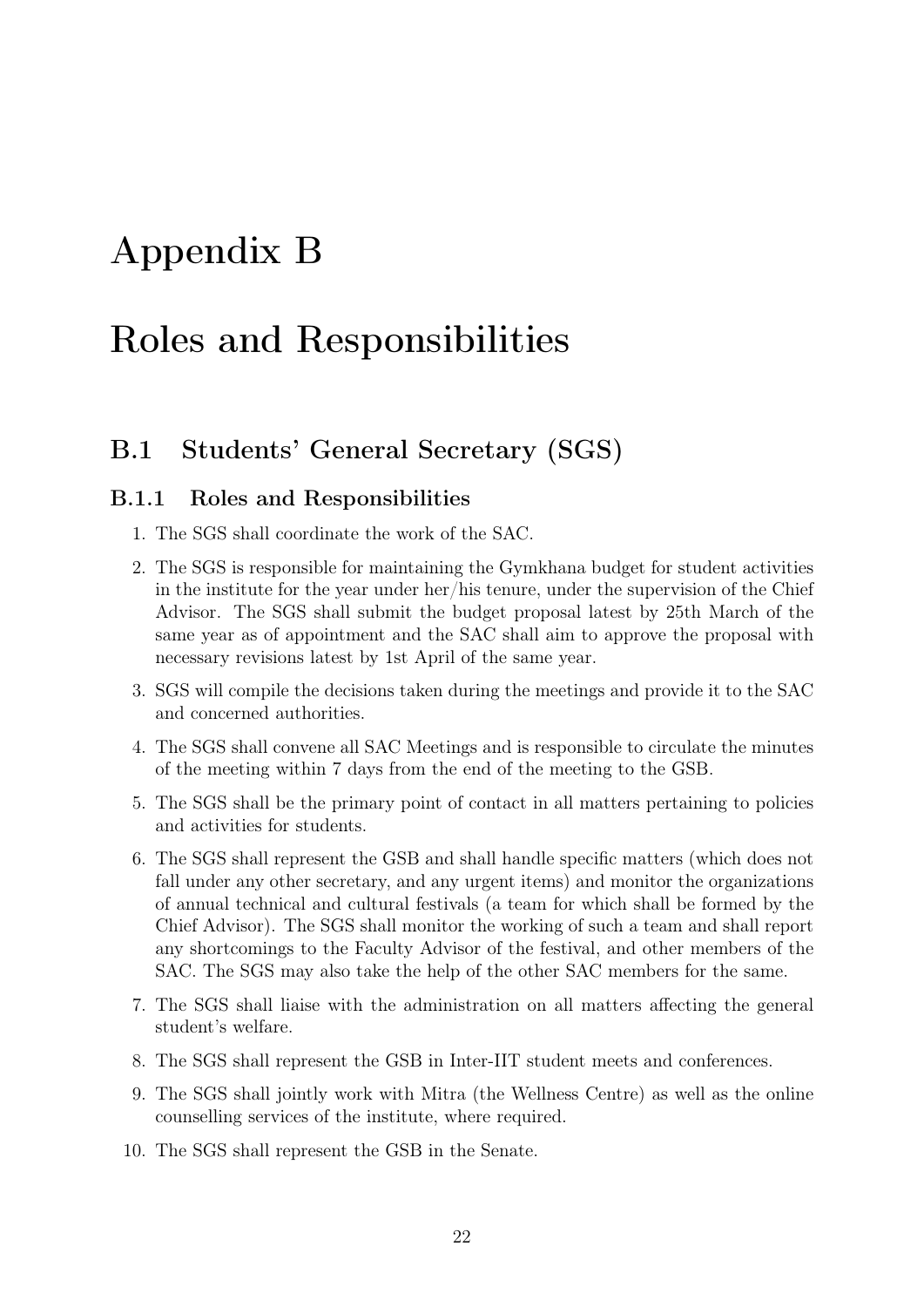- 11. The SGS shall represent the GSB in all the other places if needed, with the consent of Chief Advisor.
- 12. The SGS shall be a member of the Mess Committee as well as the Amenity Centre Committee.
- 13. The SGS shall be a student member of the Career Development Centre.
- 14. The SGS shall be a member of the Institute Alumni Cell.
- 15. The SGS shall be responsible for maintaining the SAC portal of the institute.
- 16. The SGS may invite other members of the institute community to attend meetings of the SAC, as invitees.
- 17. The SGS shall also look after the welfare of clubs which do not fall under the domain of the secretaries for Cultural, Sports, Technical, PG, or Research affairs.

## <span id="page-26-0"></span>B.2 Academic Affairs Secretary (AAS)

#### <span id="page-26-1"></span>B.2.1 Roles and Responsibilities

- 1. The AAS shall represent the academic interests, concerns and aspirations of the GSB and report them to the concerned authorities and ensure the smooth functioning of all academic-related matters in the institute.
- 2. The AAS shall ensure timely dissemination of information regarding various academic activities and courses, and internship opportunities.
- 3. The AAS shall be responsible for the smooth conduct of the election of class representatives.
- 4. The AAS shall represent the academic interests of students in the Senate and raise the concerns of the students.
- 5. The AAS shall represent the GSB in Inter-IIT Student Meets and conferences if required.
- 6. The AAS shall be a member of the Institute Alumni Cell.
- 7. The AAS shall also liaise with the office of International and Alumni Relations to ensure timely dissemination of information about study-abroad programs and internships abroad.

#### <span id="page-26-2"></span>B.2.2 Role in Career Development Centre (CDC)

- 1. The AAS shall coordinate and manage the student activities of the Career Development Centre.
- 2. The AAS shall be responsible for the selection of CDC student coordinators of each batch for the year, scheduling and coordinating placement and internship activities in the institute with the help of other coordinators and disseminating information on time, helping students prepare for placement and internship drives.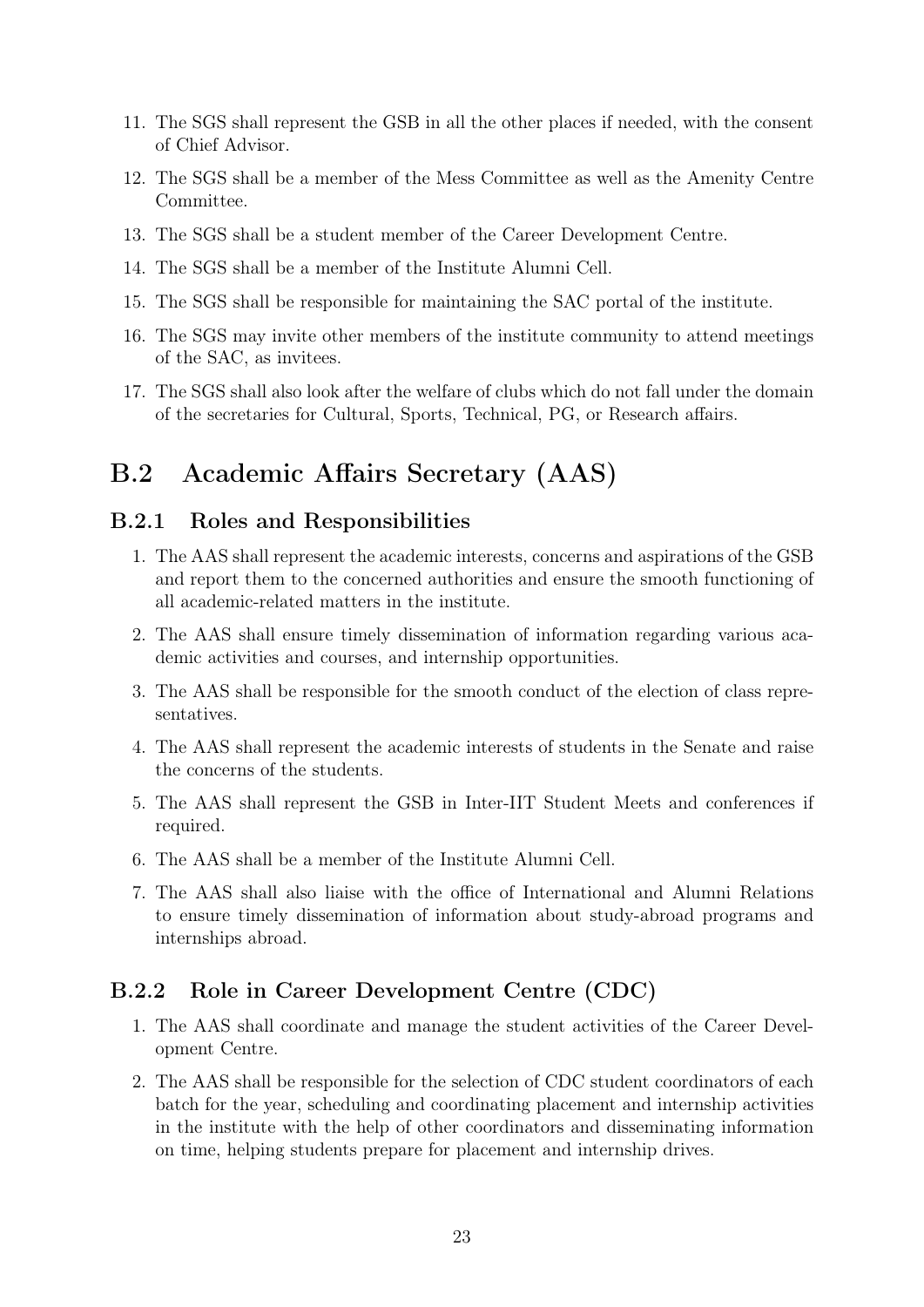- 3. The AAS shall engage with the CDC to hold programs related to career development of students. S/he shall be advised by the Chairperson (CDC), and the CDC in these activities. S/he shall specifically look into career development programs beyond placements.
- 4. The AAS shall also be the student coordinator of the Industry Academia Conclave.

## <span id="page-27-0"></span>B.3 Cultural Affairs Secretary (CAS)

#### <span id="page-27-1"></span>B.3.1 Roles and Responsibilities

- 1. The CAS shall represent the cultural interests, concerns, and aspirations of the GSB, and work with the concerned authorities to address / achieve them.
- 2. The CAS shall represent the Institute in Inter-IIT Cultural Meets.
- 3. The CAS shall formulate policies concerned to Cultural Affairs, in consultation with the SGS, the Faculty Advisor (Extra-Curricular) and the Chief Advisor.
- 4. The CAS shall be responsible for the selection of the new club heads for all the cultural clubs of the institute by opening applications to all the respective club members. The process of selection shall be decided by CAS in consultation with SGS and the Faculty Advisor (Extra-Curricular).
- 5. The CAS shall submit the budget proposal, in consultation with the cultural club heads, to the SGS mentioning the planned student cultural activities in the institute.
- 6. The CAS shall monitor all the cultural clubs and ensure their smooth functioning.
- 7. The CAS shall promote and conduct cultural activities in the institute.
- 8. The CAS shall ensure proper participation from the institute for all intra- as well as inter-institute cultural activities.
- 9. The CAS is responsible for the conduct of institute cultural programs on special occasions, EBSB, etc.
- 10. The CAS shall liaise with the institute's media cell for maintaining the social media handles of all the cultural clubs under the Cultural Affairs Council.
- 11. The CAS shall maintain an inventory of equipment and other material with the clubs, and ensure the judicious use of consumables.

### <span id="page-27-2"></span>B.3.2 Cultural Affairs Council (CAC)

- 1. The Cultural Affairs Council shall comprise of the CAS, and various Cultural Club Heads elected within the first two weeks of the tenure of the SAC.
- 2. The CAC members should assist the CAS for the smooth conduct of the cultural activities in the institute.
- 3. The meetings of the CAC shall be chaired by the CAS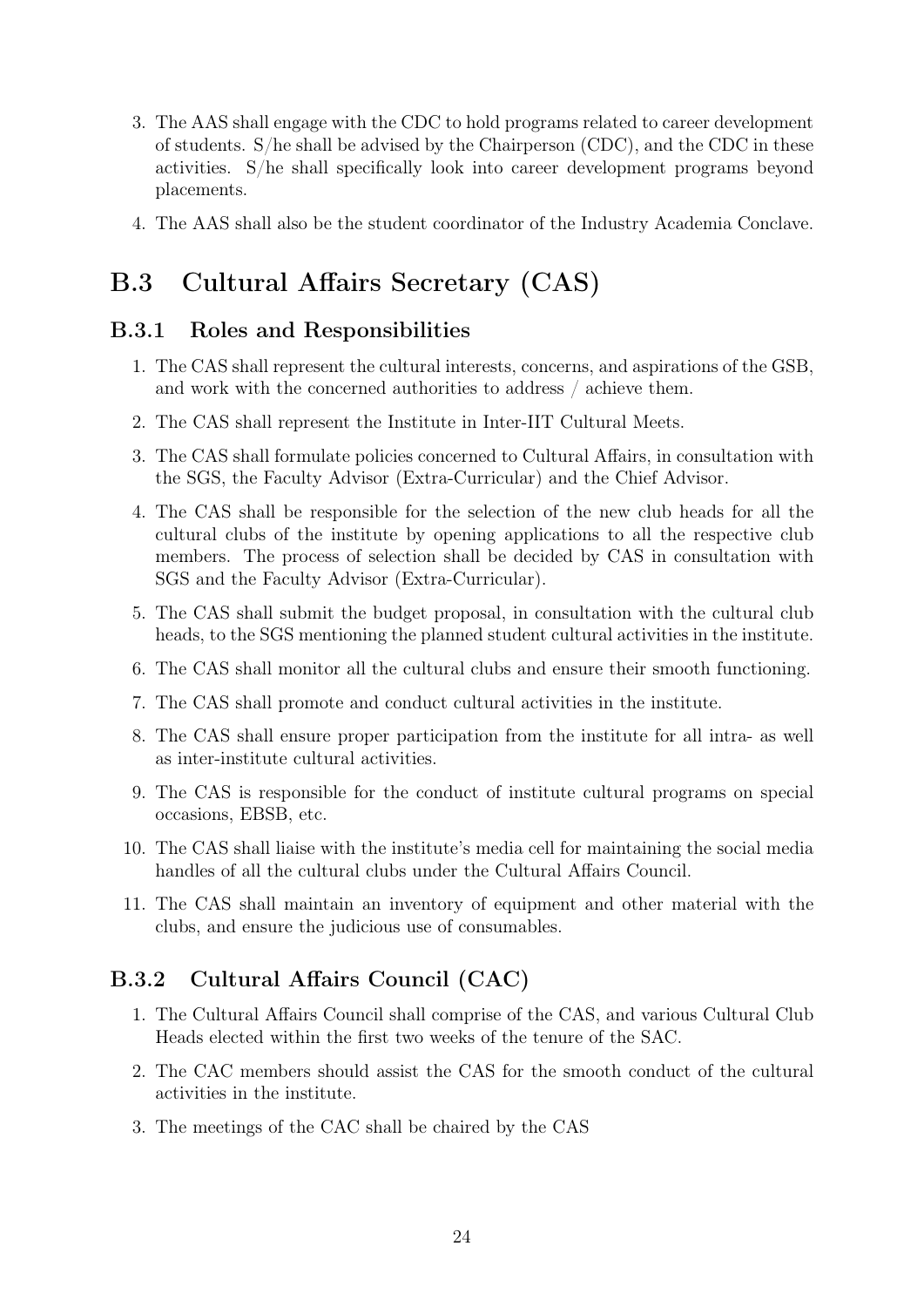- 4. When requested, the CAC members shall conduct cultural programs in the institute on special occasions as well as on occasions such as the Institute Day without any fail.
- 5. The CAC members shall assist the CAS in matters pertaining to various inter-college or inter-institute cultural events or competitions as the CAS sees fit.
- 6. The CAC shall be advised by the FA (Extra Curricular).

## <span id="page-28-0"></span>B.4 Hostel Affairs Secretary (HAS)

#### <span id="page-28-1"></span>B.4.1 Roles and Responsibilities

- 1. The HAS shall represent the interests, concerns and aspirations of the GSB pertaining to the hostels and look after the issues regarding the maintenance of the hostels.
- 2. The HAS shall be the primary point of contact for the issues concerning all the hostels and messes in the institute.
- 3. The HAS shall be a member of the Mess Committee and the Amenity Centre Committee.
- 4. The HAS shall represent, supervise and coordinate matters of common interest to all hostels such as the purchase and availing of new facilities for each hostel. Any such proposal must be submitted to the Wardens and should be approved by the Dean (Students).
- 5. The HAS shall formulate policies concerned to Hostel Affairs, in consultation with the SGS, Warden(s) and the Chief Advisor.

### <span id="page-28-2"></span>B.4.2 Hostel Affairs Council (HAC), Hostel Councils (HCs), Mess Monitoring Committee

- 1. The HAC comprises the SGS, Hostel Affairs Secretary, and Hostel Representatives from each hostel elected within the first two weeks of the tenure. The HAS shall be the chairperson and the SGS, the student advisor. The HAC shall be advised by the Wardens of the hostels, and the Chief Advisor.
- 2. The HAC shall assist the HAS in looking into the maintenance problems of all the hostels (Civil and Electrical) and the general cleanliness of all the hostels.

### <span id="page-28-3"></span>B.4.3 Hostel Affairs Council (HAC) and Hostel Councils (HCs)

- 1. There shall be a Hostel Council (HC) for each hostel, which comprises of the Hostel Representative(s) of that hostel, members chosen from among the residents of that hostel, the Asst. Warden, and Hostel Caretaker/Supervisor.
- 2. The hostel representative shall be the chairperson of the HC.
- 3. The HC shall be advised by the Wardens of the hostel, HAS, and the Chief Advisor.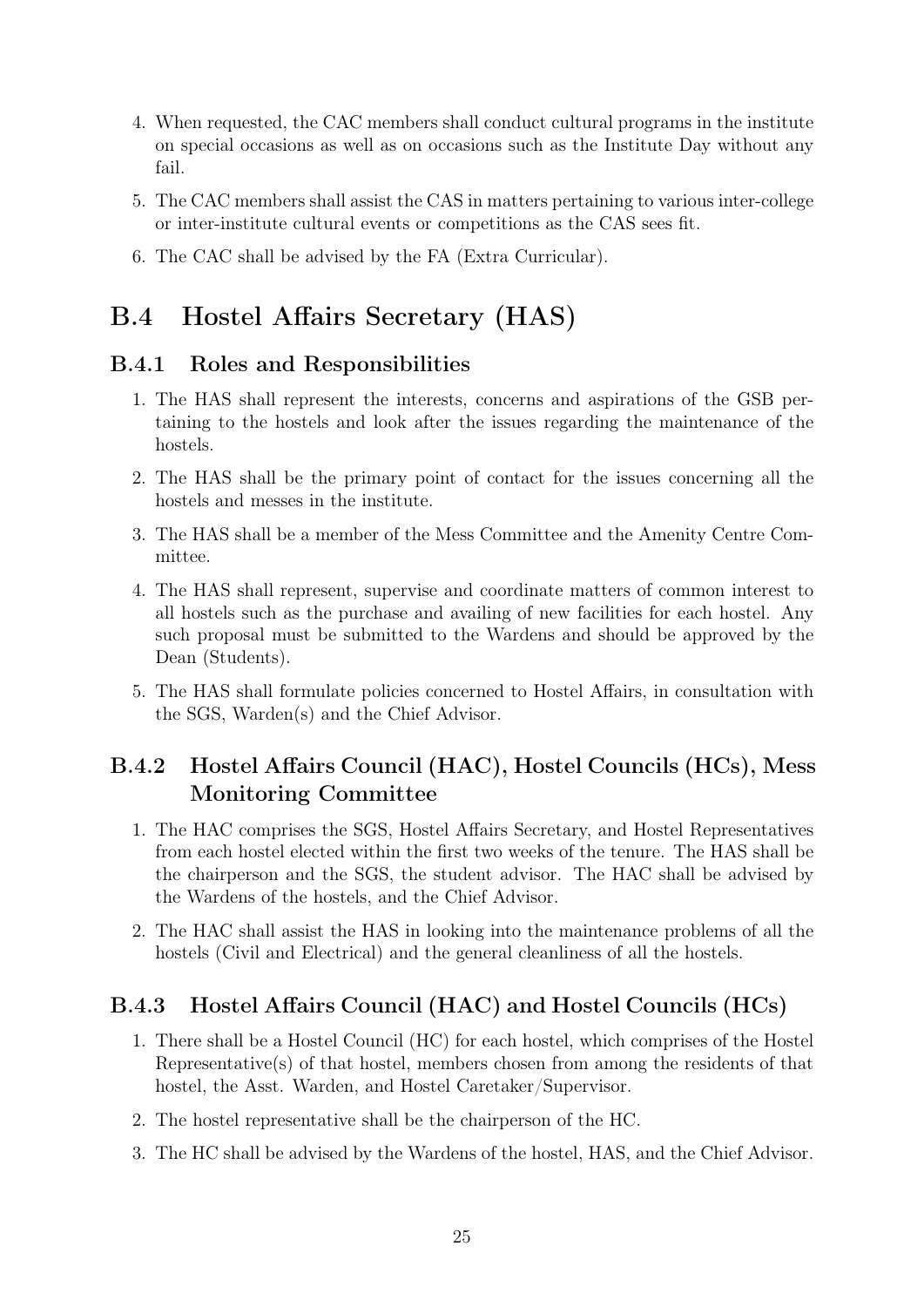- 4. The HC of each hostel shall look after the maintenance and usage of facilities, and common areas in the hostel, and shall supervise the cleanliness and hygiene in the hostel.
- 5. The HC shall propose rules for the smooth running of the hostel.
- 6. The HC shall decide on how the budget of the hostel is to be used, in consultation with the Warden. The hostel budget may be used for facilities / activities which benefit the hostellers. These include: sports activities, festival activities, garden maintenance, hostel library, newspaper and magazines, hostel night expenses, water and delivery charges, infrastructure of hostel (water dispenser, washing machine, desktop, TV, etc.), or other expenses decided by the HC. However, staff may not be hired without the permission of the Dean (Students).
- 7. The HC shall maintain a record of the expenses of the hostel.

#### <span id="page-29-0"></span>B.4.4 Mess Monitoring Committee

- 1. The HAS shall form a Mess Monitoring Committee (MMC) consisting of Hostel Council members of all hostels elected by the members of the corresponding hostels.
- 2. The functions of the Mess Monitoring Committee include discussion on all matters pertaining to messes and canteen facilities in the hostels. The MMC shall promote the sharing of new ideas to improve the quality of food in Hostel Mess and Canteens.
- 3. The MMC shall form sub-committees for each mess, as required.
- 4. The MMC shall ensure the smooth and continued operation of the mess.
- 5. The MMC shall determine the menu for the mess, in consultation with the caterers.
- 6. The MMC shall also look into any mess complaints and resolve them.
- 7. The MMC shall be advised by the respective wardens, Advisor (Student Matters), and Dean (Students).

## <span id="page-29-1"></span>B.5 Sports Affairs Secretary (SAS)

#### <span id="page-29-2"></span>B.5.1 Roles and Responsibilities

- 1. The SAS shall represent the Institute in Inter-IIT Student Sports Meets.
- 2. The SAS shall represent the sports interests, concerns, and aspirations of the GSB, and work with the concerned authorities to address / achieve them.
- 3. The SAS shall formulate policies concerned to Sports Affairs, in consultation with the SGS, the Faculty Advisor (Sports & NSO) and the Chief Advisor.
- 4. The SAS shall be responsible for the selection of the new club heads for all the sports clubs of the institute by opening applications to all the respective club members. The process of selection shall be decided by SAS in consultation with SGS and the Faculty Advisor (Sports & NSO).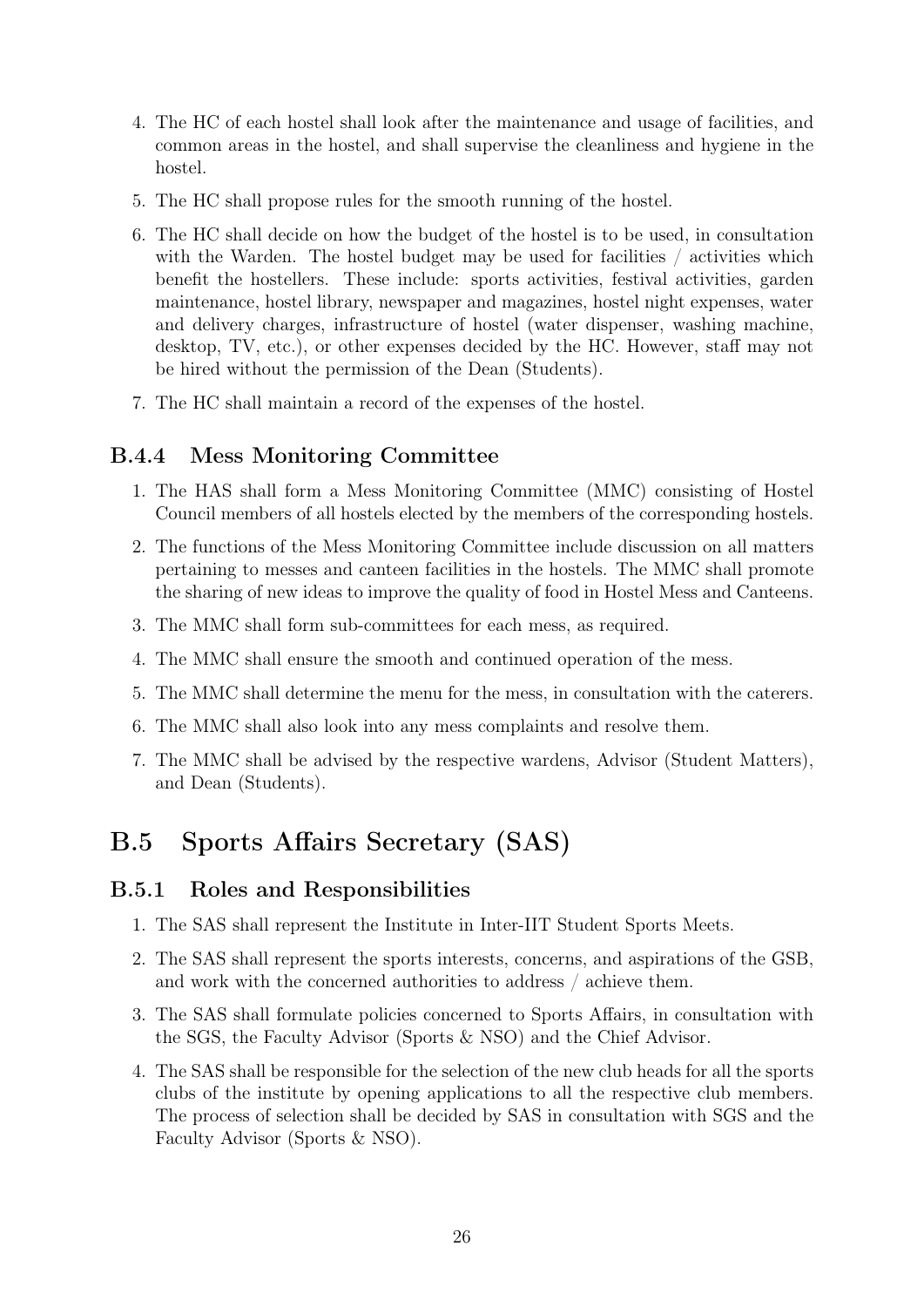- 5. The SAS shall submit the budget proposal, in consultation with the sports club heads to the SGS, mentioning the planned student sports activities in the institute.
- 6. The SAS shall monitor all the institute sports clubs and teams and ensure their smooth functioning.
- 7. The SAS shall promote and conduct sports and fitness activities in the institute.
- 8. The SAS shall ensure proper participation from the institute for all sports activities and Inter-IIT Student Sports Meets.
- 9. The SAS is responsible for the conduct of institute programs related to sports and fitness, on special occasions, such as International Yoga day, Independence day, etc.
- 10. The SAS shall liaise with the institute's media cell for maintaining the social media handles of all the sports clubs under the Sports Affairs Council.
- 11. The SAS shall maintain an inventory of sports-related equipment and other material, and ensure the judicious use of consumables.

#### <span id="page-30-0"></span>B.5.2 Sports and Fitness Council (SFC)

- 1. The Sports and Fitness Council shall comprise of Representatives for Sports Affairs from each of the hostels, one representative from staff, one representative from faculty, and various club heads for each sport selected within the first two weeks of the tenure of the SAC. The method of selection may be decided by SAS in consultation with the Sports Officer / Physical Training Instructor (or any other competent authority), the SGS and the Faculty Advisor (Sports & NSO).
- 2. The Sports and Fitness Council members should assist the SAS for the smooth conduct of the sports activities in the institute.
- 3. The SFC should have at least two girl representatives.
- 4. The SFC members shall assist the SAS in matters pertaining to various inter-college or inter-institute sports events or competitions as the SAS sees fit.
- 5. The SFC shall be advised by the FA (Sports & NSO).

## <span id="page-30-1"></span>B.6 Technical Affairs Secretary (TAS)

#### <span id="page-30-2"></span>B.6.1 Roles and Responsibilities

- 1. The TAS shall represent the technical interests, concerns and aspirations of the GSB, and work with the concerned authorities to to address / achieve them.
- 2. The TAS shall represent the Institute in Inter-IIT technical meets.
- 3. The TAS shall formulate policies concerned to Technical Affairs, in consultation with the SGS, Faculty Advisor (Co-curricular), and the Chief Advisor.
- 4. The TAS shall be responsible for the selection of the new club heads for all the technical clubs of the institute by opening applications to all the respective club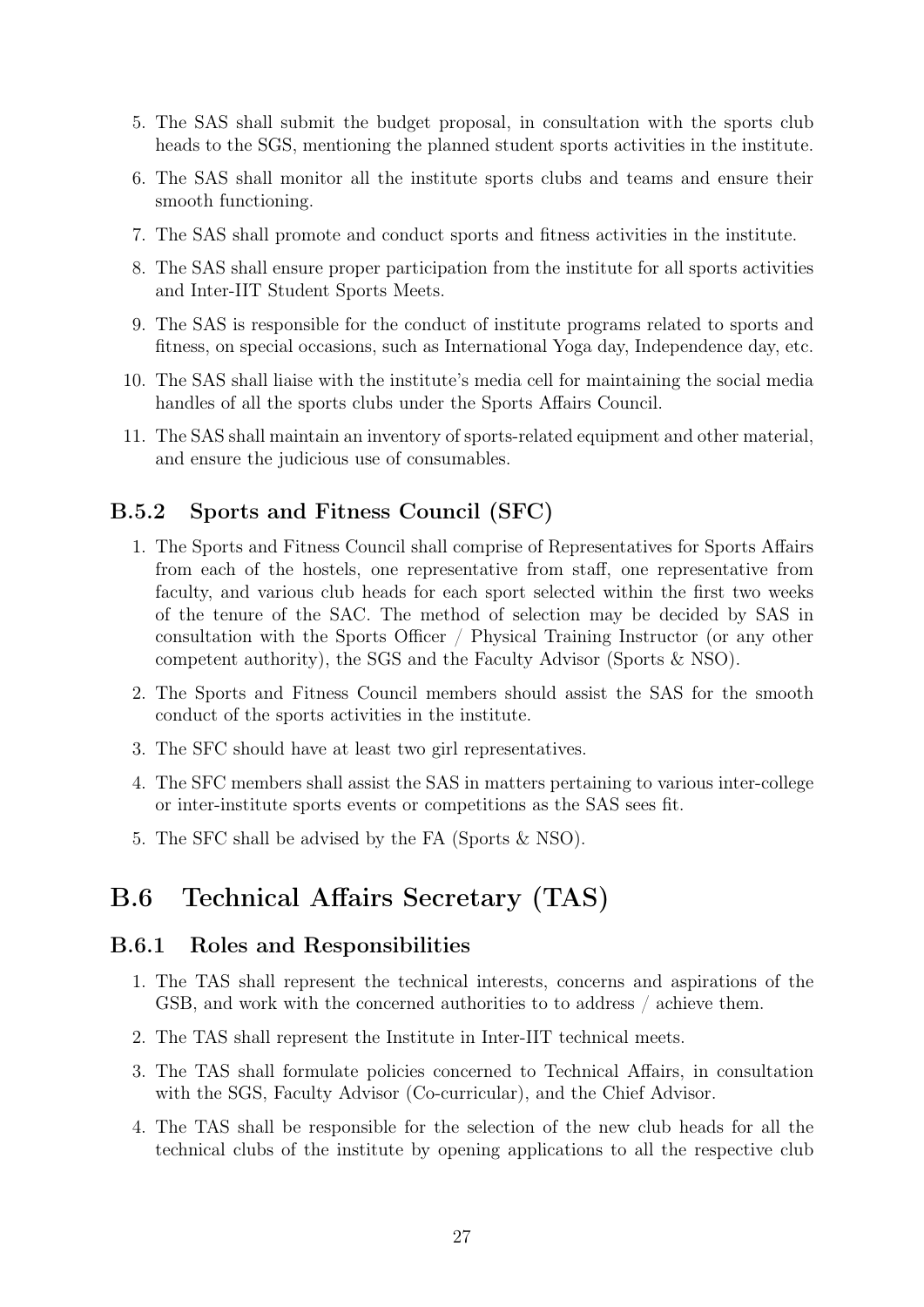members. The process of selection shall be decided by TAS in consultation with the SGS and the Faculty Advisor (Co-curricular).

- 5. The TAS shall submit the budget proposal, in consultation with the technical club heads, to the SGS mentioning the planned student technical activities in the institute.
- 6. The TAS shall monitor all the Technical clubs and ensure their smooth functioning.
- 7. The TAS shall ensure the smooth running of the Innovation Lab (C-Square).
- 8. The TAS shall promote and conduct technical activities in the institute.
- 9. The TAS shall ensure proper participation from the institute for all inter- and intrainstitute technical activities.
- 10. The TAS is responsible for the conduct of institute technical programs on special occasions (e.g. open day).
- 11. The TAS shall liaise with the institute's media cell for maintaining the social media handles of all the technical clubs.
- 12. The TAS shall maintain an inventory of equipment and other material with the clubs, and ensure the judicious use of consumables.

#### <span id="page-31-0"></span>B.6.2 Technical Affair Council (TAC)

- 1. The Technical Council shall comprise of the TAS, Student Representatives from each department, and the various Technical Club Heads elected within the first two weeks of the tenure.
- 2. The Technical Affairs council members shall assist the TAS for the smooth conduct of the technical activities in the institute.
- 3. The Technical Council members may also assist TAS in matters pertaining to various inter-college or inter-institute technical events or competitions as TAS seems fit.
- 4. The TAC shall be advised by the FA (Co-Curricular), and the Chief Innovation Officer.

## <span id="page-31-1"></span>B.7 Post Graduate Affairs Secretary (PGAS)

#### <span id="page-31-2"></span>B.7.1 Roles and Responsibilities

- 1. The PGAS shall be the primary point of contact for the institute on matters pertaining to policies and activities for postgraduate students in course-based programs.
- 2. The PGAS shall liaise with the administration on all matters affecting the postgraduate students' welfare.
- 3. The PGAS shall chair the Post Graduate Affairs Council (PGAC) and shall handle matters specific to the postgraduate students' welfare, and shall monitor seminars, talks, etc., which concern postgraduate students.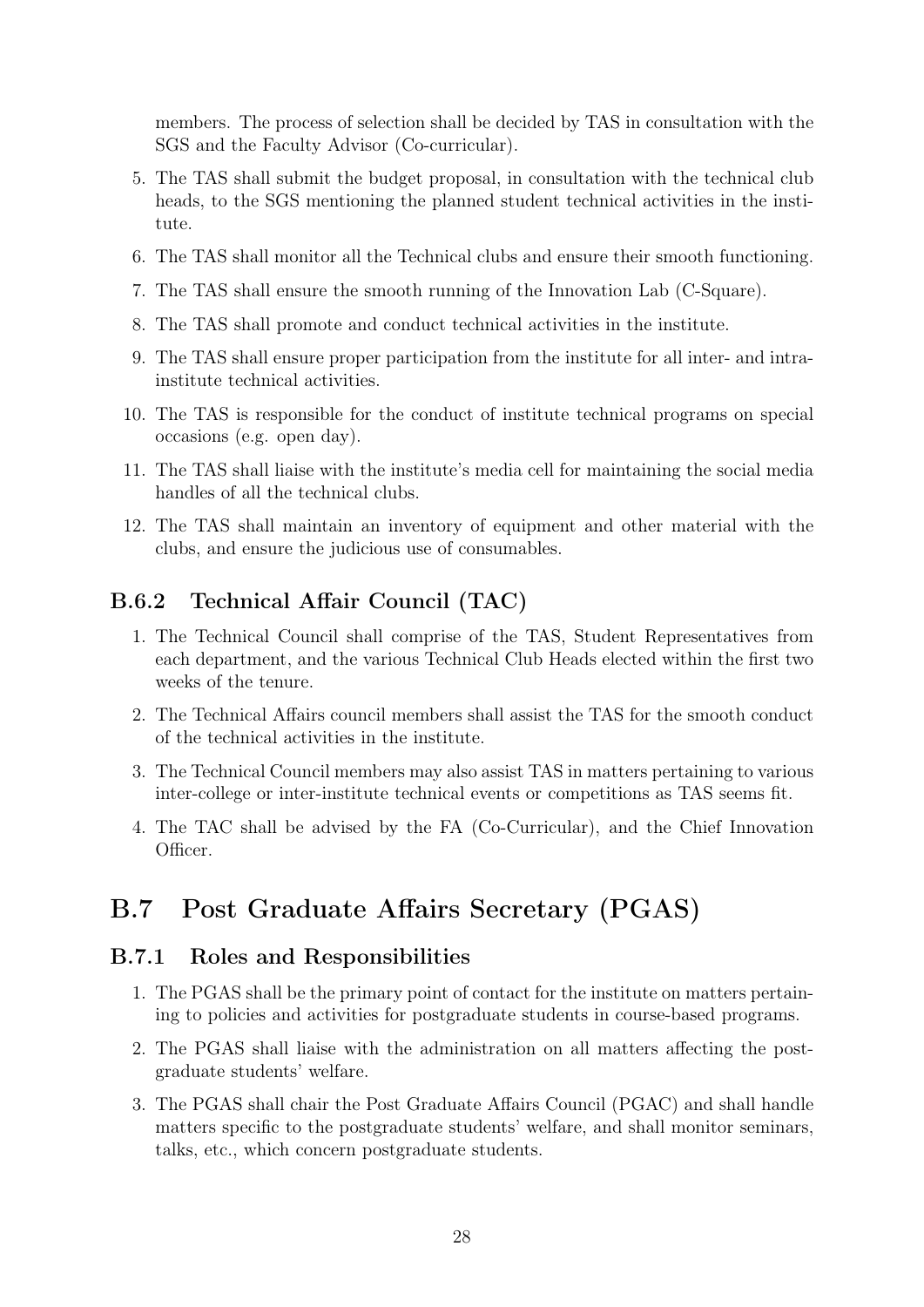- 4. The PGAS shall ensure the adequacy of support systems for post-graduate students, such as workspace, fellowship, etc.
- 5. The PGAS shall be the head of the clubs falling under the post-graduate affairs domain.
- 6. The PGAS shall represent Postgraduate students in the senate and raise their concerns.

### <span id="page-32-0"></span>B.7.2 Post Graduate Affairs Council (PGAC)

- 1. The PGAC shall advise the PGAS on various matters pertaining to his or her domain and shall actively assist him/her in the performance of his/her duties.
- 2. The Composition of the PGAC is determined by the PGAS through a process of opening applications to all postgraduate students within the first two weeks of the tenure, in consultation with the SGS, and the Chief Advisor.
- 3. The PGAC shall have at least one member each from the various course-based programmes (e.g. 1 member pursuing MSc in any department, 1 member pursuing MTech, 1 member pursuing Dual Degree, etc.).
- 4. The PGAC shall have at least two girl-students as members.
- 5. The PGAC shall encourage PG students to participate in cultural, sports, technical, hostel and other student activities of the institute.

## <span id="page-32-1"></span>B.8 Research Affairs Secretary (RAS)

#### <span id="page-32-2"></span>B.8.1 Roles and Responsibilities

- 1. The RAS shall be the primary point of contact for the institute on matters pertaining to policies and activities for research scholars.
- 2. The RAS shall liaise with the administration on all matters affecting the welfare of research scholars.
- 3. The RAS shall chair the Research Affairs Council (RAC) and shall handle matters specific to the welfare of research students' and shall monitor seminars, talks, etc., of concern to the research scholars.
- 4. The RAS shall work towards improving the support systems such as journal subscriptions, research colloquia, workspace, fellowship, etc,.
- 5. The RAS shall be responsible for the organisation of the Research Scholars' Day,
- 6. The RAS shall represent research students in the senate and raise their concerns.

### <span id="page-32-3"></span>B.8.2 Research Affairs Council (RAC)

1. The RAC shall advise the RAS on various matters pertaining to his or her domain and shall actively assist him/her in the performance of his/her duties.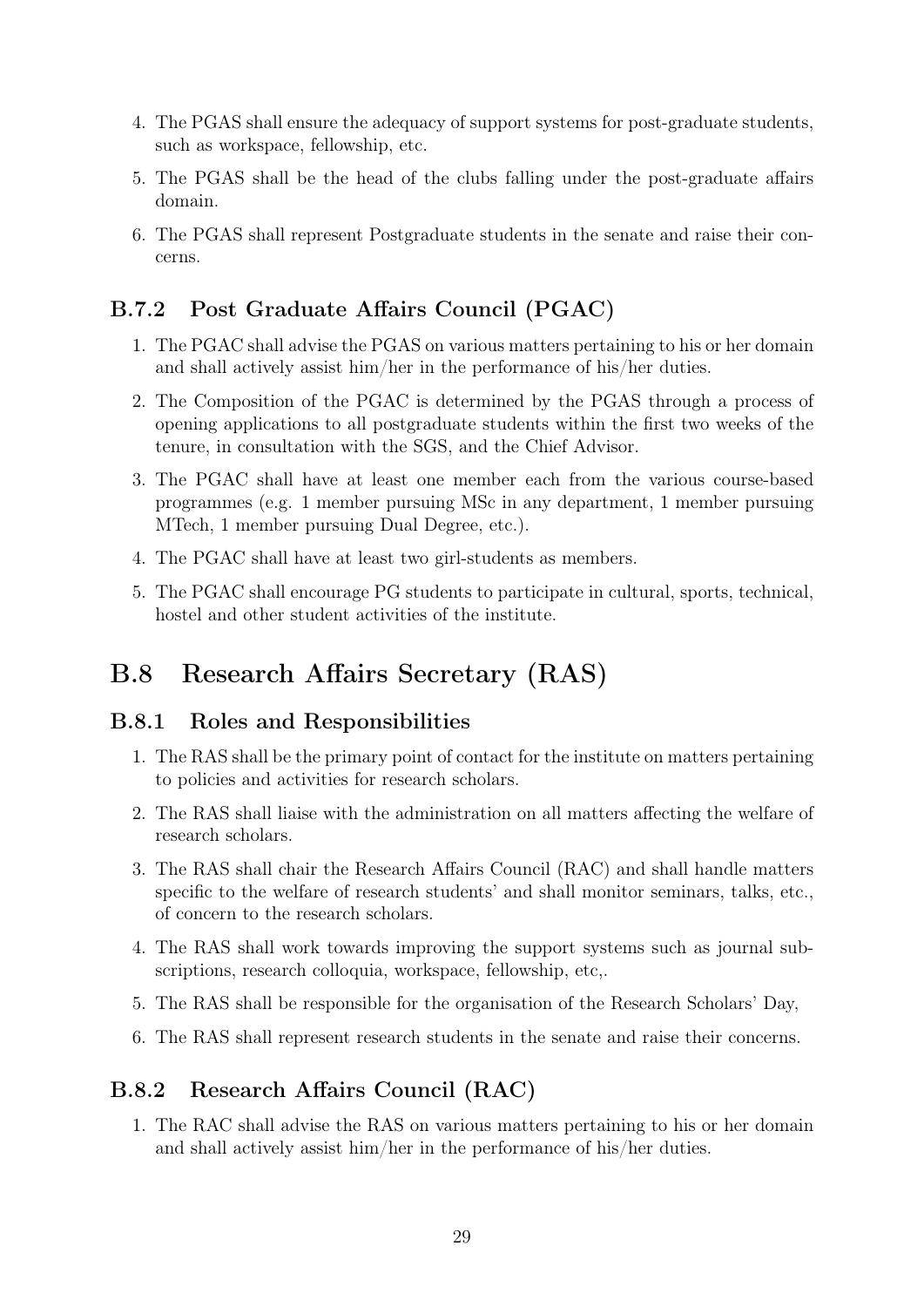- 2. The Composition of the RAC is determined by the RAS through a process of opening applications to all postgraduate students within the first two weeks of the tenure, in consultation with the SGS, and the Chief Advisor.
- 3. The RAC shall have at least one member each from the various research-based programmes (e.g. 1 member pursuing MS in any department, 1 member pursuing PhD, etc.).
- 4. The RAC shall have at least two girl-students as members.
- 5. The RAC shall encourage research students to participate in cultural, sports, technical, hostel and other student activities of the institute.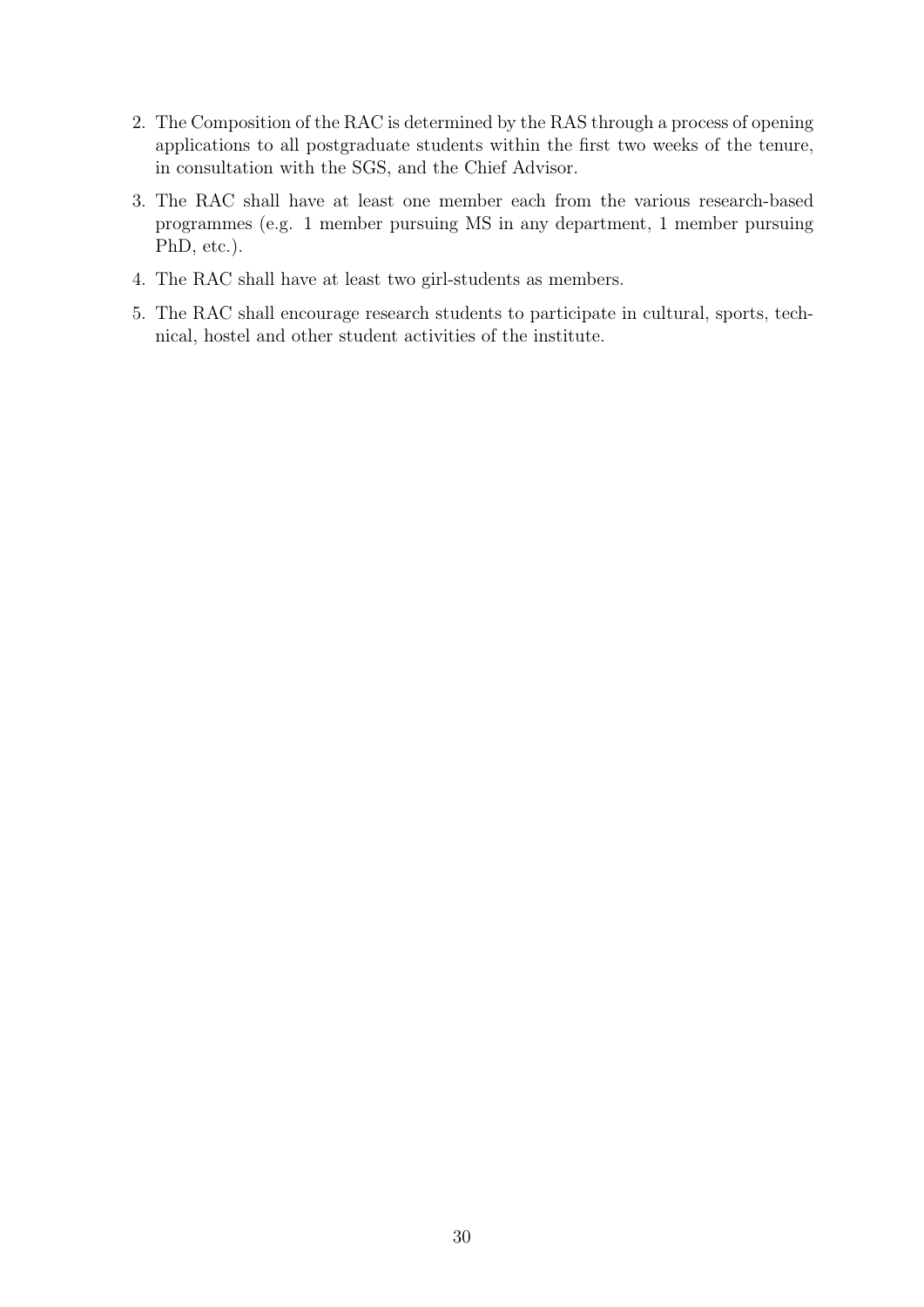# <span id="page-34-0"></span>Appendix C

# Election Nominations

### <span id="page-34-1"></span>C.1 Instructions for Candidates

- 1. The nomination form should be duly filled and verified through the Academic Section.
- 2. For completing the nomination, a candidate must send an email with the following attachments to the Returning Officer
	- Duly filled-in nomination form (as an attachment).
	- An email-note (as an attachment) of satisfactory verification from the Academic Section.
	- This email must be CCied to both the supporters, Academic Section, Observers and Chief Advisor.
- 3. Withdrawal forms should also be submitted through email to Returning Officer, Observers and Chief Advisor.

## <span id="page-34-2"></span>C.2 Important Dates

Dates for important events related to the elections will be announced by the returning officer, when the notice for the election is given. These include the date and time for

- Official announcement of elections: End-January
- Start and end of filing of nominations: Mid-Feb
- Announcement of the initial list candidates (after scrutiny)
- Withdrawal of nominations (form attached)
- Announcement of the final list of candidates
- Announcement of the IIT Palakkad Moodle link for online voting
- Campaigning: Until the closing of Meet the Candidate event
- Meet the Candidate event: via in-person or online meeting.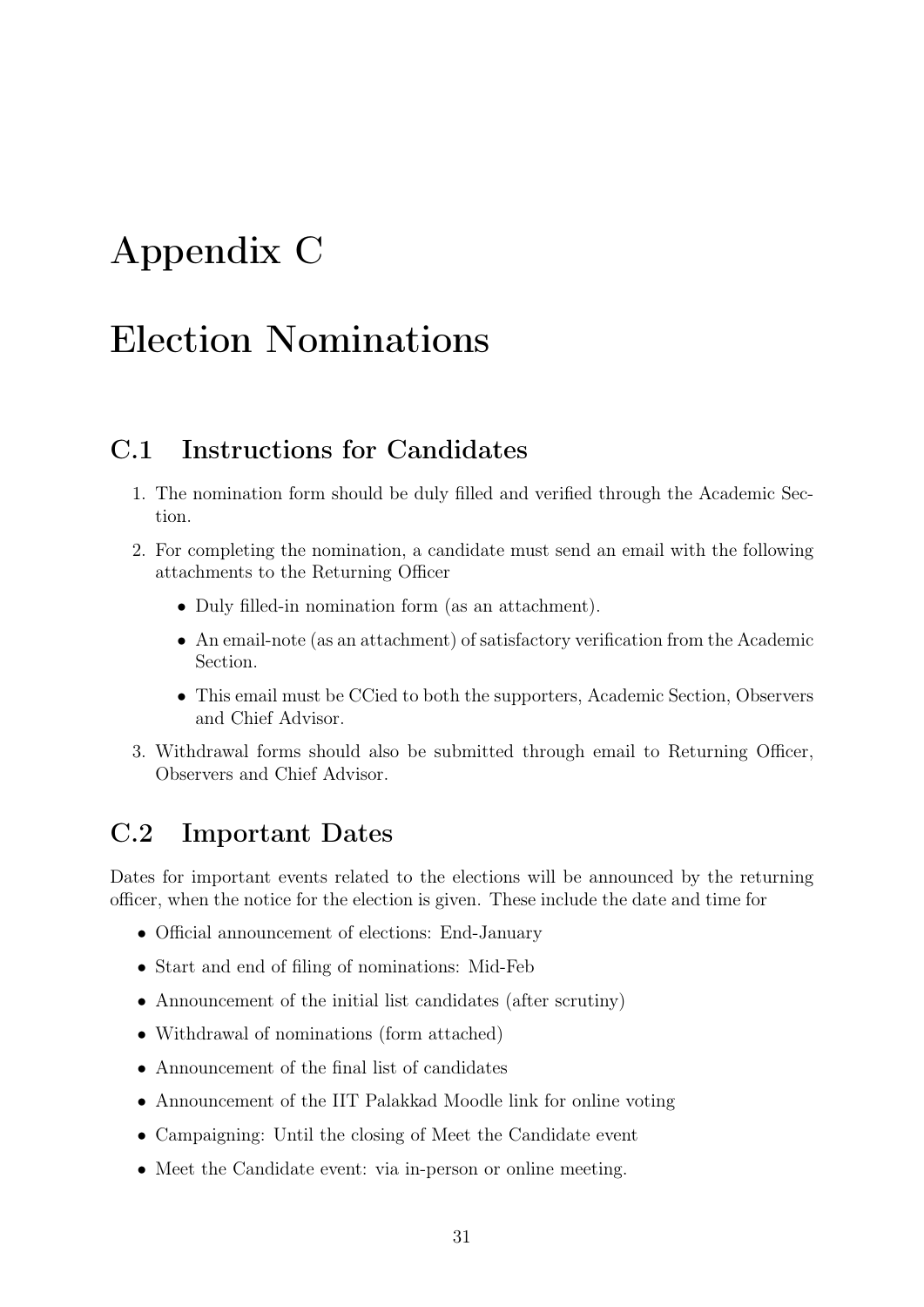- Voting and counting: Last week of Feb
- Declaration of Results: On or before March 1st

# <span id="page-35-0"></span>C.3 Rules of Campaigning

- A Candidate can post his/her manifesto on hostel notice boards with permission of election commission.
- A Candidate can send one mail to students consisting only of his/her manifesto.
- There will be a *Meet the Candidate* event organized to facilitate the candidates to present their manifesto to the voters, where each candidate will get a specified duration for presenting their manifesto and for answering questions from the audience.
- No campaigning is allowed after the closure of the *Meet the Candidate*.
- Use of any unfair means for campaigning may lead to disqualification and may also lead to disciplinary action. Distribution of pamphlets, sloganeering or other activities of campaigning which are disruptive to the atmosphere on campus and in the hostels/messes are strictly prohibited.
- Any appeal made by a candidate on the grounds of region, religion, gender, caste or creed will result in the direct rejection of the nomination of the candidate and may also lead to disciplinary actions.

## <span id="page-35-1"></span>C.4 Other Rules Regarding the Election

- The election to all posts are for a tenure of one year, and will be conducted by a secret ballot on the basis listed in Section [6.3.](#page-17-0) In case of a tie there will be a re-election for that post.
- For an unopposed candidate to get elected, number of votes in favor of the candidate should be more than the number of votes against the candidate. In case an unopposed candidate does not get elected, nomination will be called for the post again and there will be a re-election for that post.
- In the event of any post remaining uncontested, nominations will be called again. The Chief Advisor in consultation with the Patron and the newly elected Students' General Secretary will nominate a student to the post from among the applicants. If the post of Students' General Secretary remain uncontested, a re-election would be conducted for that post.
- The Election Commission, appointed by the Chief Advisor, will decide on all matters regarding the election. However, under exceptional circumstances, an appeal may be made to the Chief Advisor. Decisions of the Chief Advisor will be final.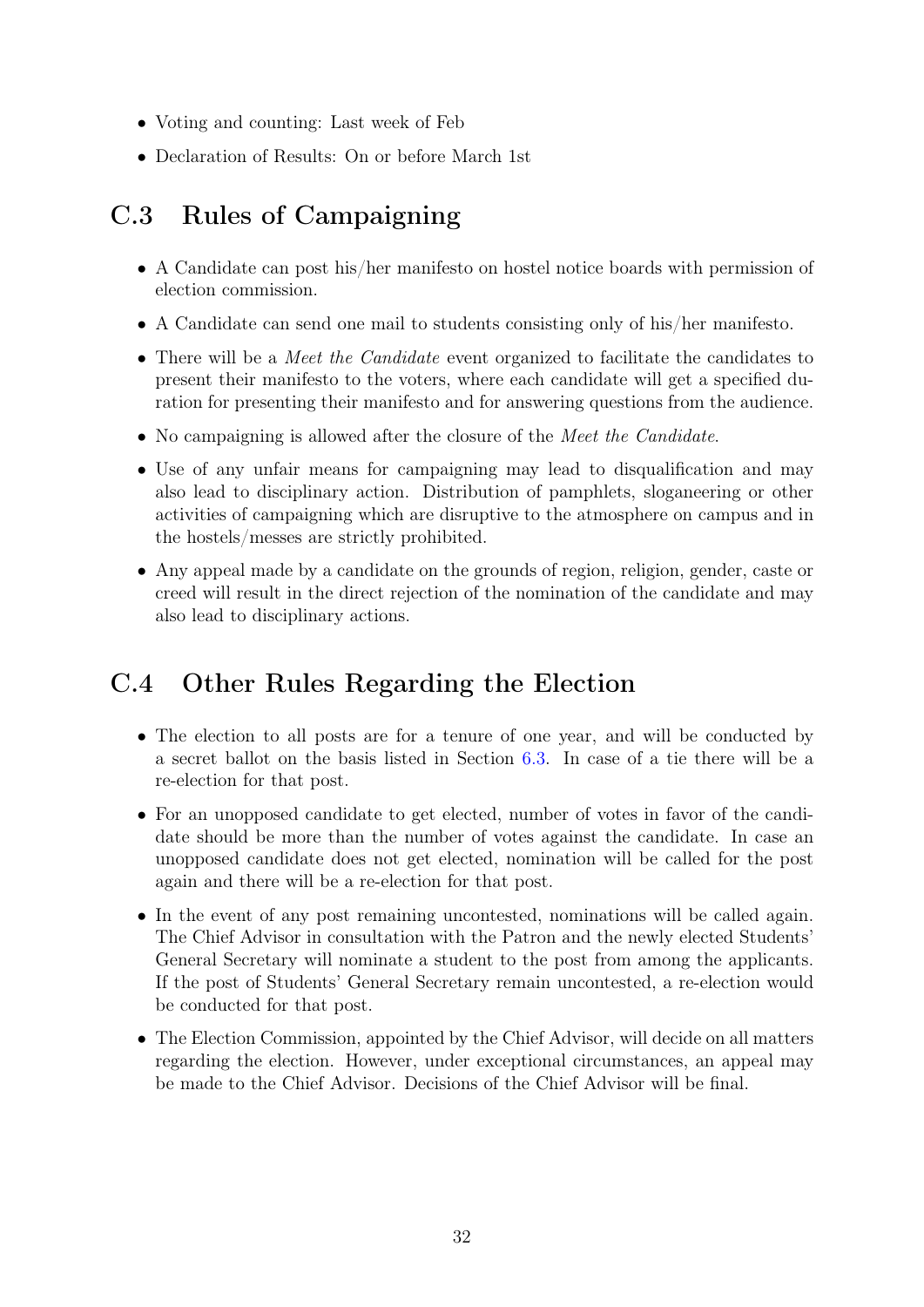## Nomination Form

## Personal Details of the Candidate

Name: AGE & DATE OF BIRTH: GENDER: NATIONALITY: CONTACT NUMBER: E-Mail ID: Permanent Address:

### Academic Details of the Candidate

ROLL NUMBER: COURSE: BRANCH OF STUDY: SEMESTER: YEAR OF JOINING THE INSTITUTE: CGPA (TILL DATE): Whether attracted any disciplinary action from the Institute Disciplinary Committee (Yes / No): Whether obtained a W grade in any of the previous semesters (Yes / No): Are there any (active) U grade in any course (Yes / No):

ENDORSEMENT FROM THE ACADEMIC SECTION:<sup>[1](#page-36-0)</sup>

### Post Competing for

TITLE OF THE POST THE CANDIDATE IS COMPETING FOR:

## Declaration by the Candidate

I declare that the details provided above are correct.

Signature of the Candidate (In presence of the returning officer / authorized official) Date:

Form

<span id="page-36-0"></span><sup>&</sup>lt;sup>1</sup>The candidate has to get the furnished academic details verified and endorsed by the Academic Section before submission of the nomination.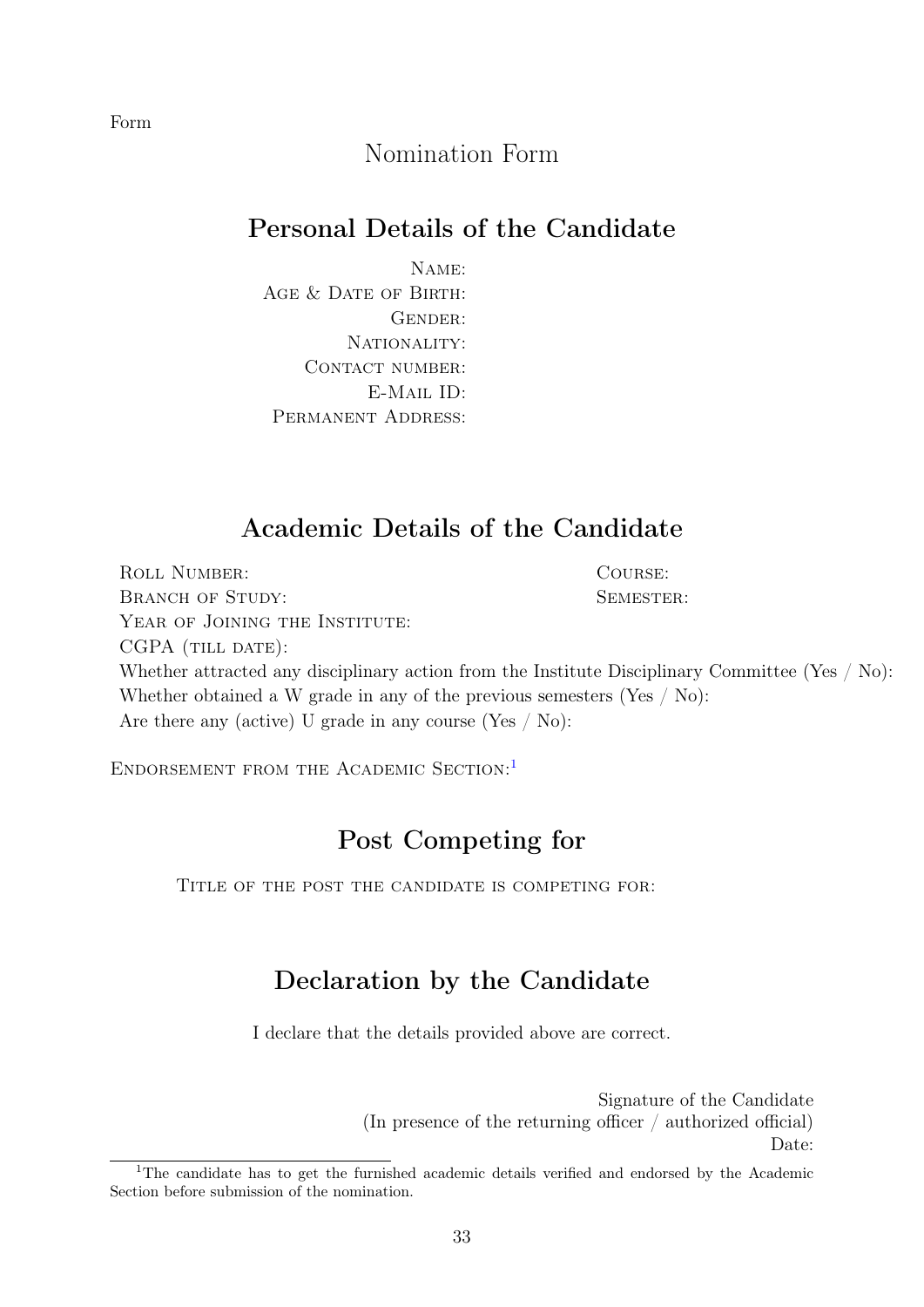## Details of Supporters

1. Name: ROLL NO.: Course: BRANCH OF STUDY: SEMESTER:

> Signature of the First Supporter (In presence of the returning officer / authorized official) Date:

2. Name: ROLL NO.: Course: BRANCH OF STUDY: SEMESTER:

> Signature of the Second Supporter (In presence of the returning officer / authorized official)<br> $\frac{1}{2}$ Date:

<span id="page-37-0"></span><sup>&</sup>lt;sup>2</sup>The candidate and the supporters have to present their Institute identity cards for verification at the time of submission of the nomination.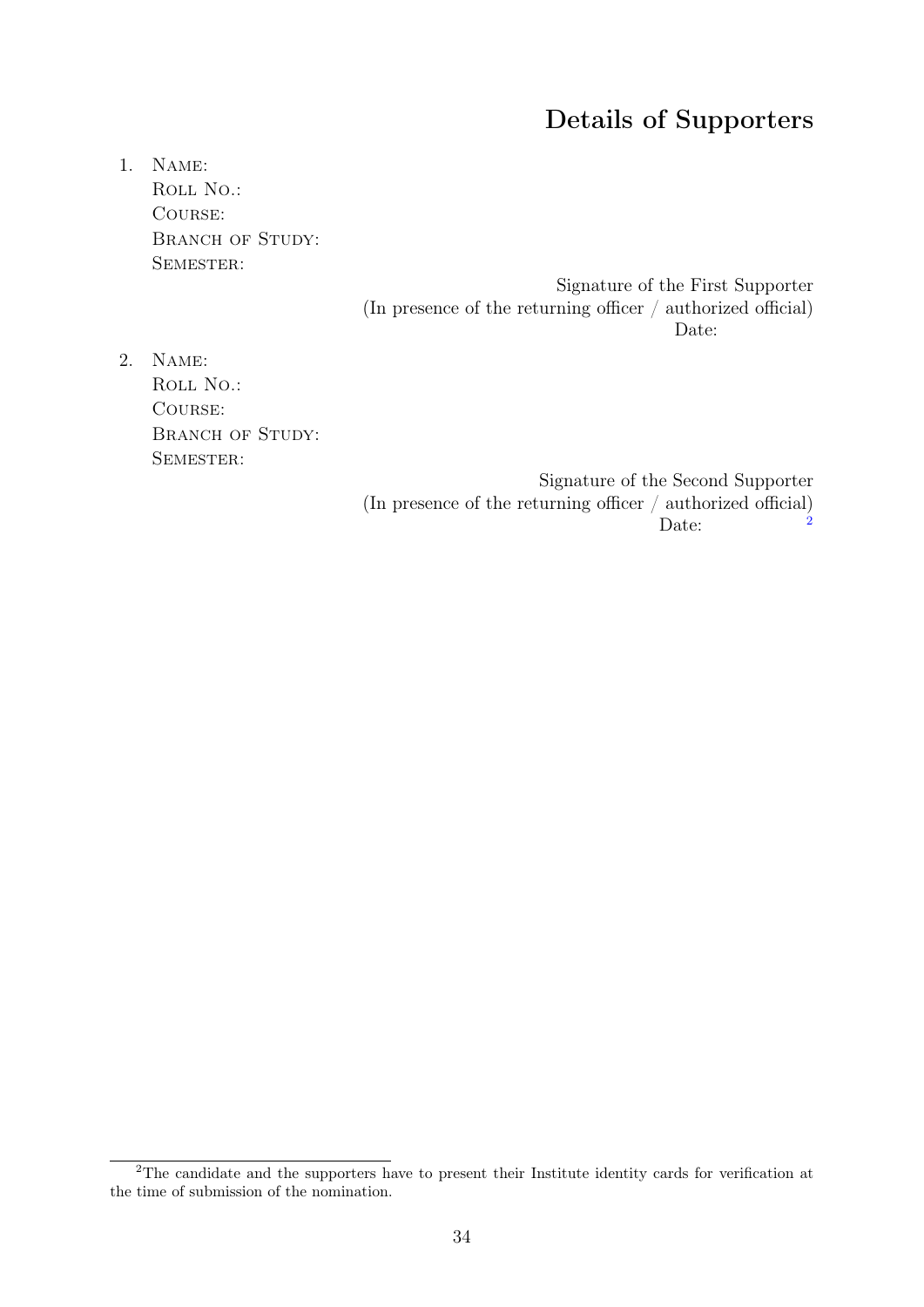#### Form

## Nomination Withdrawal Form

#### (To be submitted to the returning officer or authorized official)

| Name:                                                                                         |
|-----------------------------------------------------------------------------------------------|
| Roll No.:                                                                                     |
| Course:                                                                                       |
| Branch of Study:                                                                              |
| Semester:                                                                                     |
| Signature of the Candidate (In presence of the returning officer $\ell$ authorized official): |
| Date:                                                                                         |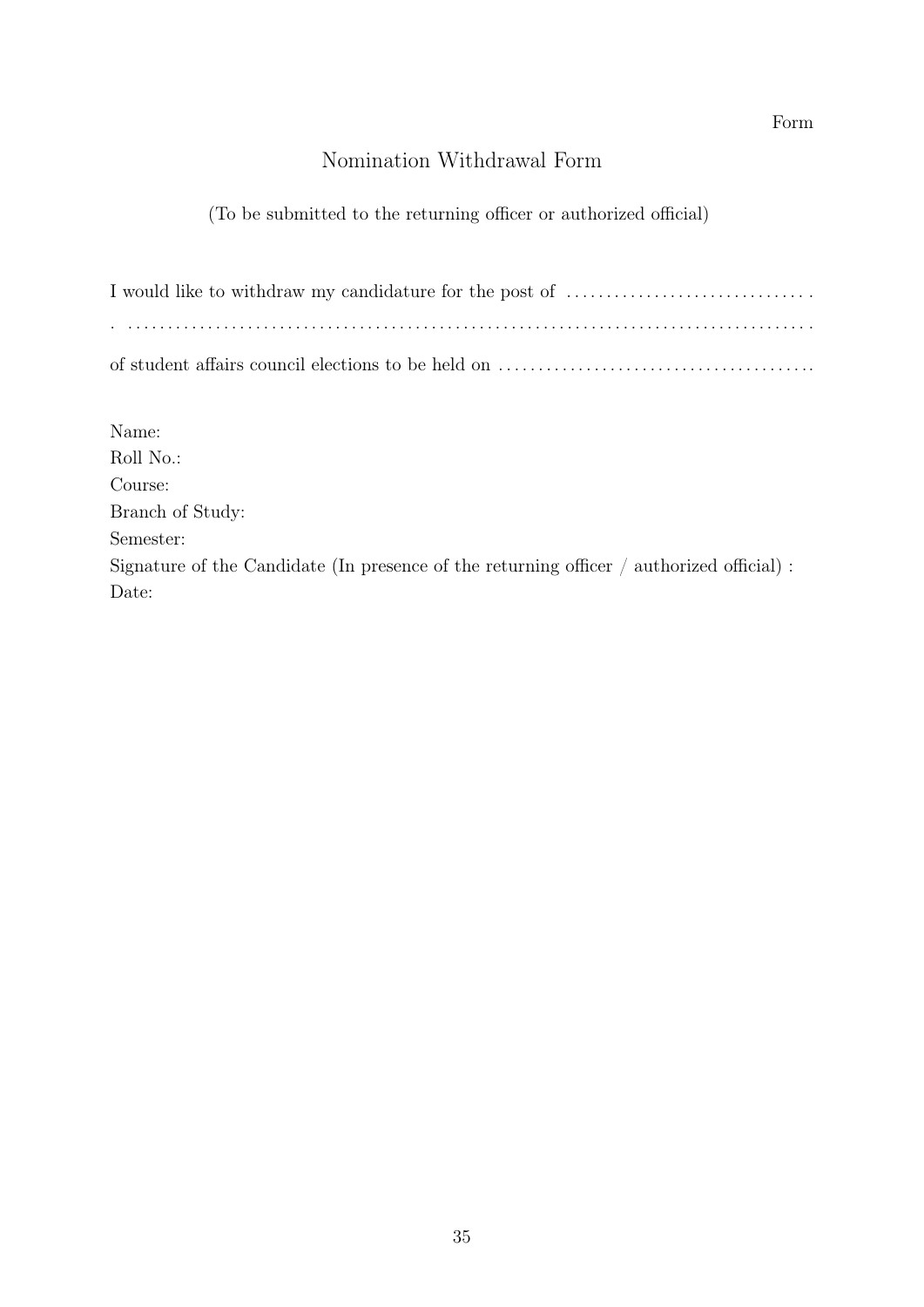# <span id="page-39-0"></span>Appendix D

# Clubs / Hobby Groups

- 1. All clubs or any recognised student groups of the institute shall be open for membership to all the members of the GSB.
- 2. Any proposal to start a new club should be addressed to SGS, corresponding secretary and the corresponding faculty advisor of the council under which the club is proposed. The club should have been operating as a hobby group for at least 3 months before it is taken up for consideration as a club.

The objectives of the club should be specified very clearly and they should not be the same as the objectives of any other existing clubs. The proposal should contain a plan for club sessions for at least 6 weeks with a club budget if any. These sessions for at least six weeks should have a minimum participation of 15 members from the GSB excluding the club head and mentors. The initial budget allotted to the club will have an upper limit of Rs. 15000. The proposal should also be vetted by a member of the institute faculty who may be appointed as the club advisor if the proposal gets approved. The club will be officially recognised only after the approval of the respective Secretary, SGS, the respective Faculty Advisor, and the Chief Advisor.

- 3. Once the approval is given, the respective Secretary should invite club memberships from all the students and should select a club head. The procedure for selecting the club head should be decided in consultation with SGS and the respective faculty advisor for the club.
- 4. The club heads, in consultation with the respective Secretary, should identify possible the club mentors, if necessary.
- 5. Students with disciplinary action will not be allowed to hold any club head position for one year from the date of their disciplinary action.
- 6. Any decisions or policies made with respect to the club should be in the welfare of students and should be taken collectively. In case the club head is unable to resolve any dispute within the club, it may be referred to the respective Secretary to consult the members and resolve it, with help from the club mentor and SGS if required. In case the dispute is still not resolved, the decision of the faculty advisor of the club shall be binding. There should not be any kind of discrimination on any basis to any of the club members.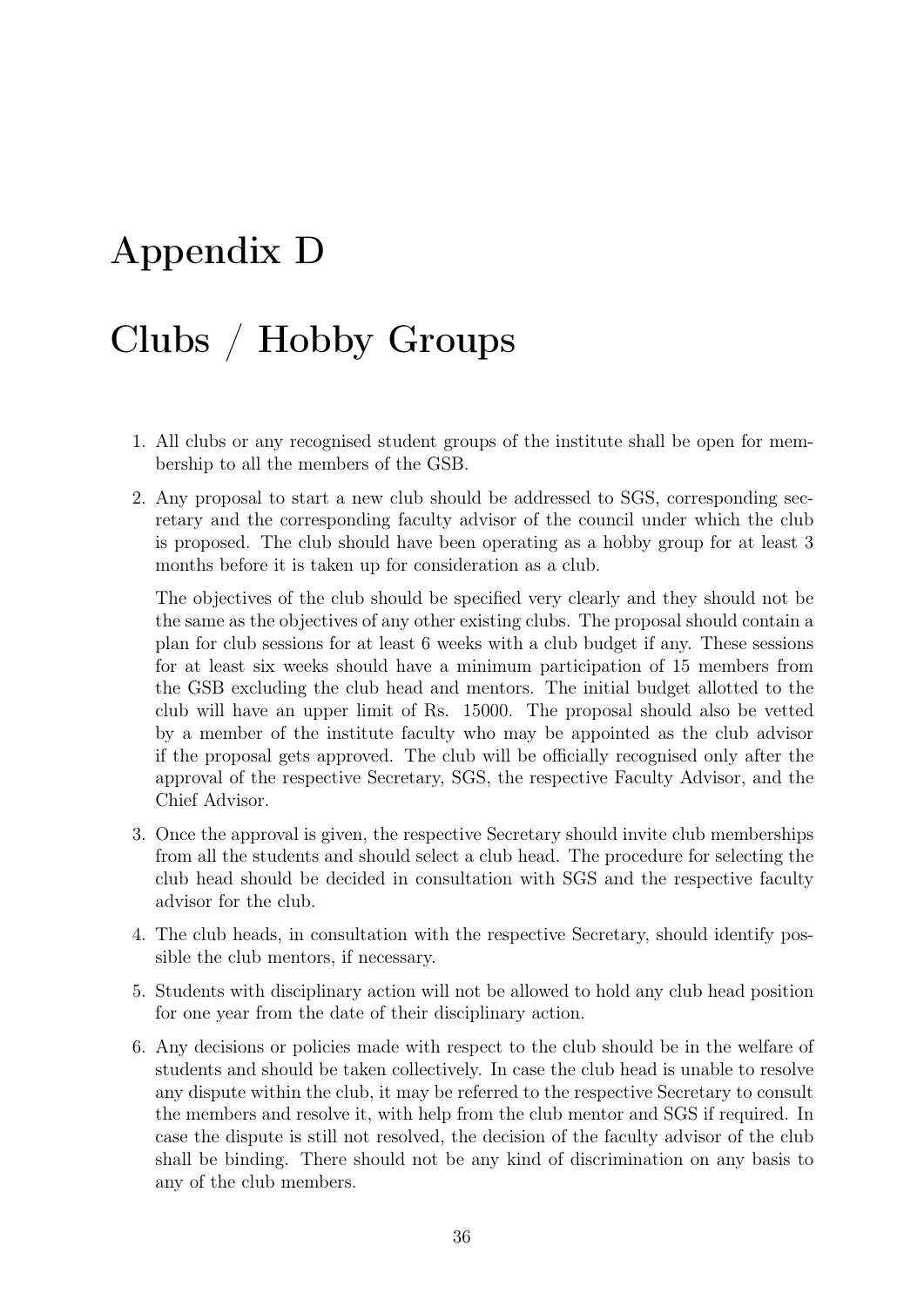- 7. The club heads and the mentors shall be jointly responsible to manage the sessions regularly, to maintain club content which is useful for the students, strive to keep up the participation, and should be able to understand students' requirements and proceed accordingly.
- 8. Any club should get the consent from the respective secretary, respective club advisor, SGS and Dean (Students) to represent the institute in outside events.
- 9. The club head can initiate the removal of inactive members of the clubs on the basis of the attendance for club sessions and club activities which has to be approved by the respective Secretary.
- 10. The SGS / respective secretary may propose to close clubs (especially those which have been inactive for over a year), with the consent of the club mentor, and BoS.
- 11. The corresponding Secretary shall take the consultation of the SGS and the corresponding club advisor for the removal of a club head if the need arises. The corresponding Secretary may initiate the process of the removal of the club head in the event of any club not having at least two sessions in a semester.
- 12. The activities done in the previous year shall play a role in the budget allotted to a club in the subsequent year. Active clubs may be allotted a higher budget.
- <span id="page-40-0"></span>13. There could be independent student bodies under the direct jurisdiction of the Dean (Students). The structure and composition of such bodies may be decided by the SAC in consultation with the Dean (Students).

The list of approved clubs and their structure is given in Appendix [E](#page-41-0)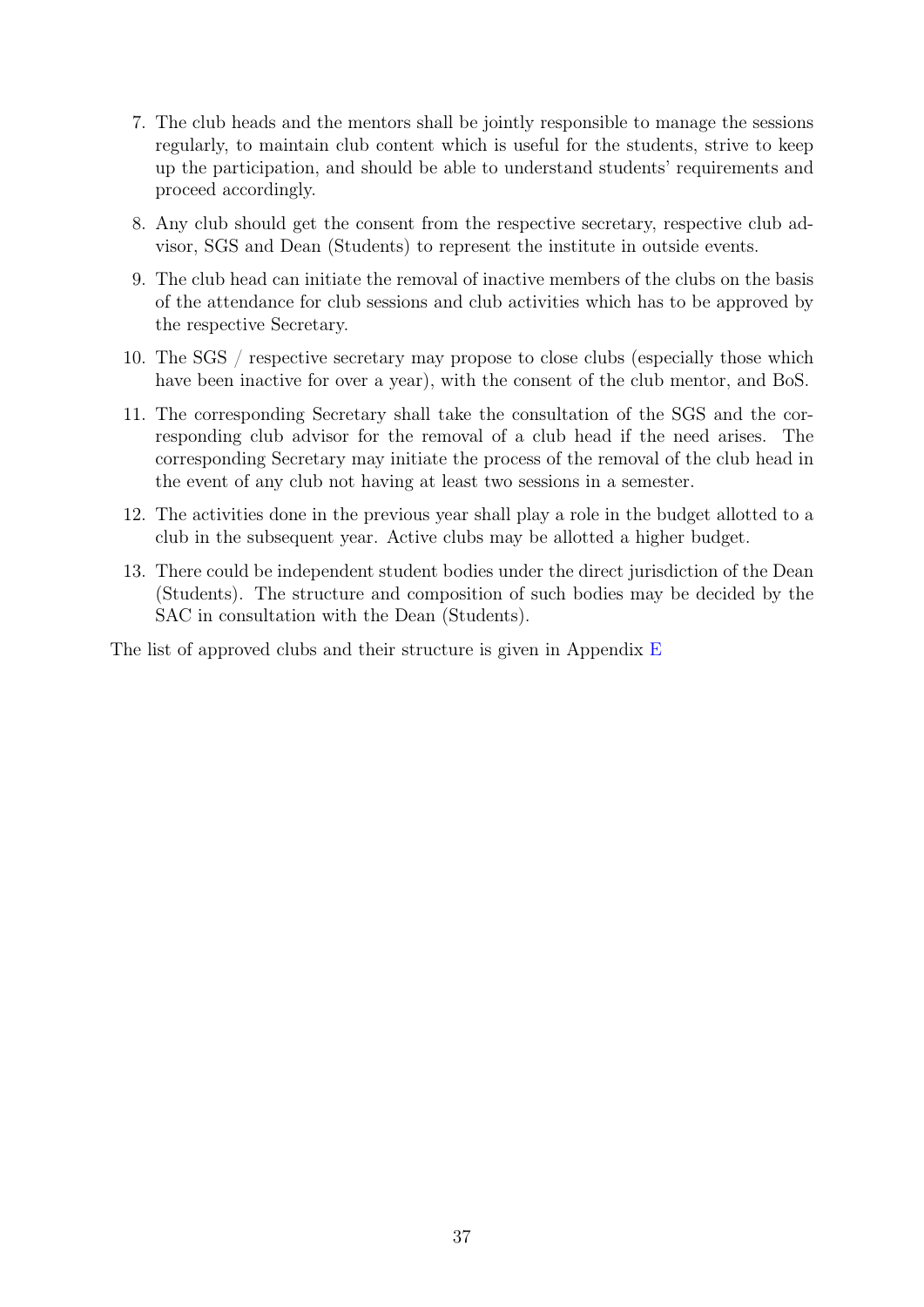# <span id="page-41-0"></span>Appendix E

# List of Approved Clubs

## <span id="page-41-1"></span>E.1 Clubs under the SGS

 $\bullet$  N/A

## <span id="page-41-2"></span>E.2 Clubs under the AAS

 $\bullet$  N/A

## <span id="page-41-3"></span>E.3 Clubs under the CAS

- Akshar
- Bioscope
- Curtain Call
- EBSB
- Grafica
- Quiz Club
- Shutterbug
- SyncToBeat
- Vadya
- Film Club

# <span id="page-41-4"></span>E.4 Clubs under the HAS

- Novare
- Horticulture Club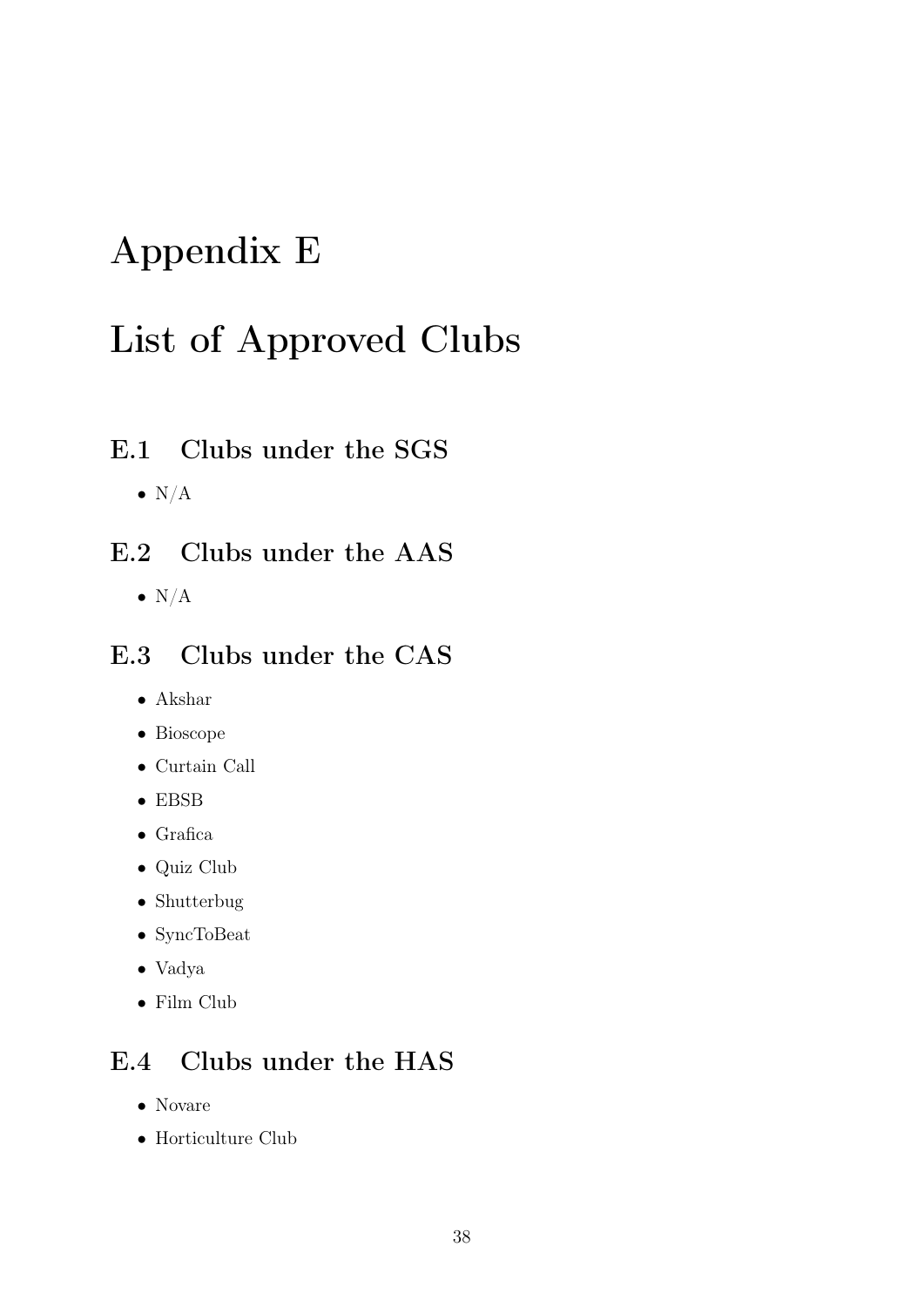## <span id="page-42-0"></span>E.5 Clubs under the SAS

- Athletics Club
- Badminton Club
- Basketball Club
- Chess Club
- Cricket Club
- Football Club
- Table Tennis Club
- Volleyball Club

## <span id="page-42-1"></span>E.6 Clubs under the TAS

- Astronomy Club
- Data Analysis Club (DAC)
- Finance Club
- Quantum Computing Club
- Ratham Automotive Club
- The Robototics Club (TRC)
- Yet Another Coding Club (YACC)

## <span id="page-42-2"></span>E.7 Clubs under the PGAS

 $\bullet$  N/A

## <span id="page-42-3"></span>E.8 Clubs under the RAS

 $\bullet$  N/A

## <span id="page-42-4"></span>E.9 Independent Clubs

These are clubs referred to in Point [13](#page-40-0) of Appendix [D.](#page-39-0)

- The Fleet Street (TFS)
- Petrichor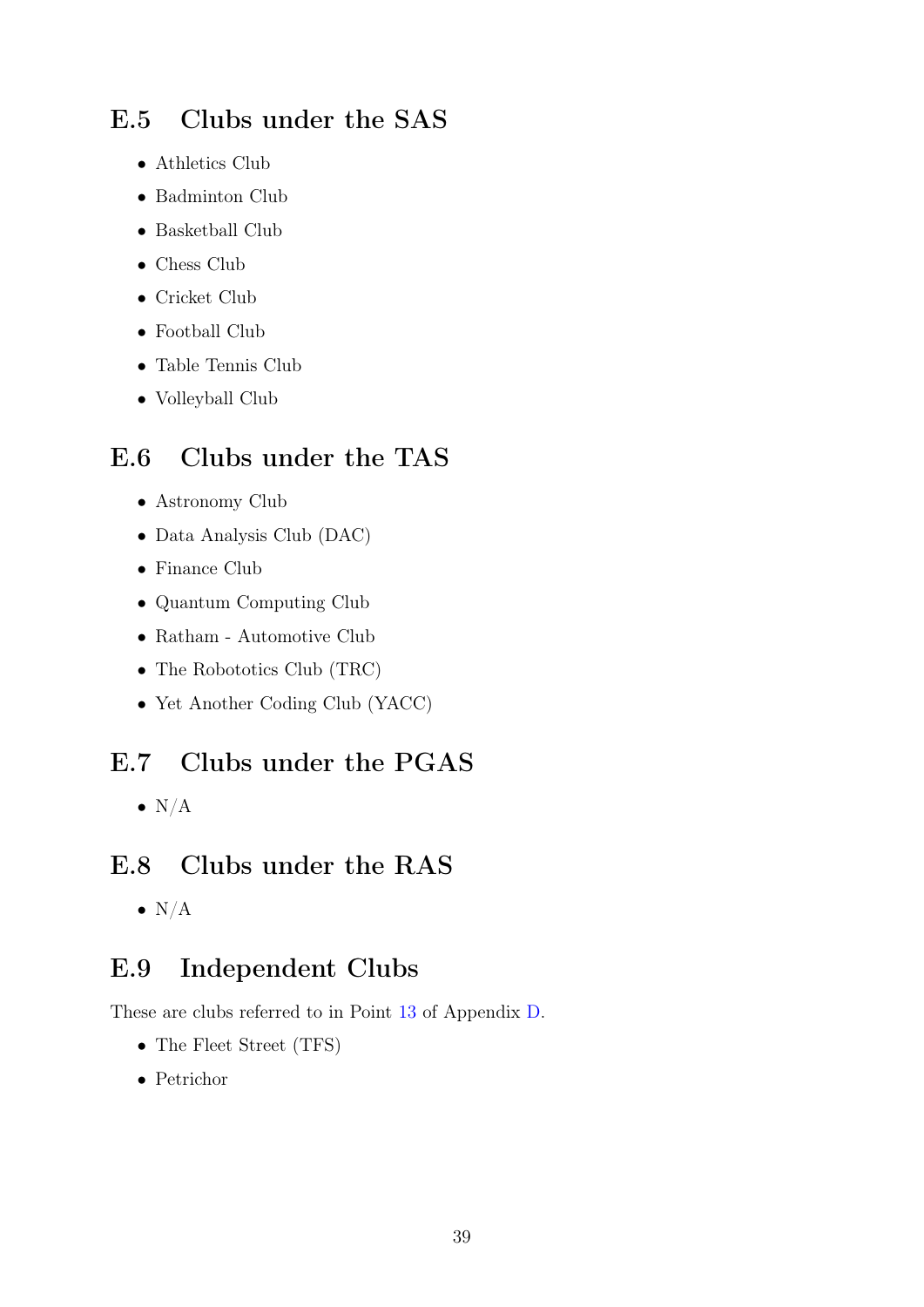# <span id="page-43-0"></span>Appendix F

# The Students' Code of Ethics and Honour

This document outlines the Code of Ethics and Honour (hereafter referred to as the Code) for all students enrolling for the various courses offered at the Indian Institute of Technology Palakkad (hereafter referred to as the Institute), approved by the Senate on  $xx/xx/xxxx$ . All students are required to abide by this Code and familiarise themselves with it.

### <span id="page-43-1"></span>F.1 Academics and Research

The students of IIT Palakkad, will:

- 1. Strive to excel in academic pursuits while ensuring holistic development.
- 2. Be regular and complete all the requirements of the academic programme for which they are enrolled in the Institute.
- 3. Maintain the highest standards of academic integrity and honesty.
- 4. Acknowledge all contributors to any given piece of work.
- 5. Avoid and strongly oppose plagiarism in any form in all academic work undertaken.
- 6. Generate/obtain data or results or any academic output purely by ethical means and report them accurately without suppressing any results inconsistent with interpretation or conclusions.

## <span id="page-43-2"></span>F.2 General Conduct

Be professional and sincere in all aspects. Ensure that the honour and reputation of IIT Palakkad is maintained at all times and everywhere. Exhibit proper decorum and behaviour both on and off-campus

The code of conduct and any violations thereof shall be governed as stated below: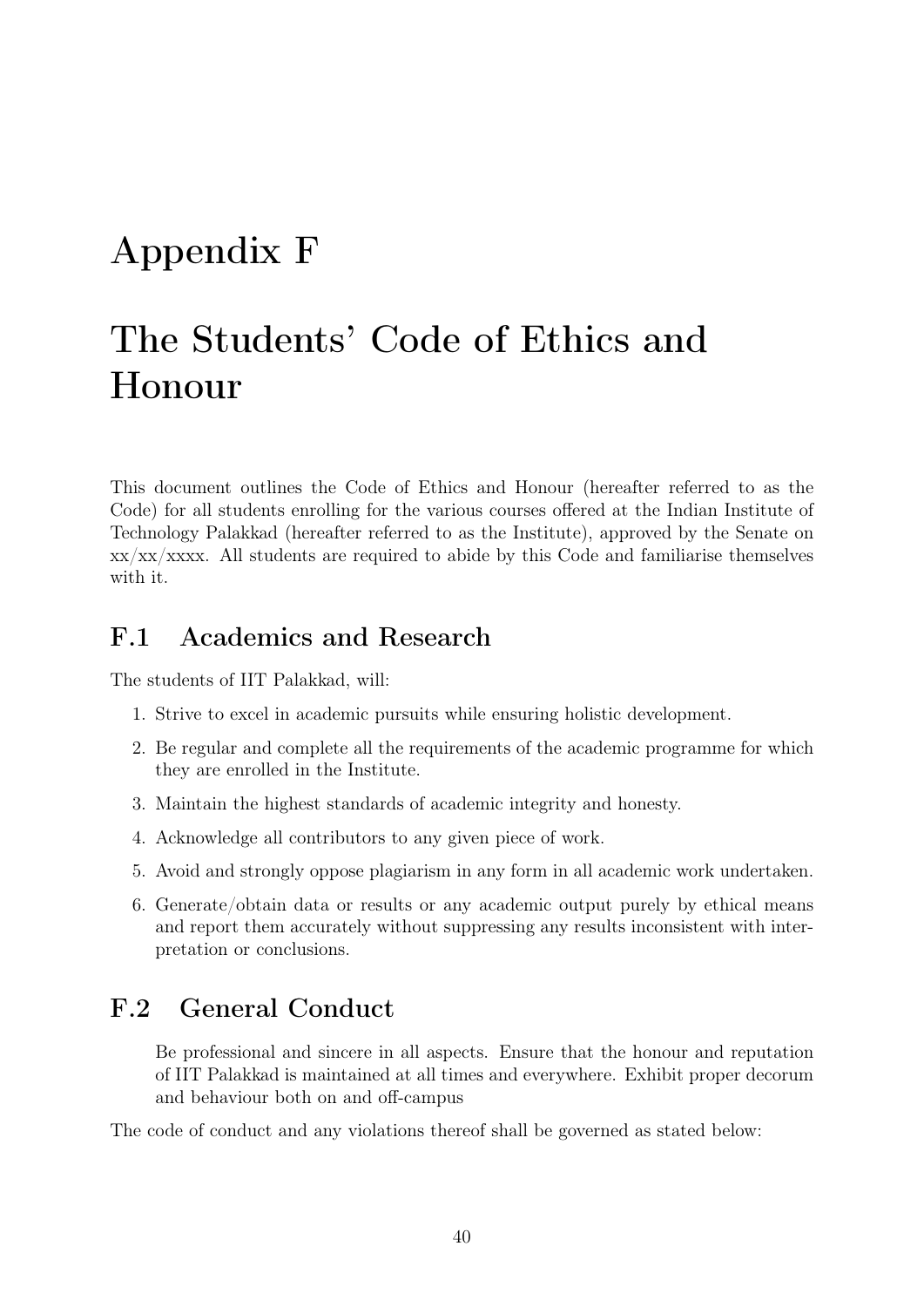## <span id="page-44-0"></span>F.3 Jurisdiction of the code of conduct

The Institute shall have the jurisdiction over the conduct of the students associated with- /enrolled in the Institute, and to take cognizance of all acts of misconduct including incidents of ragging, social misconduct, or other similar acts which take place in the Institute campus (including academic areas, hostels, messes, common areas as demarcated under the IIT Palakkad campus) or in connection with the Institute related activities and functions. This Code shall apply to all kinds of conduct of students that occur on the Institute premises, including in Institute-sponsored activities and /or functions hosted by any student organization. In addition to on-campus conduct, the Institute may also exercise jurisdiction over the conduct which occurs off-campus (including any event where the student represents the Institute) or through social media violating the ideal student conduct and discipline as laid down in this Code and other regulations, as if the conduct has occurred on campus, which shall include the following:

## <span id="page-44-1"></span>F.4 Violations under the code of conduct

The following will be considered as violations of the code of conduct by students, and action shall be mandated.

### <span id="page-44-2"></span>F.4.1 Academic Dishonesty

- 1. Making documents such as theses, reports, drawings, etc., which involves the deceitful or fraudulent use of unauthorized aid or which are prepared by proxy.
- 2. Obtaining examination questions or knowledge thereof before an examination, giving or receiving assistance, or any communication between students during an examination.
- 3. Unauthorized copying, distribution, or possession of examination material via any means including but not limited to cell phones, cameras, computers or other modes of technology; as well as receiving unauthorized aid whether physical, electronic, or otherwise during an examination.
- 4. Appearing or attempting to appear for examinations in place of another person, where both parties are liable to be charged.

### <span id="page-44-3"></span>F.4.2 Unprofessional Conduct

In general, any conduct by a student which reflects dishonour upon the institute, or adversely affects the ethical standards of its student body shall be brought to the attention of the Institute. This includes material posted on social network media that associates the student with the Institute. Specific violations considered include:

- 1. Falsifying any applications, forms, or records to be reviewed by the Admissions Committee for formal admission to the Institute.
- 2. Knowingly providing false evidence against any other person or giving false statements or charges in bad faith against any other person.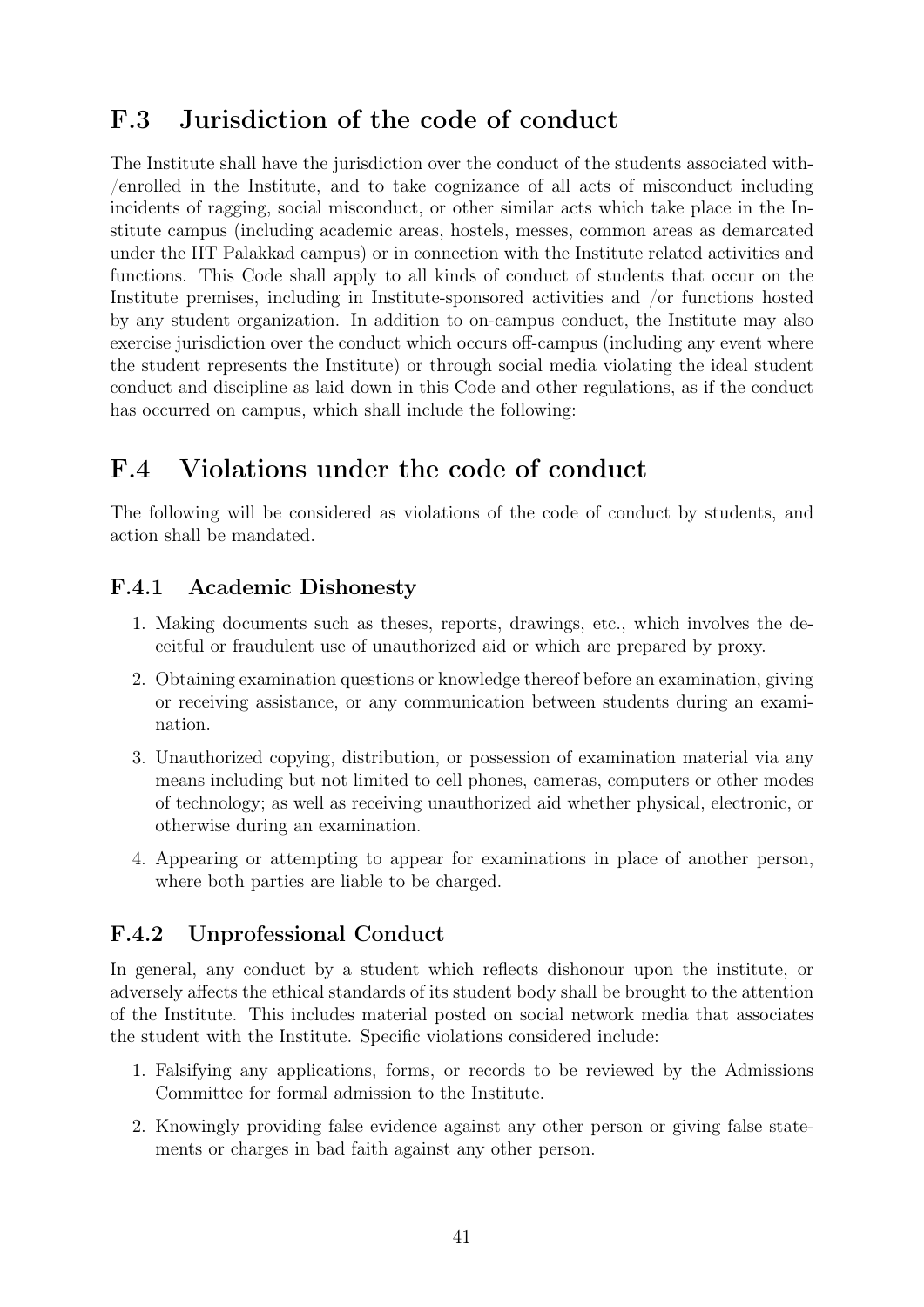- 3. Contributing to, or engaging in, any activity which obstructs or disrupts teaching, research, administration, or any other Institute activity on the campuses. This shall include any disruptive activity in a classroom or in an event sponsored by the Institute.
- 4. Failing to show respect for good order, and the rights and privileges of others.
- 5. Threatening or committing physical violence against any member of the Institute faculty, staff, students or community.
- 6. Misusing student status or institute property and facilities.
- 7. Knowingly publishing or circulating false information concerning any fellow student or faculty member.
- 8. Knowingly passing worthless cheques or making financial obligations for which satisfactory arrangements have not been made.
- 9. Stealing, damaging, defacing, or, without authority, making personal use of any property of the Institute, or any public or private property.
- 10. Participating in illegal drug trade, use or possession of narcotics, or abusing controlled substances with or without a prescription.
- 11. Falsifying clinical records.
- 12. Failing to report known violations of professional conduct.
- 13. Ragging in any form, whether verbal or physical (This will be treated as a criminal offence).
- 14. Any violations of the sexual harassment policy of the Institute.
- 15. Possession or use of weapons, explosives, or destructive devices inside or outside of the Institute campus.
- 16. False or negative propaganda, incitation of schism or strife, sedition, etc. which adversely affect harmony.
- 17. Conduct unbecoming of students in matters of attire, verbal/written statements that may be deemed to be inappropriate within or outside the campus.
- 18. Failure to follow acceptable levels of personal cleanliness in classrooms and laboratories.
- 19. Any act of serious discrimination (physical or verbal conduct) based on an individual's sex, gender identity, sexual orientation, caste, race, religion or religious beliefs, colour, region, language, marital or family status, physical or mental disability.
- 20. Conduct which has a negative impact or constitutes a nuisance to members of the Institute and the surrounding community.
- 21. Organizing meetings and processions without permission from the Institute.
- 22. Accepting membership of religious or terrorist groups banned by the Institute/Government of India.
- 23. Smoking, chewing betel leaves, pan, etc. on the campus of the Institute.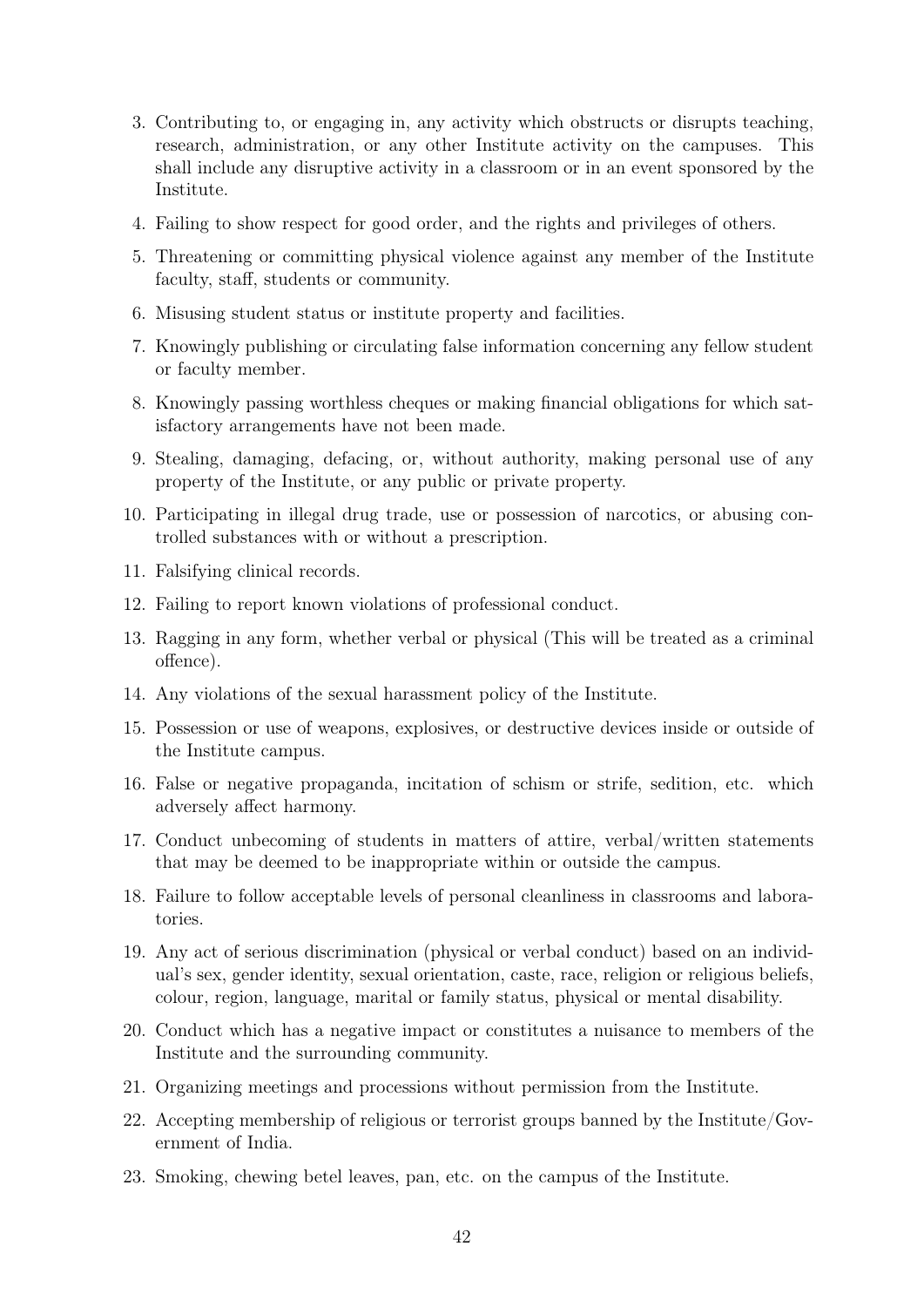- 24. Possessing, consuming, distributing, or selling of alcohol or narcotics in the campus and/or throwing empty bottles, cans, etc. on the campus of the Institute.
- 25. Parking any vehicle in a no-parking zone or in an area earmarked for parking other types of vehicles.
- 26. Rash driving on the campus that may cause any inconvenience to others.
- 27. Theft or unauthorized access to others' resources.
- 28. Engaging in disorderly, lewd, or indecent conduct, including, but not limited to, creating unreasonable noise, pushing and shoving, inciting or participating in riot or group disruption at the Institute.
- 29. Usage of mobile phones during the class hours or in meetings or discussions without prior permission leading to disruption of the class or group.
- 30. Theft or abuse of the Institute computers and other electronic resources such as computer and electronic communication facilities, systems, and services which includes unauthorized entry, use, tampering, etc. of Institute property or facilities, private residences of staff/faculty etc., offices, classrooms, computer networks, and other restricted facilities, and interference with the work of others.
- 31. Doing video/audio recording, taking photographs, or streaming audio/video of any person in a location where the person has a reasonable expectation of privacy, without that person's knowledge and expression of consent.
- 32. Interacting on behalf of the Institute with media representatives or inviting media persons to the campus without the permission of the Institute authorities.
- 33. Audio- or video-recording lectures, demonstrations or actions of faculty or staff or other students in classrooms, laboratories or workshops without prior permission.
- 34. Providing audio- or video-clippings of any activity on the campus to media without prior permission.
- 35. Violating the Institute electronic policy in any manner whatsoever.
- 36. Violating the Institute Hostel Rules or Lab Rules or any such rules approved by a competent authority of the Institute in any manner whatsoever.
- 37. The above stated list is not exhaustive and violations not mentioned herein may be acted upon by the Institute with careful consideration of the nature of offence/malpractice.